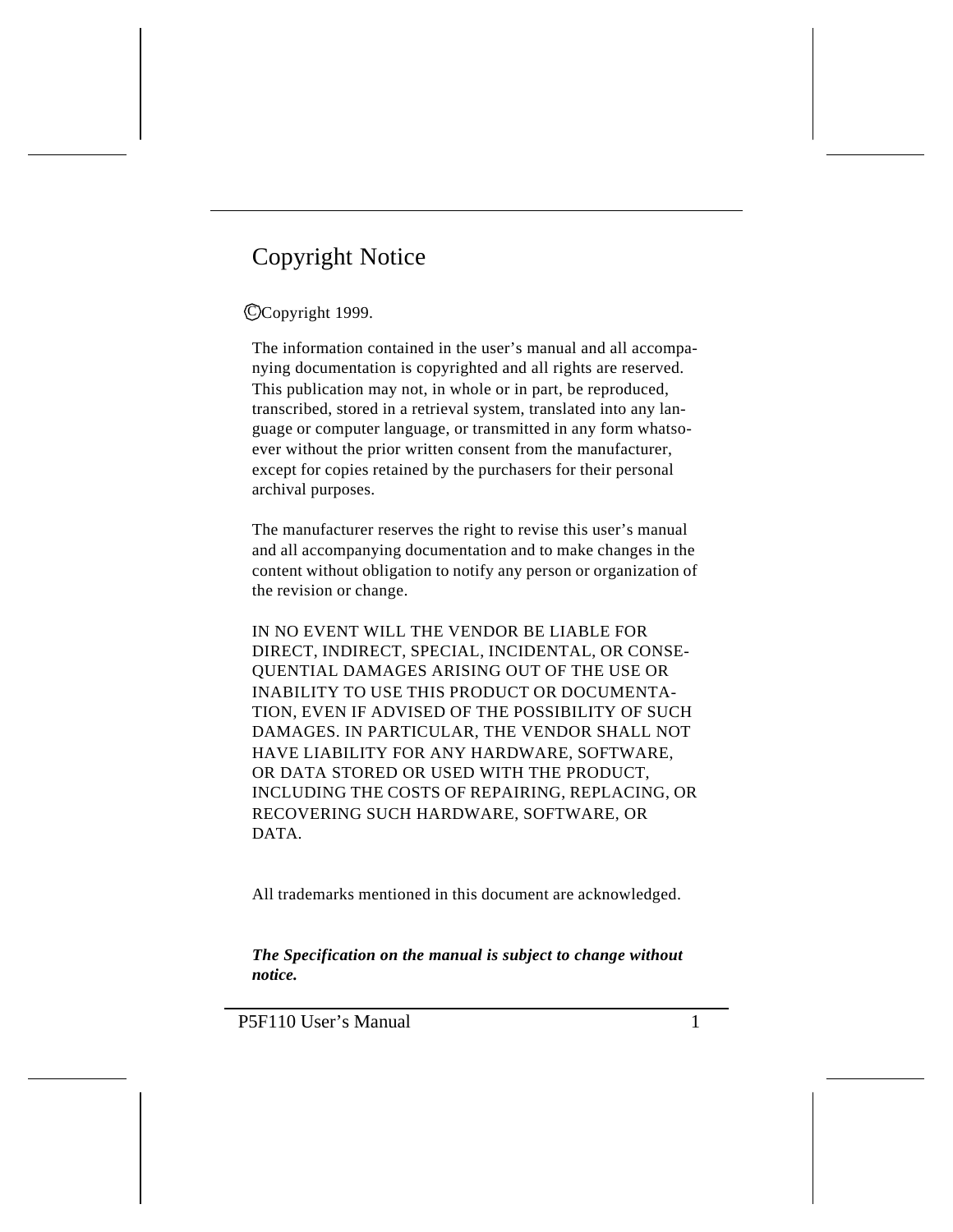# Table Of Contents

#### *Chapter 1*

| <b>Introduction</b>         |    |
|-----------------------------|----|
| 1.1 Features                | 4  |
| 1.2 Specifications          | 8  |
| 1.3 What You Have           | 10 |
| 1.4 Precautions             | 11 |
| 1.5 Board Layout            | 12 |
| 1.5.1 Jumper Switches       | 13 |
| 1.5.2 Expansion Slots       | 13 |
| 1.5.3 Rear Panel Connectors | 14 |
| 1.5.4 Onboard Connectors    | 15 |

#### *Chapter 2*

| <b>Mainboard Installation</b>                  | 17 |
|------------------------------------------------|----|
| 2.1 Installation Steps                         | 17 |
| 2.2 Installing CPU                             | 19 |
| 2.2.1 Setting the CPU Vcore Voltage            | 20 |
| 2.2.2 Setting the CPU External (BUS) Frequency | 21 |
| 2.2.3 Setting the CPU to BUS Frequency Ratio   | 22 |
| 2.3 Installing Memory                          | 24 |
| 2.4 Attaching Connectors                       | 31 |
| 2.5 Set Jumpers on the Mainboard               |    |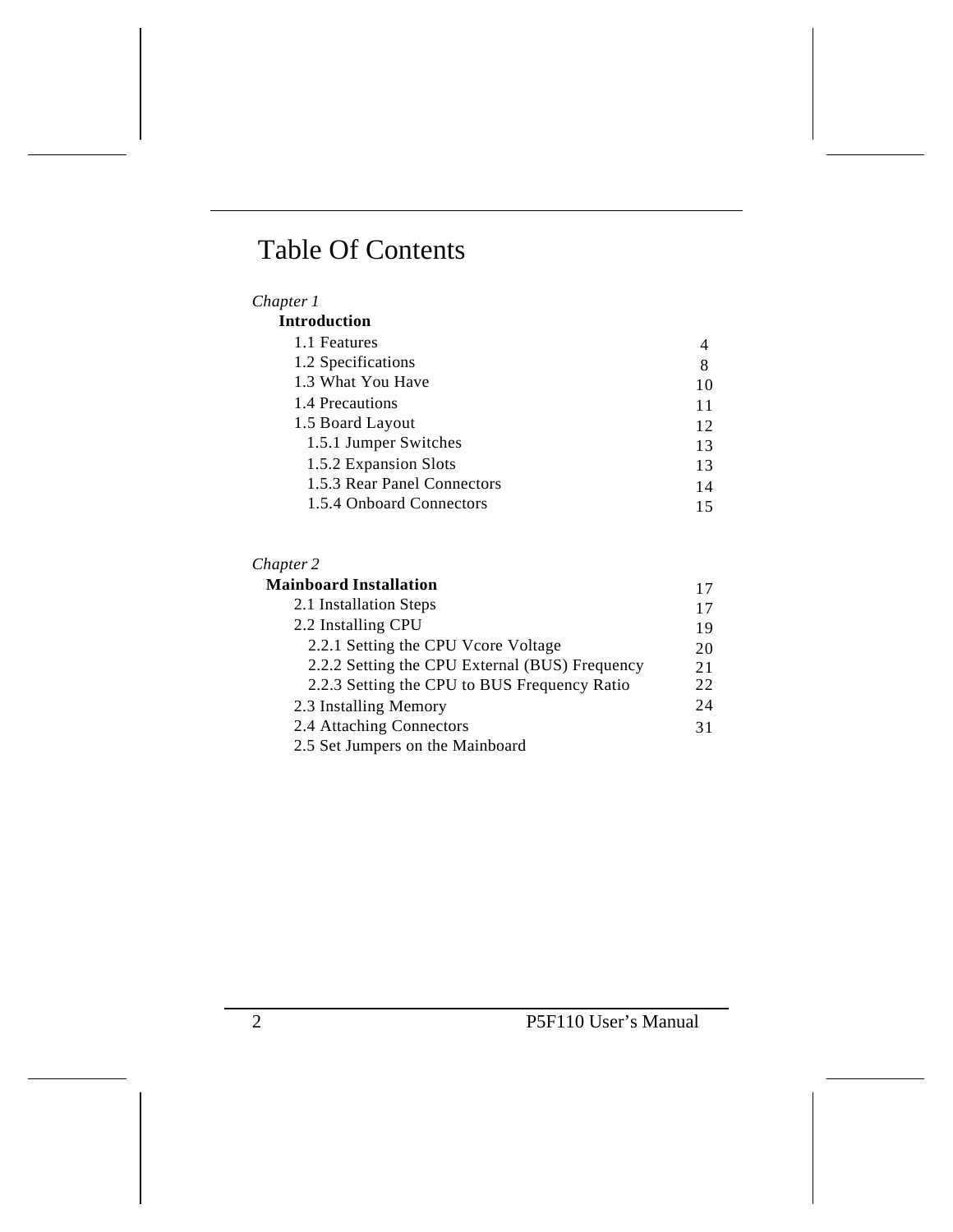| Chapter 3                     |    |
|-------------------------------|----|
| <b>BIOS</b> Configuration     |    |
| 3.1 Entering Setup            | 32 |
| 3.2 CMOS Setup Utility        | 33 |
| 3.3 Standard CMOS Setup       | 34 |
| 3.4 IDE HDD Auto Detection    | 36 |
| 3.5 Load Setup Defaults       | 36 |
| 3.6 Save & Exit Setup         | 36 |
| 3.7 Exit Without Saving       | 36 |
| 3.8 BIOS Features Setup       | 37 |
| 3.9 Chipset Features Setup    | 40 |
| 3.10 Power Management Setup   | 43 |
| 3.11 PnP/PCI Configuration    | 47 |
| 3.12 Integrated Peripherals   | 49 |
| 3.13 Supervisor/User Password | 51 |

### *Chapter 4*

### **Driver and Utility**

| 4.1 Flash Utility                                             | 52 |
|---------------------------------------------------------------|----|
| 4.2 The steps to Install the VIA GRAT AGP Driver              | 52 |
| 4.3 The Steps to Install the VIA Bus Master PCI IDE Driver 53 |    |
| 4.4 The Steps to Install the VGA Driver                       | 54 |
| 4.5 The Steps to Install the MVP4 Sound Card Driver           | 55 |
| 4.6 USB Driver                                                | 55 |

### *Appendix*

### **System Environment Monitor**

A.1 The Steps to Install the System Environment Monitor Driver 56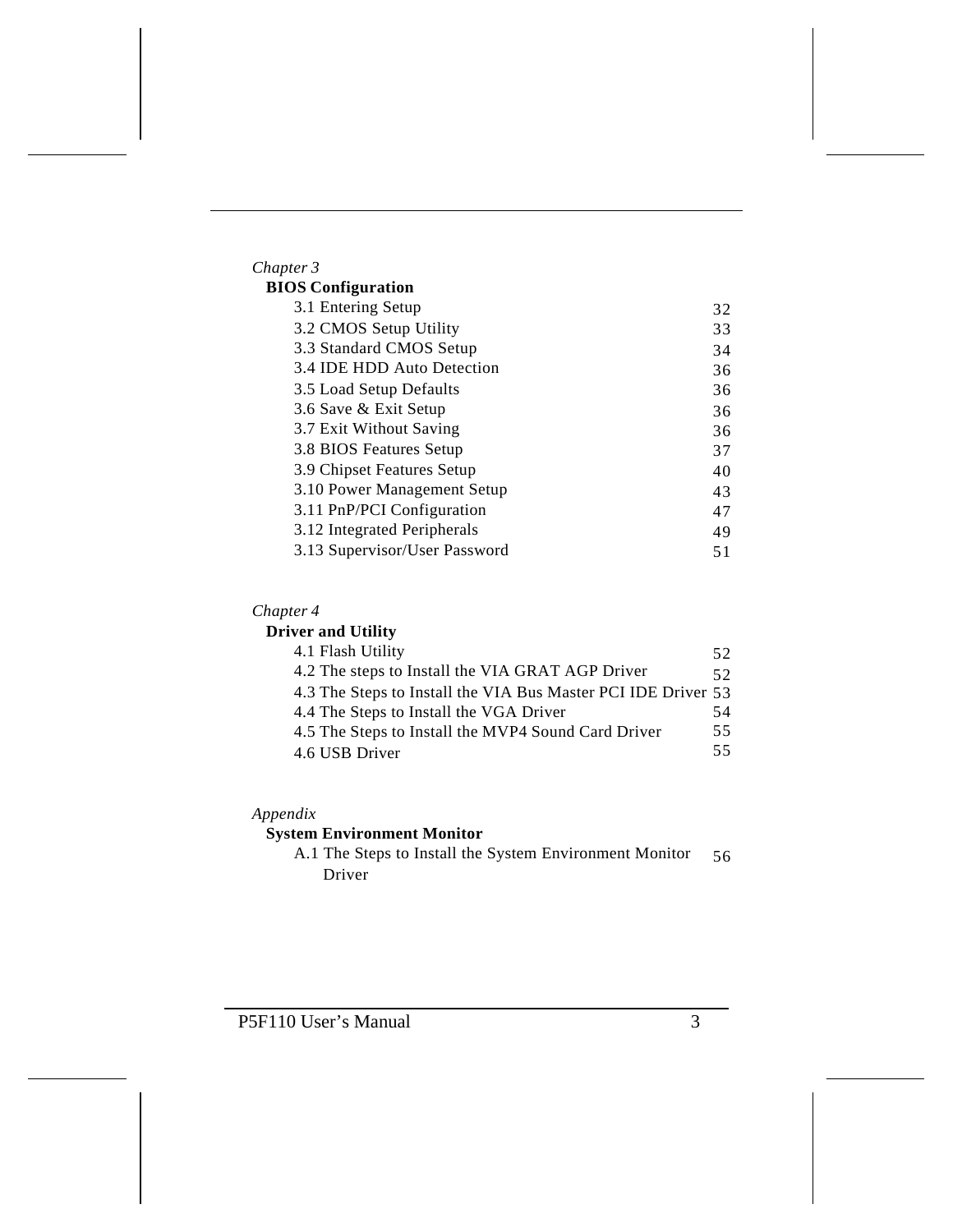# **1 Introduction**

The P5F110 is a quality, high performance, function enhanced mainboard based on the powerful Intel P54C/P55C, AMD K5/K6/K6- 2/K6-3, Cyrix 6x86/M II and IDE WinChip C6 family processor.

With a built-in VIA AGP graphics Chip, Ultra DMA/33/66 Bus Mastering IDE controller, concurrent PCI bus, USB ports and built-in AC97 Digital Audio Controller. It has 1MB or 2MB (optional) pipelined-burst second-level cache on board and three Dual Inline Memory Modules (DIMMs) allow as much as 768MB of 3V SDRAM/ EDO memory or 768MB of 3V EDO memory.

The board offers outstanding I/O capabilities, with Ultra DMA/33/66 Bus Mastering IDE interfaces, a floppy controller, two serial port connectors, an EPP/ECP-capable parallel port connector, and IrDAcompatible infrared port, two USB connectors, two USB port, and more. The five PCI local bus slots, two ISA bus slots, and one AMR slot provide outstanding expandability for add-on peripheral cards.

In addition, the board features a synchronous switching regulator and advanced power and system management functions. The board's BIOS supports automatic device detection--making setup of hard drives, expansion cards, and other devices virtually automatic.

### **1.1 Features**

This section presents an overview of the board's special features.

#### **VIA Apollo MVP4**

The Apollo MVP4 is an advanced System Multimedia Architecture (SMA) PC core logic chipset for Socket 7 PC systems. The VIA Apollo MVP4 is a combination of the widely successful VIA Apollo MVP3 chipset and a high performance 2D/3D AGP graphics with setup engine and DVD hardware acceleration (Tridert Blade 3D 9880). Paired with the new VIA VT82C686A Super South bridge. The MVP4 is a compelling solution for cost-effective, full-feature desktop and mobile PC designs.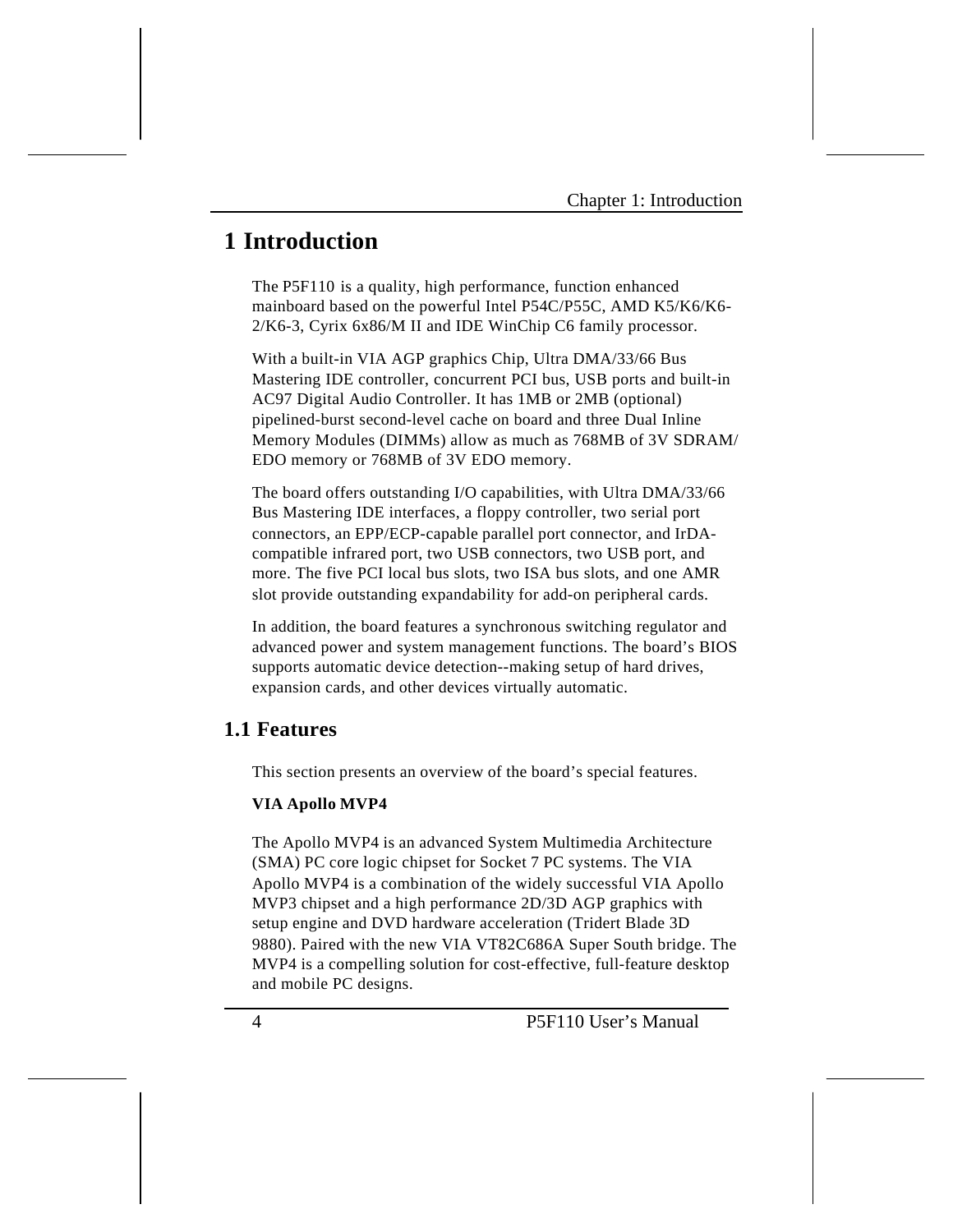#### **AGP VGA**

Integrates an AGP 2.0 - Complaint 2D/3D AGP graphics controller into the north bridge of the chipset, 64-bit 2D/3D graphics engine, and video accelerator with advanced DVD video.

#### **AC97 Audio**

Integrated AC97 2.0 (meets PC  $98^{(TM)}$  Basic Audio Specification) and Sound Blaster-compatible legacy audio.

#### **ISA and PCI Expansion Slots**

Provides two 16-bit ISA expansion slots and five 32-bit PCI expansion slots.

#### **Versatile Memory Configuration**

Three DIMM sockets support up to 768MB of 3.3V SDRAM memory. Synchronous Dynamic Random Access Memory (SDRAM) provides optimized performance through increased data transfer rate.

#### **Ultra DMA/33/66 Bus Mastering IDE Controller**

Provides an Enhanced Intelligent Drive Electronics (IDE) hard disk controller. Support for Ultra DMA/33/66 speeds up disk drive access.

#### **Flash ROM BIOS and Enhanced ACPI**

The programmable Flash ROM BIOS offers Advanced Configuration and Power Interface (ACPI). ACPI enables ACPI-supported operating systems (such as Windows 98) and applications to direct system power management.

#### **Synchronous Switching Regulator**

The highly efficient synchronous switching design reduces power consumption and heat generation.

#### **External Modem Wakeup (Remote Ring On) (WOM)**

With an optional phone line and modem, the board can turn on automatically to answer a phone call.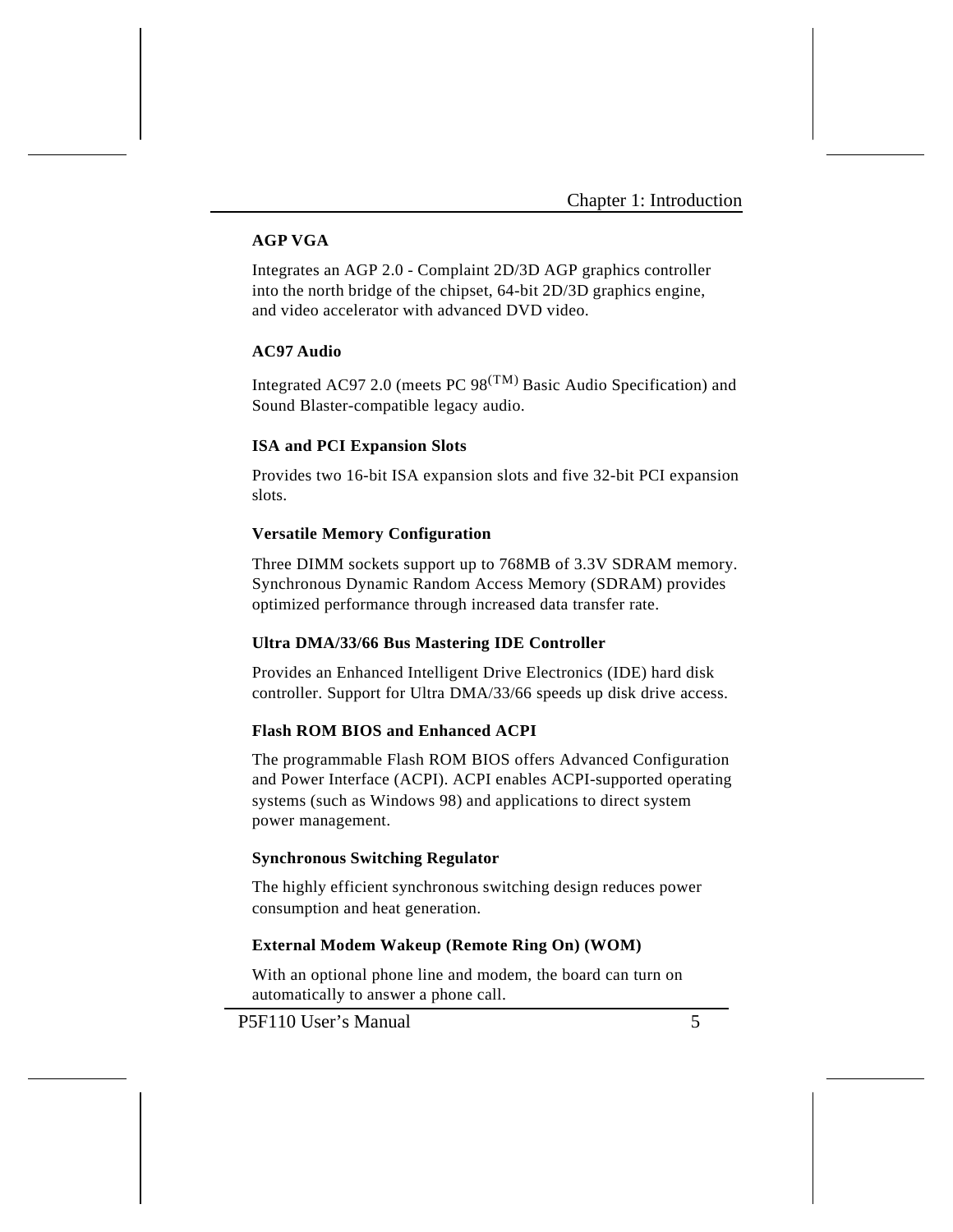#### **Wake on LAN (WOL)**

Provides a connector to an optional PCI LAN card (with remote wakeup capabilities) so that a remote server can turn on the system through a network.

#### **RTC Wakeup Timer**

The RTC wakeup timer can turn on your system at a predefined date and time.

#### **Dual-Function Power Button (Soft-Off Control)**

Use the power button to turn off the system instantly or with "soft-off" control. When soft-off is selected, pressing the power button will cause the system to enter Sleep (Suspend) mode. With soft-off, the system won't turn off unless you continuously hold the power button for 4 seconds or longer. This prevents you from accidentally turning off the system.

#### **System Sleep (Suspend) Mode**

To conserve energy, the system employs the following measures when in Sleep (Suspend) mode:

The CPU stops running

The chipset and related circuits go to the lowest power state

The hard disk stops spinning

The monitor goes blank

The CPU cooling fan and system fan are turned off

 The Power LED indicator on the front panel dims when the system is in Suspend mode. (If you are using a 3-pin LED, it can display a different color when the system is in Suspend mode).

#### **Desktop Management Interface (DMI)**

Supports DMI through the BIOS, which creates a higher level of compatibility by allowing hardware to communicate with a standard protocol.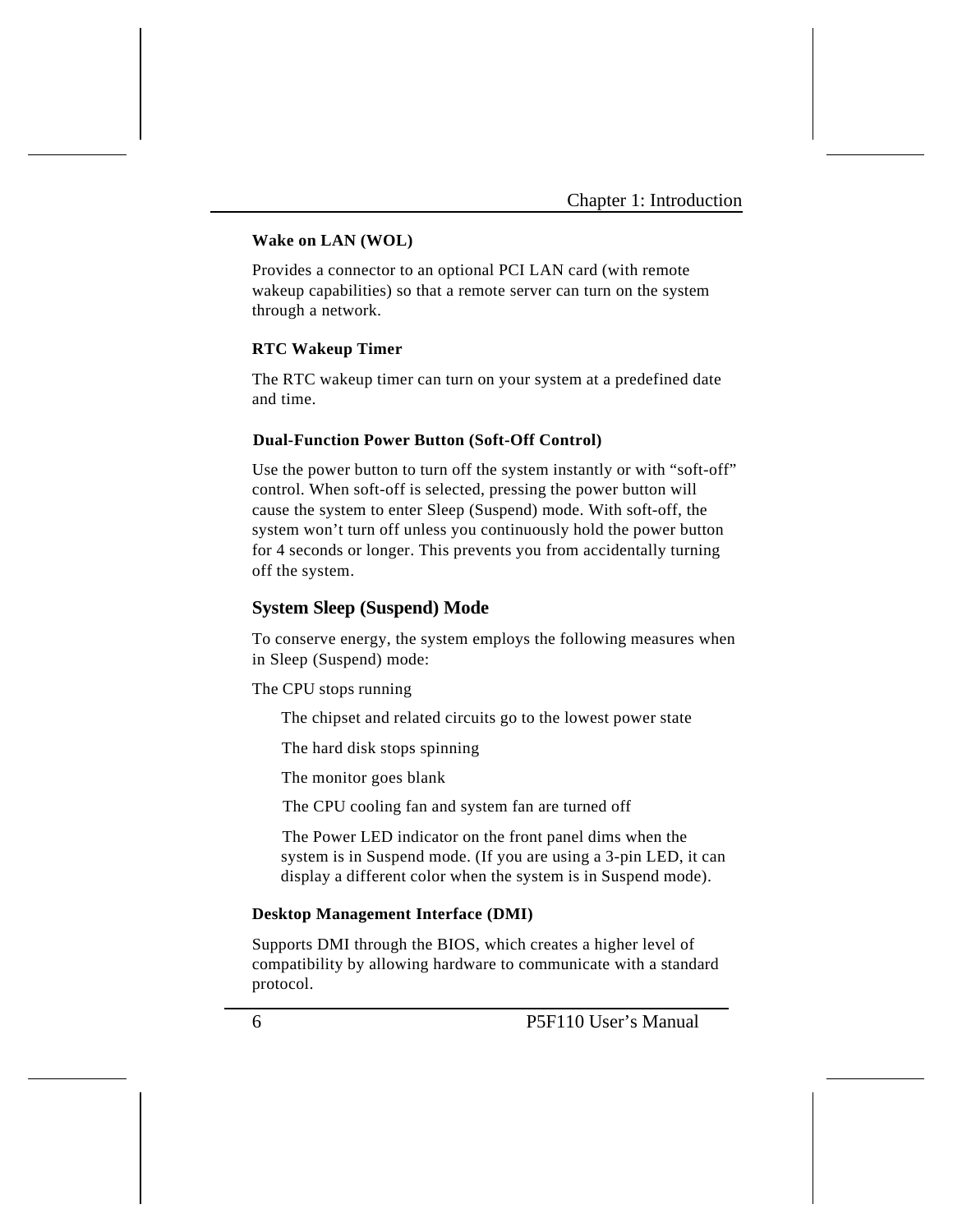### **Super Multi-I/O**

Provides two high-speed UART-compatible serial ports and a parallel port with EEP and ECP capabilities. For wireless connections, you can connect an optional infrared module to the IrDA-compatible infrared port.

#### **Automatic Device Detection**

Auto-detection support in BIOS makes installation of hard drives, and other devices simple.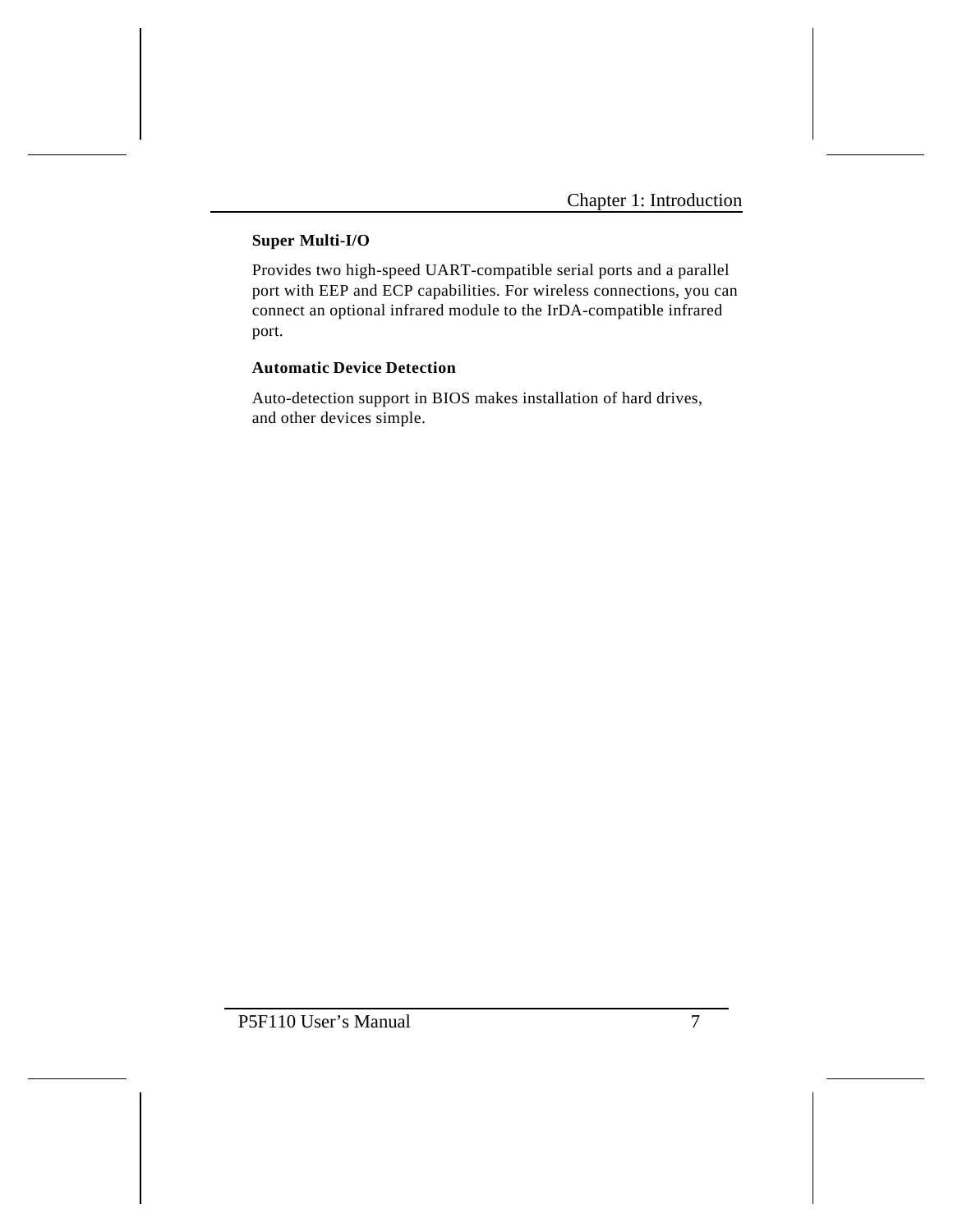# **1.2 Specifications**

### **Hardware**

| <b>CPU</b>             | Intel® P54C/P55C, AMD K5/K6/K6-2/K6-3, Cyrix<br>6x86/M II and IDE WinChip C6 Family                                                                                                                                                                                  |
|------------------------|----------------------------------------------------------------------------------------------------------------------------------------------------------------------------------------------------------------------------------------------------------------------|
| <b>VRM</b>             | Synchronous switching regulator; provides 1.3V to<br>3.5V operating voltage                                                                                                                                                                                          |
| Coprocessor            | CPU built-in floating point unit                                                                                                                                                                                                                                     |
| Speed                  | System bus clock 66/68/75/83/95/100/112MHz<br>PCI bus clock 27.7/31.75/33.3/34.25/37.5/<br>37.75MHz<br>ISA bus clock 8.33MHz                                                                                                                                         |
| Chipset                | VIA MVP4 (VT8501/VT82C686A)                                                                                                                                                                                                                                          |
| <b>EIDE</b> Controller | Dual-Channel Enhanced Intelligent Drive<br>Electronics (EIDE) interface supports up to 4<br>IDE hand disk drives or CD drives;<br>Supports PIO mode 0 through mode 4 drives;<br>Supports Bus Mastering DMA mode 2 drives and<br>Bus Mastering Ultra DMA/33/66 drives |
| Enhanced I/O           | Two serial ports (16550-compatible UART)<br>Parallel port with bidirectional lines supports<br>Standard Parallel Port (SPP), Enhanced<br>Parallel Port (EPP), and Extended<br>Capabilities Port (ECP)<br>IrDA-compatible infrared port                               |
|                        | Mouse/Keyboard PS/2 mouse connector<br>PS/2 keyboard connector                                                                                                                                                                                                       |
| <b>Expansion Slots</b> | 5 X 32-bit PCI slots and 2 X 16-bit ISA slots<br>One AMR Slot                                                                                                                                                                                                        |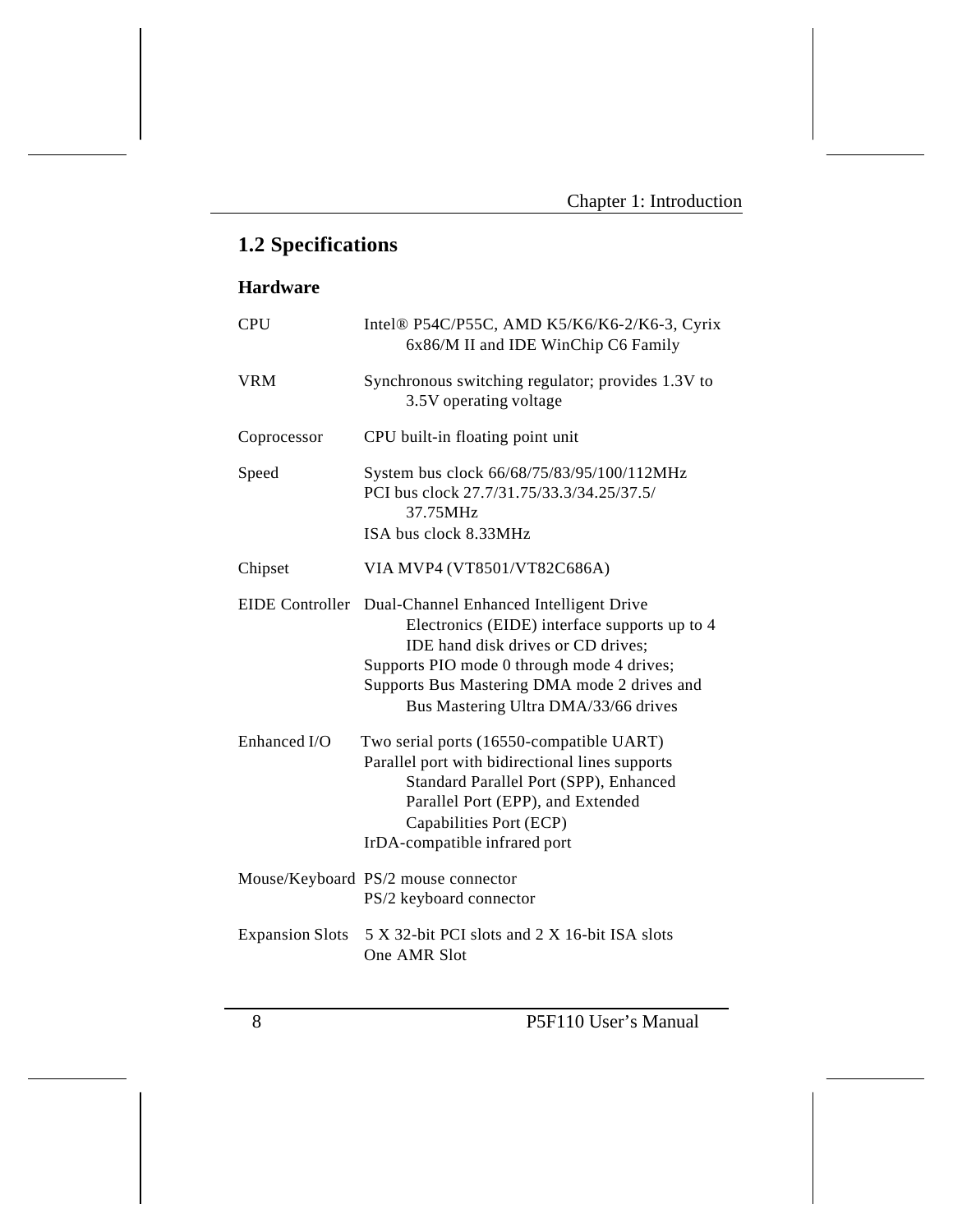| Power Management  | Compliant with EPA, APM 1.2 and ACPI<br>ATX soft-off power control<br>Power - On by Keyboard & PS/2 mouse<br>Power - On by Modem Ring<br>Power - On by Alarm<br>Power - On by Network Card (WOL)<br>Sleep state indicator<br>Fan off in sleep mode |
|-------------------|----------------------------------------------------------------------------------------------------------------------------------------------------------------------------------------------------------------------------------------------------|
|                   | System Management VIA 686A include PC Health Monitor                                                                                                                                                                                               |
| Voltage Regulator | Switching regulator                                                                                                                                                                                                                                |
| Form Factor       | ATX Form Factor, 30.5cm x 18.5cm (12"x 7.3")                                                                                                                                                                                                       |
| <b>Software</b>   |                                                                                                                                                                                                                                                    |
| <b>BIOS</b>       | <b>AWARD AGP/PCI BIOS</b><br>2M-bit Flash BIOS with ESCD block<br>Supports APM, PnP, Multi-Boot, DMI and<br><b>EIDE</b> devices<br>Supports Removable Media Drive                                                                                  |
| Driver Utility    | <b>IDE Bus mastering Ultra DMA driver</b><br>Flash utility for BIOS upgrade<br><b>Hardware Doctor Utility</b><br><b>AGP VxD Driver</b><br>On Chip Trident AGP Driver<br>Audio drivers                                                              |
| O.S.              | Operates with MS_DOS 6.2x, Windows 3.x,<br>Windows 95, Windows 98, Windows NT4.x,<br>Window NT5x, OS/2 Warp 4.0, Novell<br>Netware, Novell UnixWare 1.1 and SCO Unix<br>5.0.x                                                                      |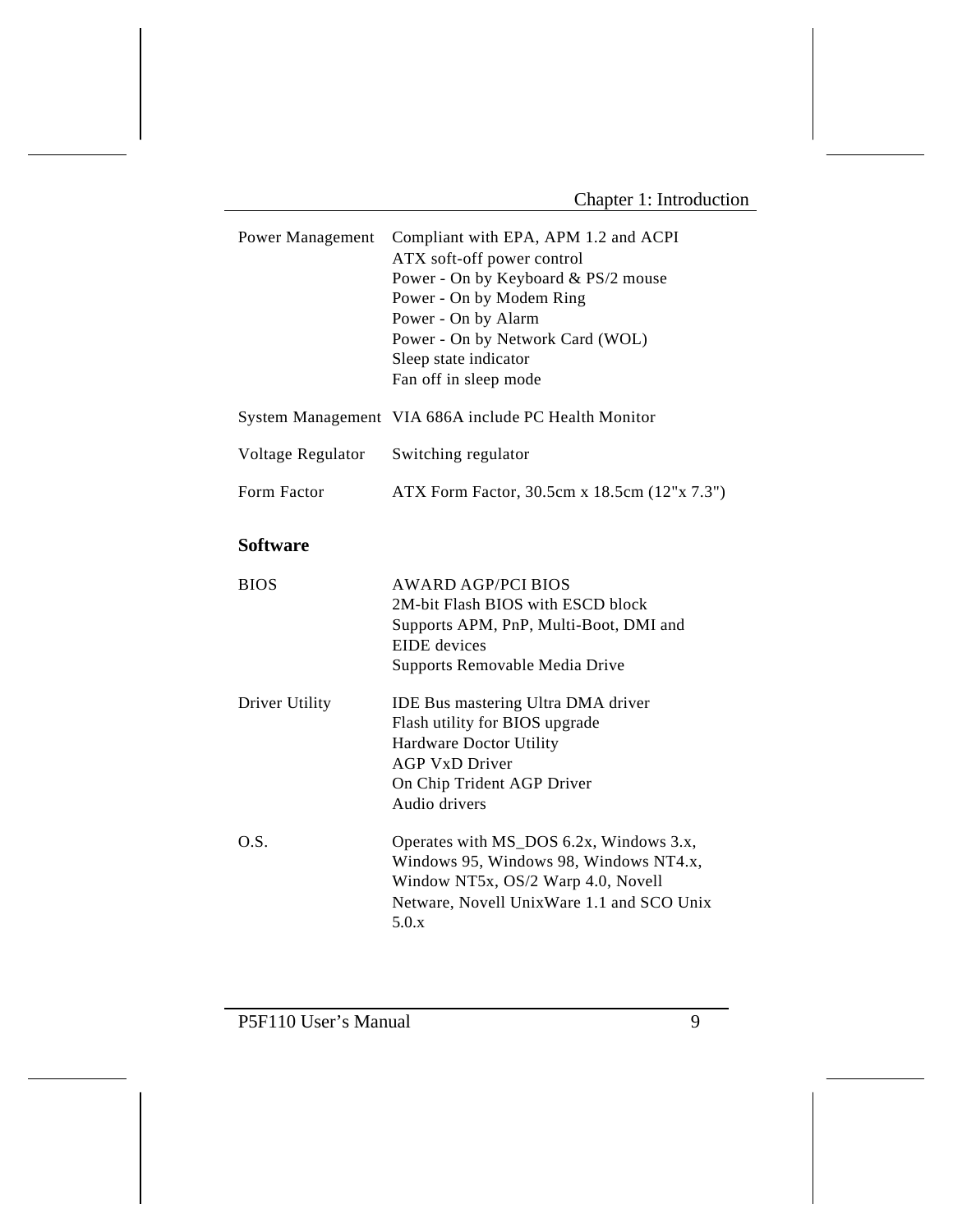#### **Environment**

| <b>Ambient Temperature</b> | $0^0$ C to 50 <sup>0</sup> C (Operating)         |
|----------------------------|--------------------------------------------------|
| Relative Humidity          | 0 to 85% (Operating)                             |
| Vibration                  | 0 to 500 $Hz$                                    |
| DC Voltage                 | 4.9V to 5.2V                                     |
| DC Voltage                 | 1.8 V to 3.50V                                   |
| DC Voltage                 | $-5V$ , $+12V$ , $-12V$ , $+5V$ SB 5% tolerance. |
|                            |                                                  |

### **1.3 What You Have**

The P5F110 mainboard comes securely packaged in a sturdy cardboard shipping carton. In addition to this *User's Manual, the shipping carton contains:* 

The mainboard

 CD with support drivers and utilities OR Diskette with drivers and utilities.

COM2, Floppy disk drive and IDE ribbon cables

If any of these items is missing or damaged, contact the dealer from whom you purchased the mainboard. Save the shipping materials and carton in case you want to ship or store the board in the future.

Inside the carton, the mainboard is sandwiched between sheets of sponge and packed in an anti-static bag. After you unpack the board, inspect it for damage. Press down all the integrated circuits to make sure they are properly seated in their sockets. Do not apply power to the board if it appears to have been damaged.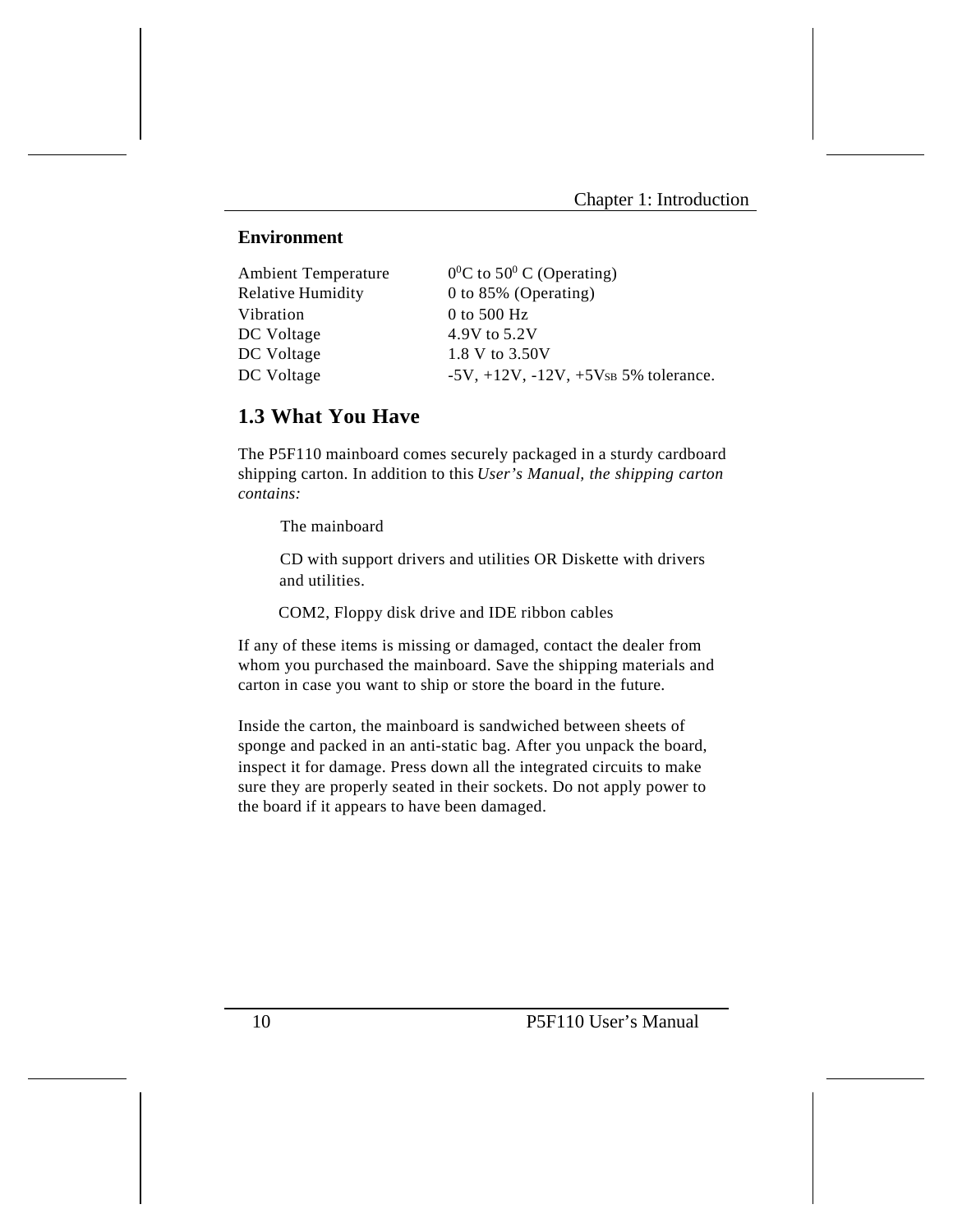### **1.4 Precautions**

Electrostatic discharge may damage the mainboard. Make sure you ground yourself before handling the mainboard or other system components.

 Do not remove the anti-static packaging until you are ready to install the mainboard.

 Ground yourself before removing any system component from its protective anti-static packaging. To ground yourself, grasp the expansion slot covers or other unpainted parts of the computer chassis.

 Handle the mainboard by its edges and avoid touching its components.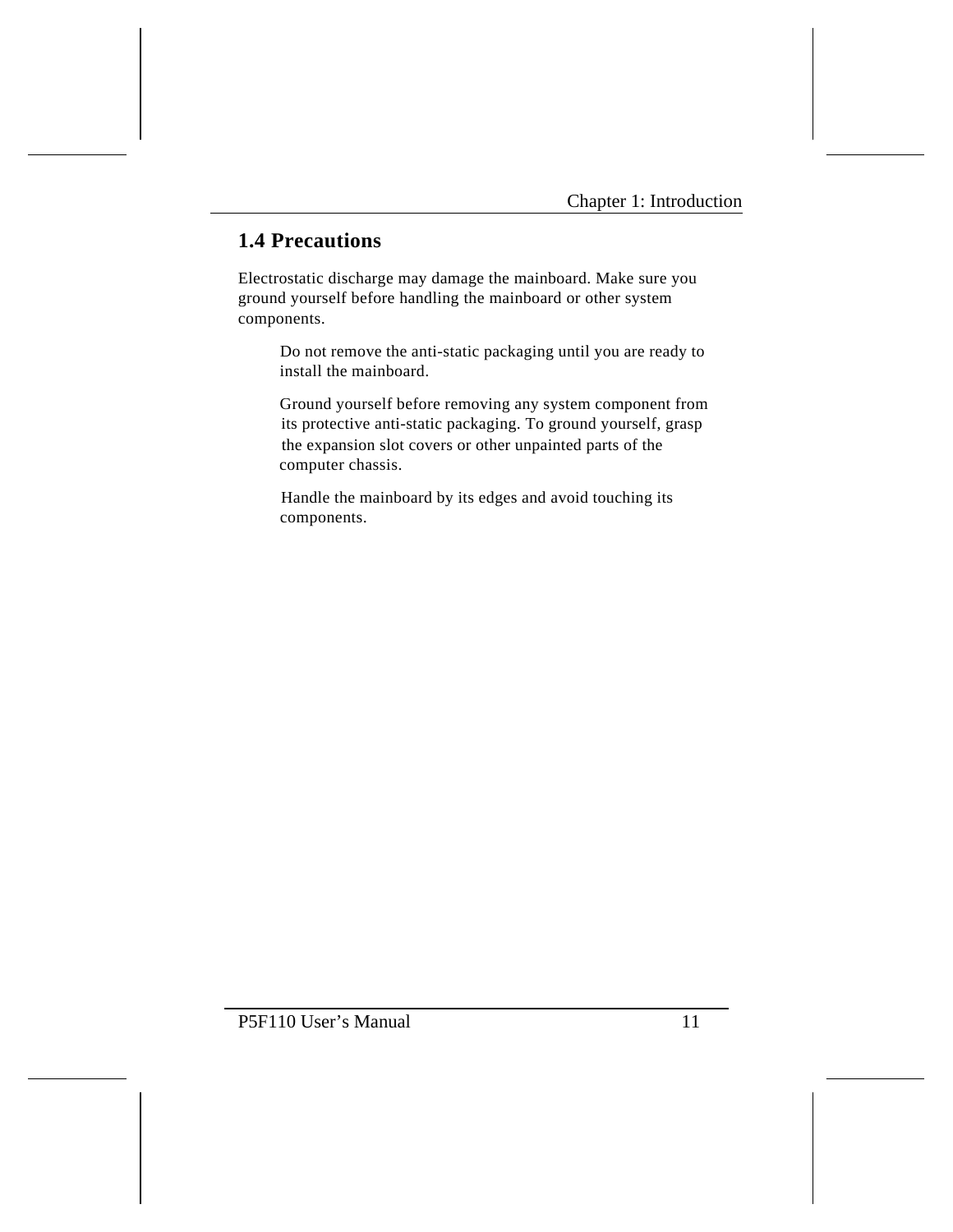# **1.5 Board Layout**



1:CPU Socket 4:IDE Connectors 9:Front panel Connectors 7:Battery (CR2032 Lithium) 3:DIMM Module Sockets 5:Floppy Drive Connector 2:CPU FAN Connector 8:Secondary FAN Connector 17: Serial Port Connector 6:AMR Slot

11:ISA Expansion Slots 10:PCI Expansion Slots 15:Flash BIOS 13:Wake on Modem 14:Wake on LAN Header 12:Secondary Dual USB port 16: Pipeline cache chip (COM2)

- Serial Port Connector (COM1) 18: Parallel Port Connector (TOP) VGA Connector
- 19: ATX Power Connector
- 20: Primary Dual USB Connector
- 21: PS/2 Mouse Connector (TOP)
	- PS/2 Keyboard Connector
- 22: Audio/GAME (TOP) Port (Optional)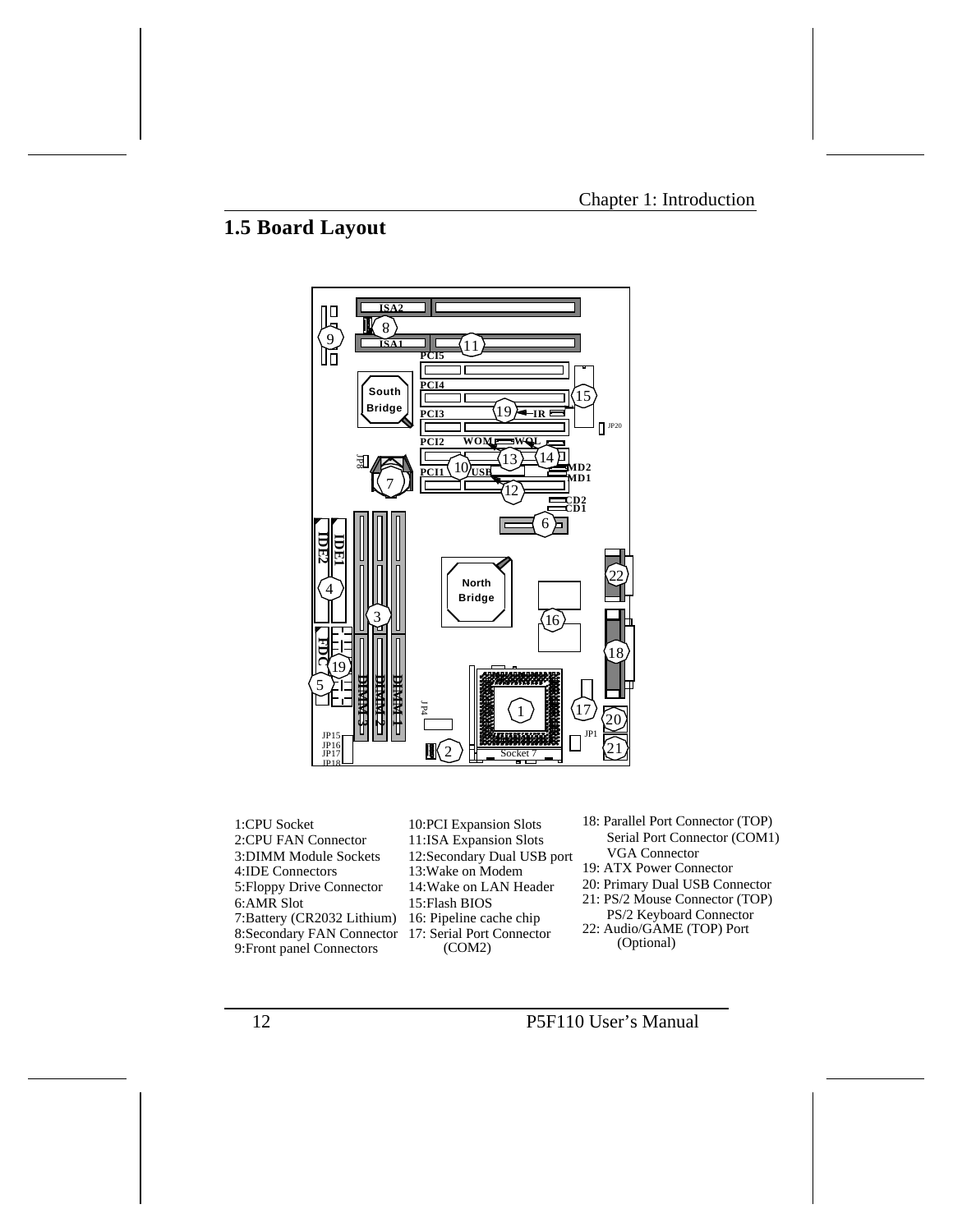# **1.5.1 Jumper Switches**

The board's jumper switches and their functions are listed in the table below. For the location of the switches on the board, see the layout diagram on the previous page.

| Switch                 | <b>Function</b>                              |
|------------------------|----------------------------------------------|
| JP1                    | CPU to BUS Frequency Ratio                   |
| JP4                    | CPU External (BUS) Frequency Selection       |
| JP8                    | Real-Time Clock                              |
| JP15, JP16, JP17, JP18 | Vcore Voltage                                |
| JP20                   | Enabled/Disabled Onboard AC97 Audio<br>Codec |

# **1.5.2 Expansion Slots**

The bus and memory expansion slots are listed in the table below. For the location of the slots on the board, see the layout diagram earlier in this section.

| <b>Slot</b>                     | <b>Function</b>                                                                                                  |
|---------------------------------|------------------------------------------------------------------------------------------------------------------|
| Socket 7                        | CPU socket for Intel P54C/P55C, AMD K5/<br>K6/K6-2/K6-3, Cyrix 6x86/M II and IDE<br>WinChip C6 family processors |
| DIMM1,<br>DIMM2, DIMM3          | 168-pin expansion slots for 3.3V SDRAM or<br>EDO DRAM memory                                                     |
| PCI1, PCI2,<br>PCI3, PCI4, PCI5 | 32-bit PCI bus expansion slots for optional<br><b>PCI</b> cards                                                  |
| ISA1, ISA2                      | 16-bit ISA bus expansion slots for optional<br>ISA cards                                                         |
| AMR                             | For AC97 Modem/Audio Card                                                                                        |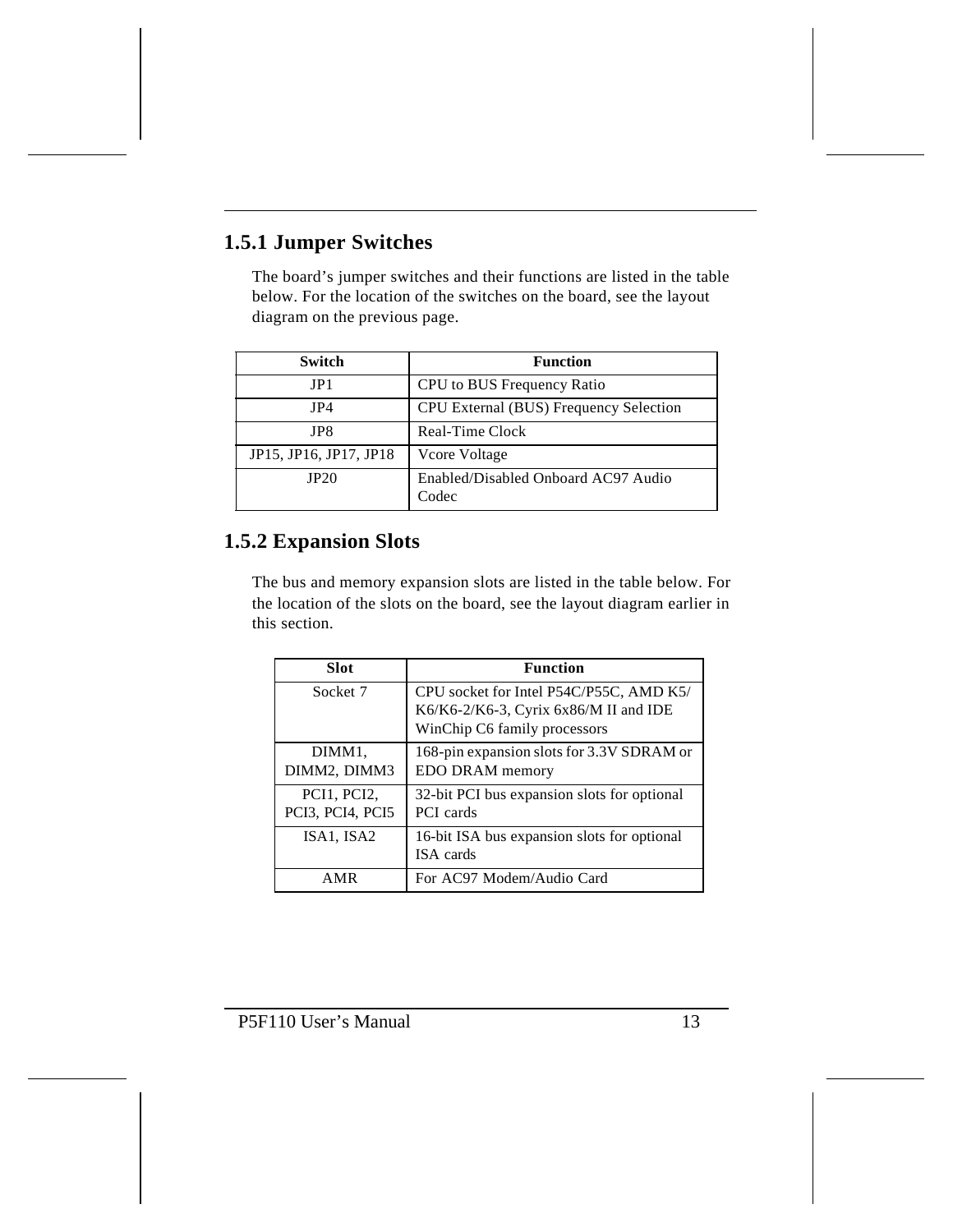# **1.5.3 Rear Panel Connectors**

This section shows and describes the connectors on the board's rear panel.



| Connector        | <b>Description</b>                             |
|------------------|------------------------------------------------|
|                  | PS/2 Mouse connector (top). Connect a PS/2     |
| Mouse            | mouse to this 6-pin female mini-DIN con-       |
|                  | nector.                                        |
|                  | PS/2 Keyboard connector (bottom). Connect      |
| Keyboard         | a PS/2-compatible keyboard to this 6-pin       |
|                  | female mini-DIN connector. Flash ROM           |
|                  | <b>BIOS</b> Voltage                            |
|                  | Universal Serial Bus ports. Connect USB        |
| USB1, USB2       | devices to these connectors.                   |
| <b>LPT</b>       | Parallel Printer connector. Connect a parallel |
|                  | printer or EPP/ECP device to this port.        |
| COM <sub>1</sub> | Serial connectors. Connect serial devices to   |
|                  | these 9-pin connectors.                        |
| <b>VGA</b>       | VGA connectors. Connect CRT monitor to         |
|                  | these 15-pin connectors.                       |
| Game/MIDI        | Game/MIDI Port connector. Connect a            |
|                  | MIDI device or joystick to this connector.     |
| <b>SPK</b>       | Speaker connector. Plug a set of externally    |
|                  | powered speakers into this jack.               |
| <b>LINE IN</b>   | Line In connector. Plug an input line into     |
|                  | this jack.                                     |
| MIC.             | Microphone connector. Plug an optional         |
|                  | microphone into this jack.                     |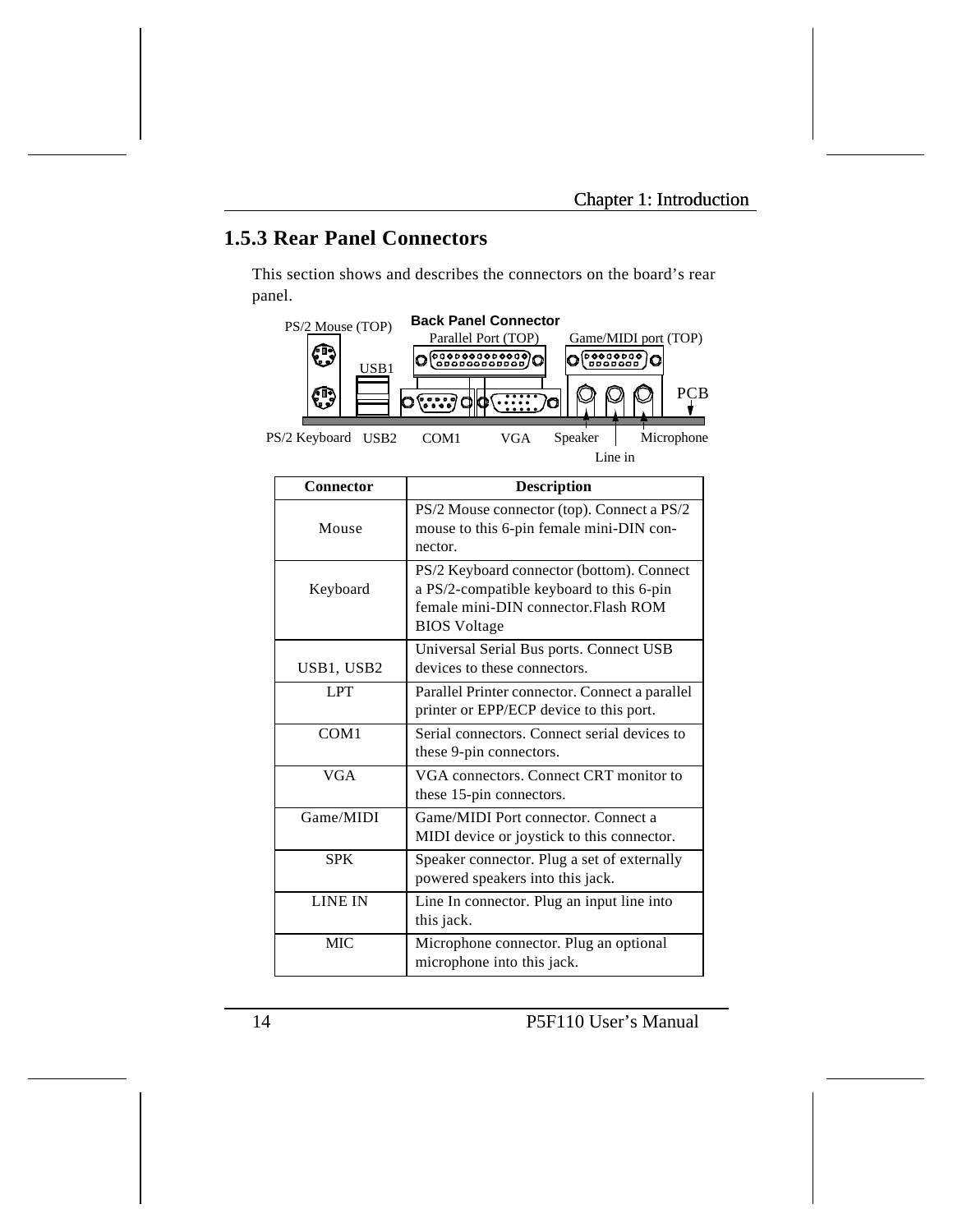# **1.5.4 Onboard Connectors**

This section describes the connectors on the mainboard. For the location of the connectors on the board, see the layout diagram earlier in this section.

| Connector  | <b>Description</b>                                                                                                                                                                                                                                                                                    |
|------------|-------------------------------------------------------------------------------------------------------------------------------------------------------------------------------------------------------------------------------------------------------------------------------------------------------|
| <b>PW</b>  | ATX Power Supply connector. Use this connector<br>to connect the board to an ATX power supply.                                                                                                                                                                                                        |
| FAN1, FAN2 | Fan connectors. Connect cooling fans to these<br>connectors.                                                                                                                                                                                                                                          |
| IR         | IrDA connector. Connect an optional wireless<br>transmitting and receiving infrared module to this<br>connector.                                                                                                                                                                                      |
| <b>FDC</b> | Floppy Disk Drive connector. Connect the single<br>end of a floppy disk drive cable to this 34-pin con-<br>nector block. Connect the other ends of the cable<br>to one or more floppy disk drives.                                                                                                    |
| CD1. CD2   | CD-ROM Audio Input connectors. Depending on<br>the type of installed CD-ROM drive, connect the<br>CD-ROM drive cable to one of these connectors:<br>CD1 is for the Sony CD-Audio interface; CD2 is<br>for the Mitsumi/Panasonic interface. Connect the<br>other end of the cable to the CD-ROM drive. |
| <b>WOL</b> | Wake on LAN connector. Connect an optional<br>LAN card to this 3-pin connector. This allows the<br>system to power up when a wake up signal is<br>received from the network through the LAN card.                                                                                                     |
| <b>WOM</b> | Wake on Modem connector. Connect an optional<br>Modem card to this 3-pin connector. This allows<br>the system to power up when a wakeup signal is<br>received from the network through the Modem<br>card.                                                                                             |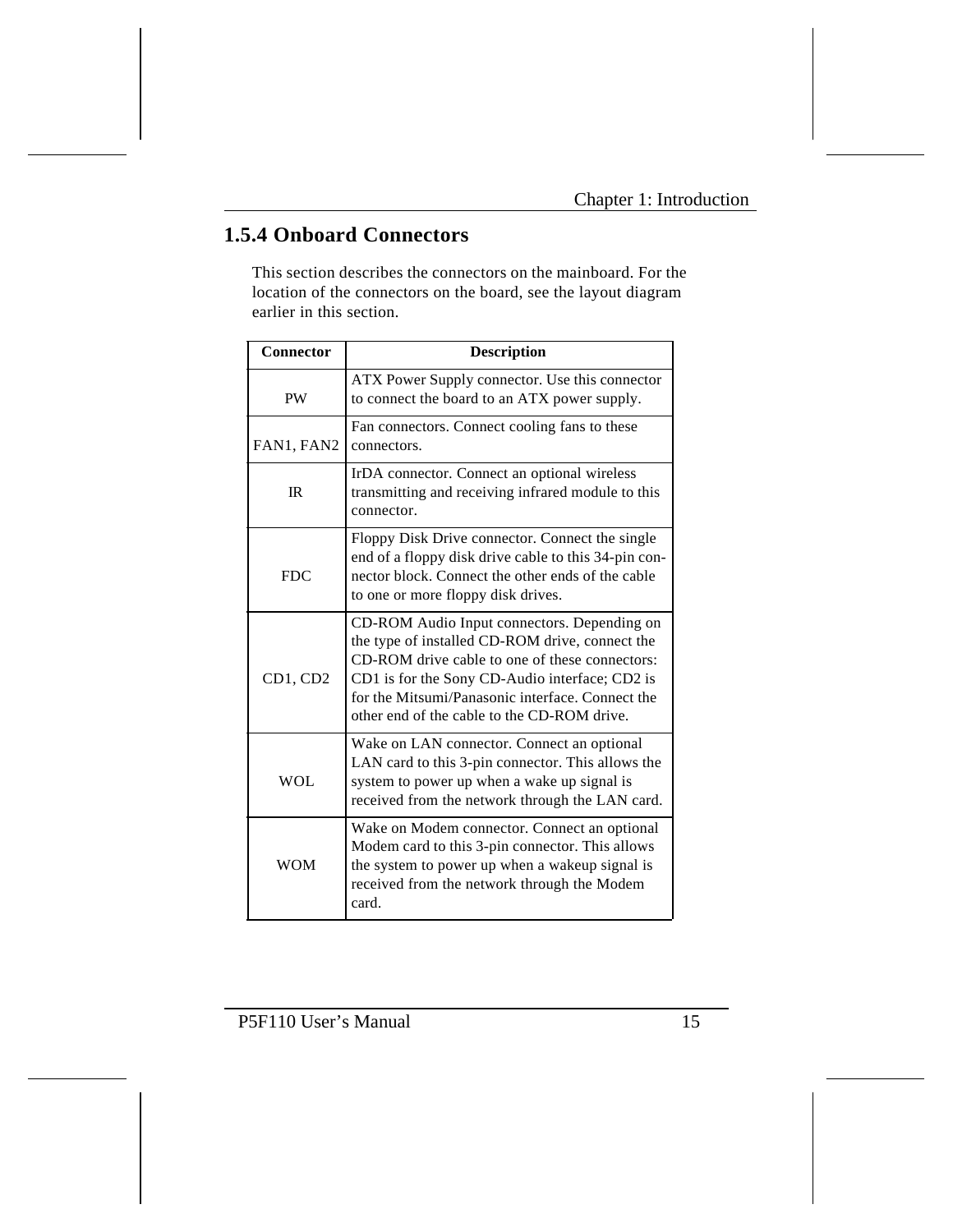### Chapter 1: Introduction

| Connector                       | <b>Description</b>                                                                                                                                                                                                                                                                                                                                                                                                                                                                                                                                                                                |
|---------------------------------|---------------------------------------------------------------------------------------------------------------------------------------------------------------------------------------------------------------------------------------------------------------------------------------------------------------------------------------------------------------------------------------------------------------------------------------------------------------------------------------------------------------------------------------------------------------------------------------------------|
| IDE1                            | Primary IDE connector. Connect the single end of<br>the included IDE cable to this 40-pin connector<br>block. Connect the other ends of the cable to one<br>or more hard disk drives. Note that if you install<br>two hard disk drives with this connector, you must<br>set the second drive to Slave mode. (For a descrip-<br>tion of using Master and Slave modes, refer to the<br>documentation that came with your hard disk<br>drive.)<br>(i) To have two hard disk drives both configured<br>to Master mode, attach one drive to the IDE1 con-<br>nector and another to the IDE2 connector. |
| IDE2                            | Secondary IDE connector. Connect the single end<br>of an IDE cable to this 40-pin connector block.<br>Connect the other ends of the cable to one or more<br>hard disk drives. Note that if you install two hard<br>disk drives with this connector, you must set the<br>second drive to Slave mode. (For a description of<br>using Master and Slave modes, refer to the docu-<br>mentation that came with you hard disk drive.)                                                                                                                                                                   |
| COM2                            | Serial connector. Connect the 25-pin D-SUB con-<br>nector with cable to this 10-pin connector block.<br>Connect the other ends of the cable to the second-<br>ary serial port.                                                                                                                                                                                                                                                                                                                                                                                                                    |
| <b>Front Panel</b><br>Connector | Connect these connectors to the appropriate fea-<br>tures on the front panel: Power LED & Key Lock,<br>internal speaker, HDD LED, Reset button, Power<br>Switch.                                                                                                                                                                                                                                                                                                                                                                                                                                  |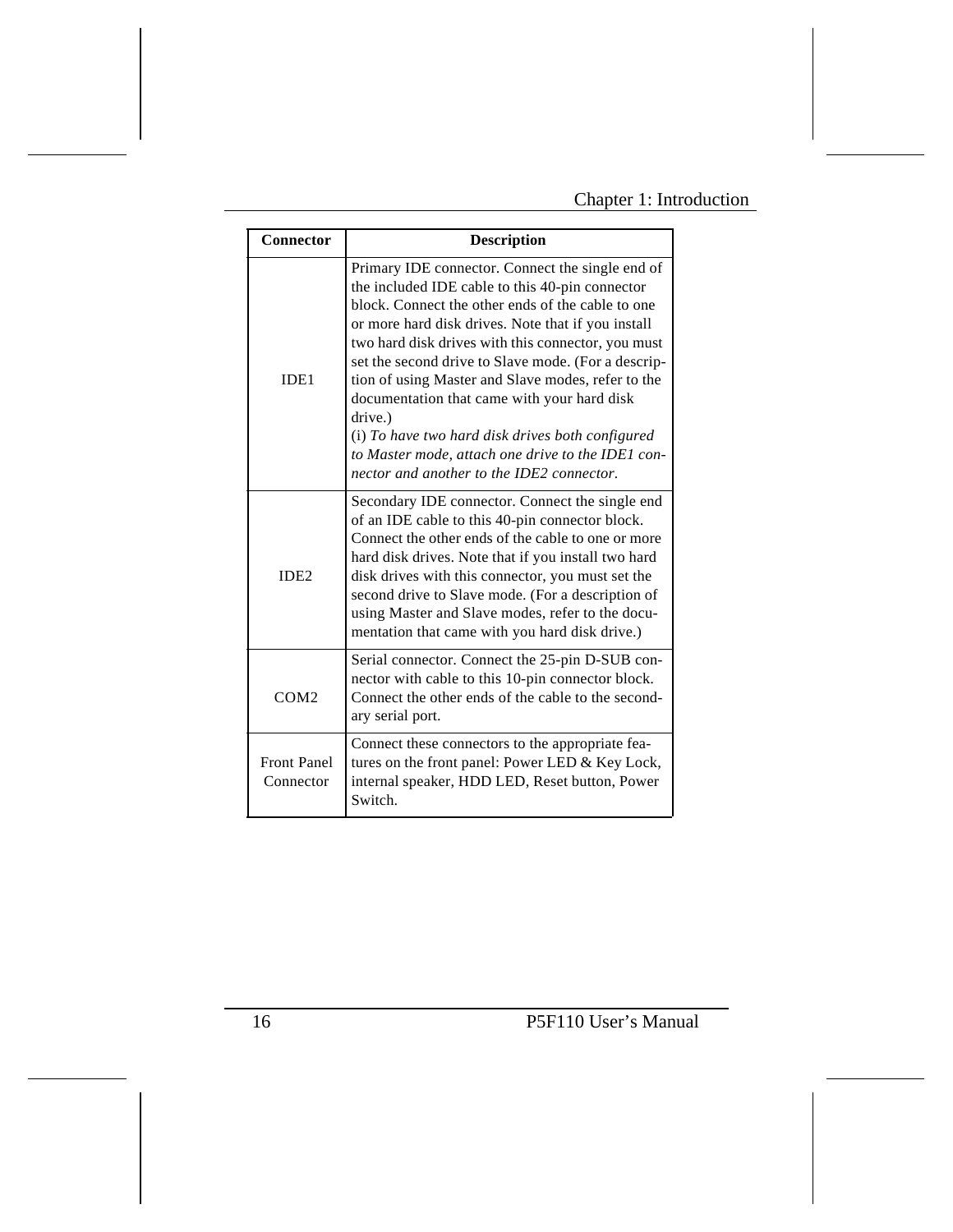# **2 Mainboard Installation**

### **2.1 Installation Steps**

The P5F110 is designed to fit into a standard ATX form factor chassis. The pattern of the mounting holes and the position of the back panel connectors meet the ATX system board specification. Chassis may come with various mounting fasteners which are made of metal or plastic. It is highly recommended to use as many metal fasteners as possible to mount the mainboard in the chassis for better grounding.

To install the mainboard you need to

**1.Installing CPU 2.Installing system memory 3.Attach the connectors 4.Set jumpers on the mainboard**

### **2.2 Installing CPU**

To avoid being broken by the pressure of CPU insertion, the mainboard must be placed on a flat anti-static surface before the CPU is installed. Do not touch the CPU pins with your fingers during the installation.

 1. Push the CPU ZIF socket's lever to the side a little and raise it as far as it can go.

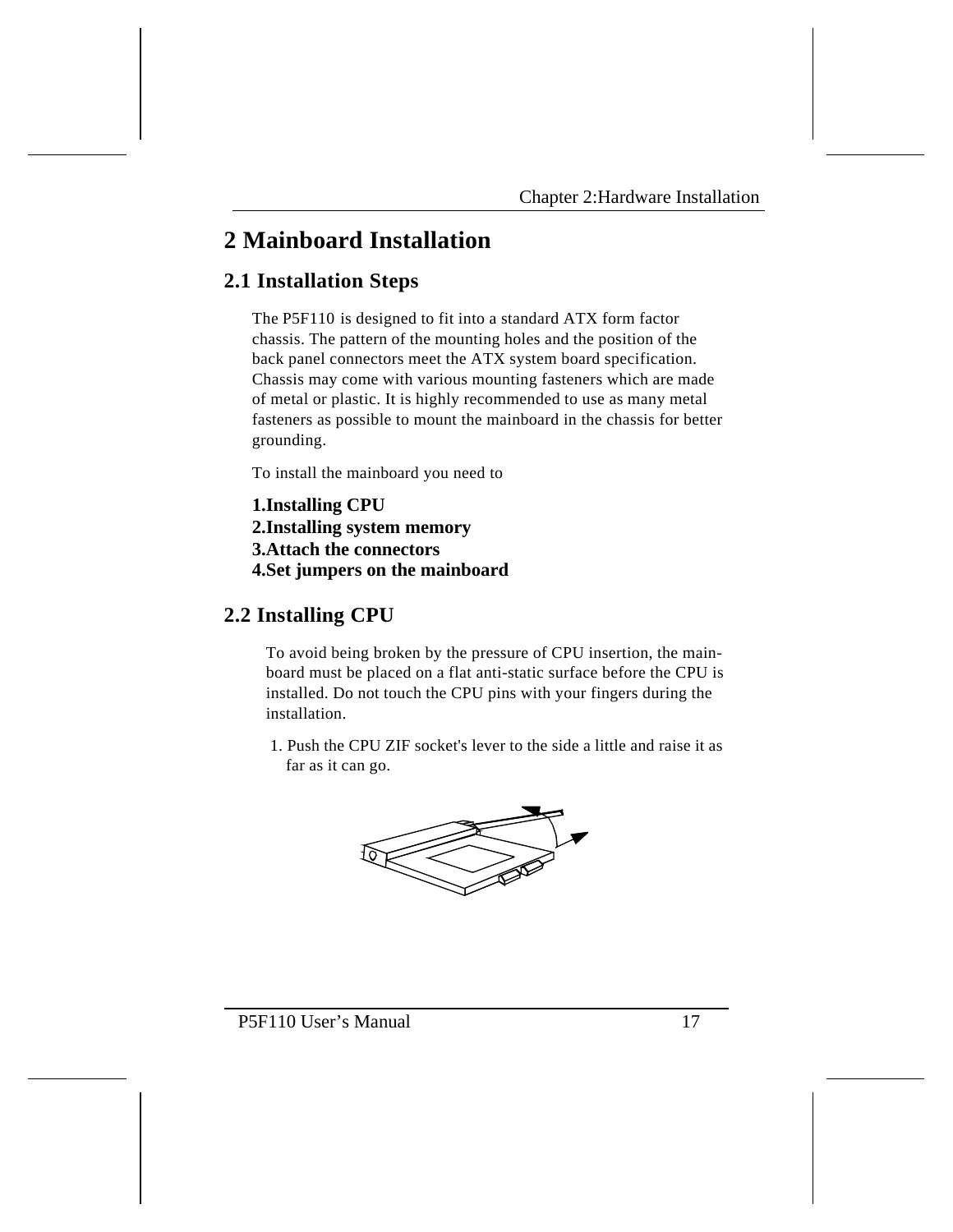2. Align the CPU with the ZIF Socket 7 so that the pin 1 (cut corner) of CPU is at the pin 1 of the Socket 7 as shown in the figure below, then insert the CPU into the socket.



3. Press the lever down to snap it into place at the side of socket. You will feel some resistance as the pressure starts to secure the CPU in the socket.



4. Install a heatsink with a cooling fan that is required to protect the CPU from being damaged due to overheat.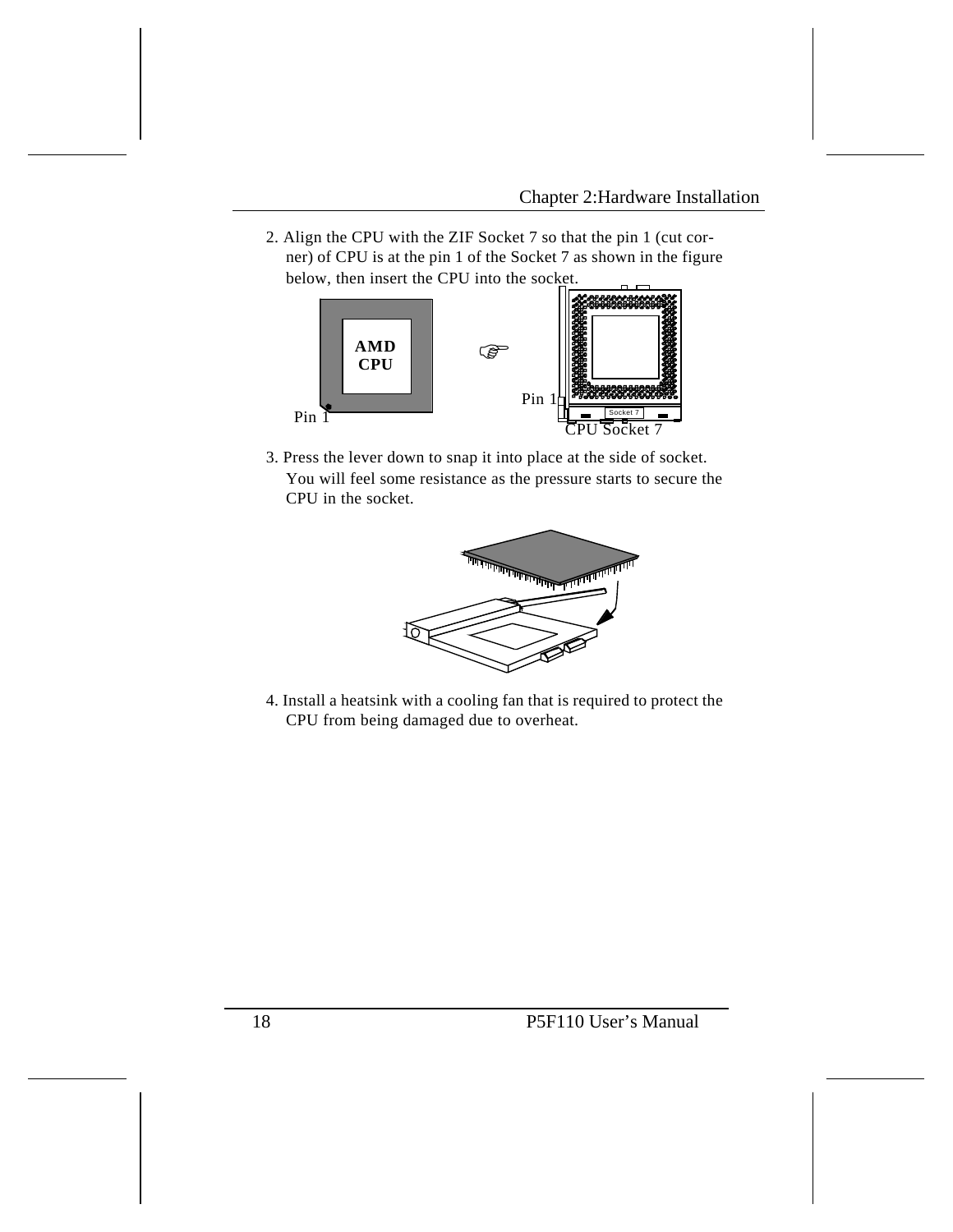### **2.2.1 Setting the CPU Vcore Voltage (JP15, JP16, JP17, JP18)**

The P5F110 supports CPU voltages from 2.1V to 3.5V.

| <b>CPU</b> Voltage | JP15            | JP16       | JP17       | JP18       |
|--------------------|-----------------|------------|------------|------------|
| 2.1                | OFF             | <b>OFF</b> | <b>OFF</b> | ON         |
| 2.2                | OFF             | <b>OFF</b> | ON         | <b>OFF</b> |
| 2.3                | <b>OFF</b>      | <b>OFF</b> | ON         | ON         |
| 2.4                | OFF             | ON         | <b>OFF</b> | <b>OFF</b> |
| 2.5                | OFF             | ON         | <b>OFF</b> | ON         |
| 2.6                | <b>OFF</b>      | OΝ         | ON         | <b>OFF</b> |
| 2.7                | OFF             | ON         | ON         | ON         |
| 2.8                | ON              | <b>OFF</b> | <b>OFF</b> | OFF        |
| 2.9                | $\overline{ON}$ | <b>OFF</b> | OFF        | ON         |
| 3.0                | ON              | <b>OFF</b> | ON         | <b>OFF</b> |
| 3.1                | ON              | <b>OFF</b> | ON         | ON         |
| 3.2                | $\overline{ON}$ | ON         | OFF        | <b>OFF</b> |
| 3.3                | ON              | ON         | <b>OFF</b> | ON         |
| 3.4                | ON              | ON         | ON         | <b>OFF</b> |
| 3.5                | $_{\rm ON}$     | OΝ         | ON         | ON         |

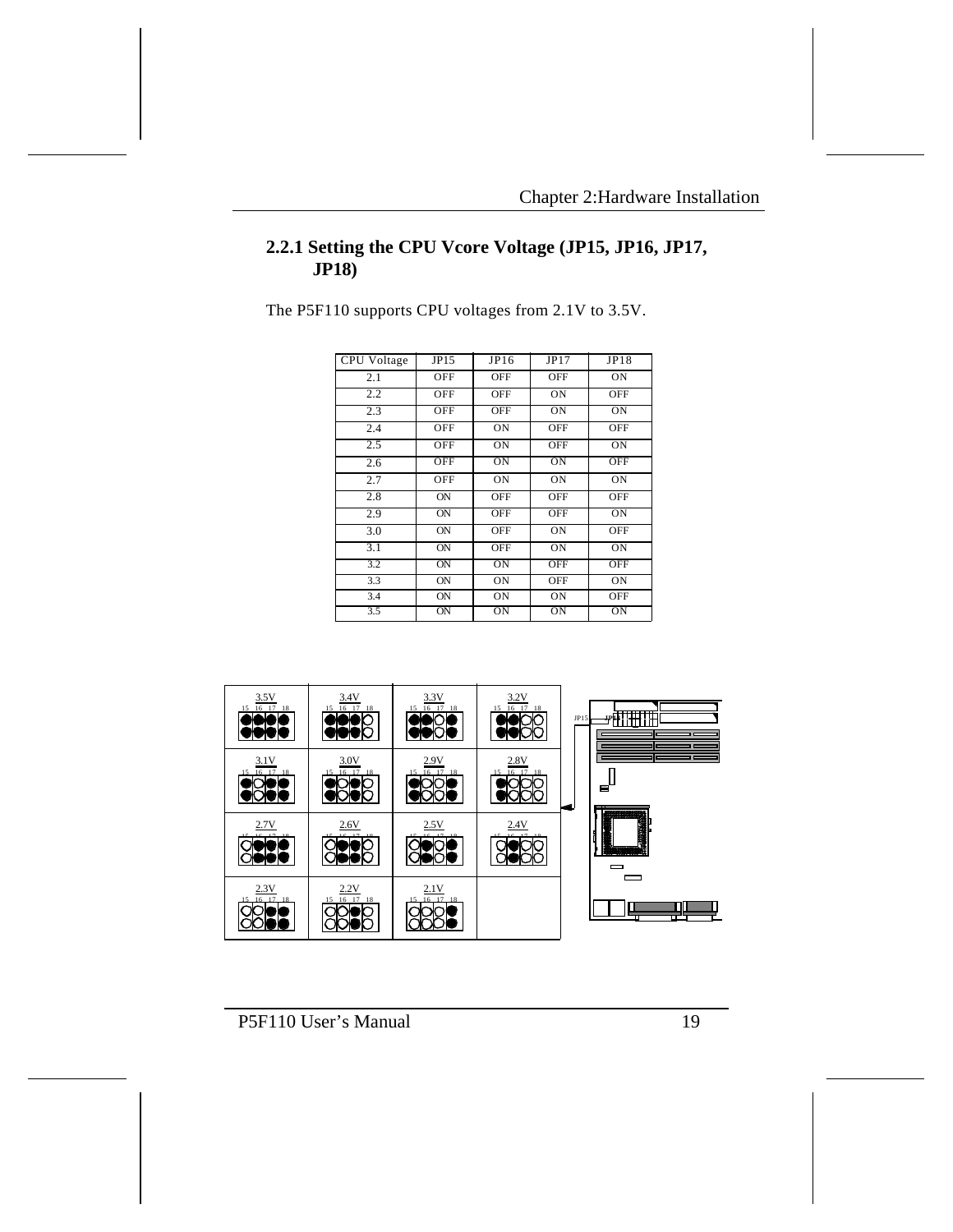### **2.2.2 Setting the CPU External Frequency (JP4)**

IBM/Cyrix 6x86/MX/MII, IDT C6/WINCHIP2 are designed to have internal and external frequency. The JP4 jumper is the external frequency selector for clock generator and the BUS/PCI clock dividers for the MVP4 chipset. You should set all these jumpers for system running in proper frequency. Please set the CPU external frequency according to following table:

| CPU (MHz) | $1 - 2$    | $\overline{3-4}$ | $5 - 6$        | $7-8$      | PCI             |
|-----------|------------|------------------|----------------|------------|-----------------|
| 60        | OFF        | <b>OFF</b>       | OFF            | <b>OFF</b> | 30              |
| 66.8      | <b>ON</b>  | <b>OFF</b>       | OFF            | <b>OFF</b> | 33.4            |
| 70        | OFF        | ON               | OFF            | <b>OFF</b> | $\overline{35}$ |
| 75        | <b>ON</b>  | ON               | OFF            | <b>OFF</b> | 25              |
| 75        | OFF        | <b>OFF</b>       | <b>OFF</b>     | ON         | 37.5            |
| 80        | OFF        | <b>OFF</b>       | ON             | <b>OFF</b> | 26.67           |
| 80        | <b>ON</b>  | <b>OFF</b>       | OFF            | ON         | 40              |
| 83.3      | <b>ON</b>  | <b>OFF</b>       | O <sub>N</sub> | <b>OFF</b> | 27.76           |
| 83.3      | OFF        | ON               | OFF            | ON         | 41.65           |
| 95.25     | OFF        | ON               | ON             | <b>OFF</b> | 31.75           |
| 100       | <b>ON</b>  | ON               | ON             | <b>OFF</b> | 33.33           |
| 105(103)  | <b>ON</b>  | ON               | OFF            | ON         | $\overline{35}$ |
| 110(107)  | OFF        | <b>OFF</b>       | ON             | ON         | 36.67           |
| 115(112)  | ON         | <b>OFF</b>       | ON             | ON         | 38.33           |
| 120(117)  | <b>OFF</b> | ON               | ON             | ON         | 40              |
| 124(122)  | <b>ON</b>  | ON               | ON             | ON         | 41.33           |

The CPU core frequency  $=$  ratio  $*$  external bus clock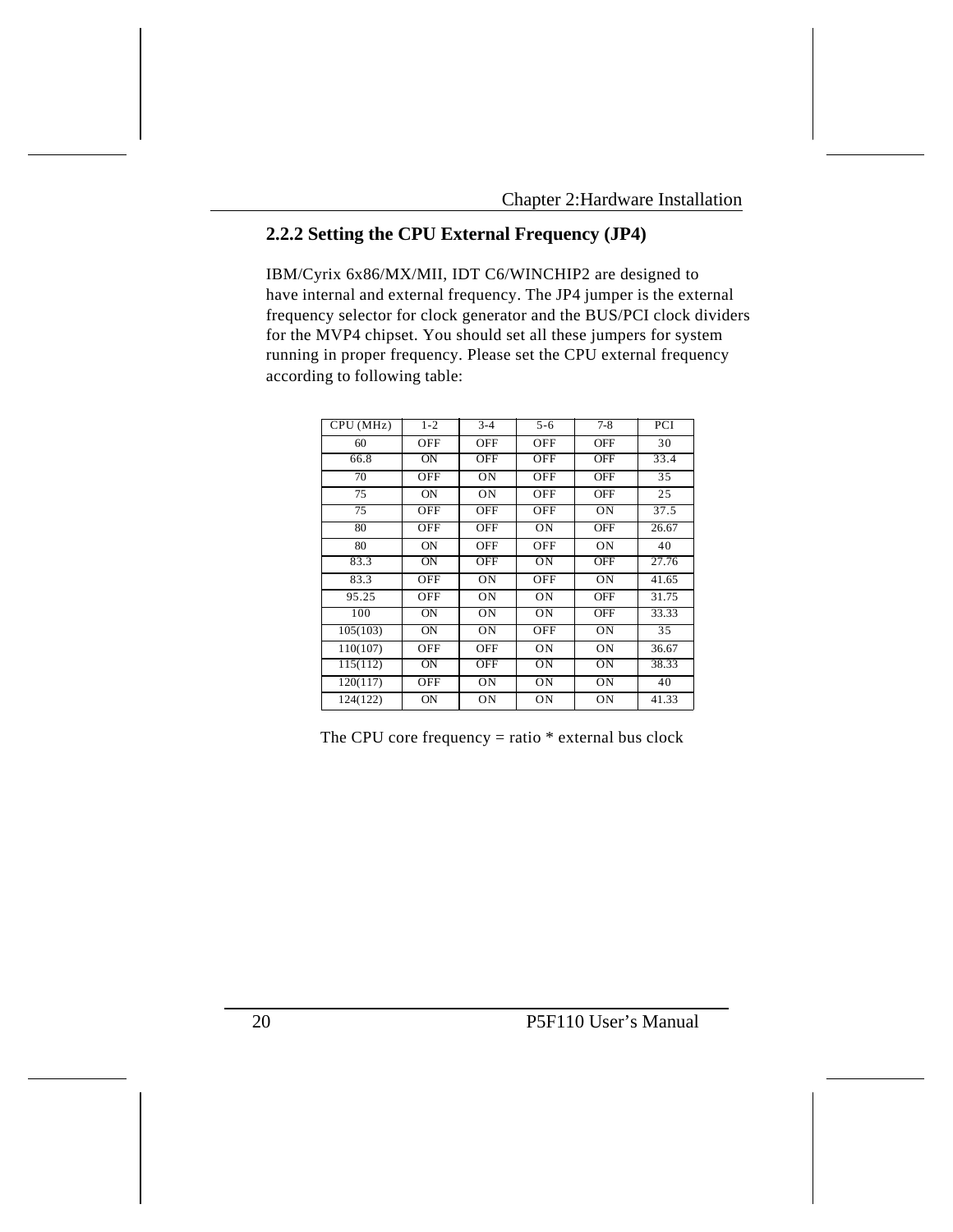Chapter 2: Hardware Installation



*Warning: The VIA MVP4 chipset supports maximum 100MHz external CPU bus clock, if you want your system running at over-frequency 112MHz, you should have faster SDRAM, PCI add on card and good heat dissipation CPU fan. Otherwise, that may cause your system to become unstable. We recommend you to use the standard CPU frequency for normal operation.* 

### **2.2.3 Setting the CPU to BUS Frequency Ratio (JP1)**

The CPU to BUS frequency ratio is selected by JP1. Please set the ratio as following table:

| <b>CPU/HOST Ratio</b> | $1 - 2$ | $3 - 4$ | $5 - 6$ |
|-----------------------|---------|---------|---------|
| x1.5                  | OFF     | OFF     | OFF     |
| x2.0                  | OFF     | OFF     | ON      |
| x2.5                  | OFF     | ON      | ON      |
| x3.0                  | OFF     | ON      | OFF     |
| x3.5                  | OFF     | OFF     | OFF     |
| x4.0                  | ON      | OFF     | ON      |
| x4.5                  | ON      | ON      | ON      |
| x5.0                  | ON      | ON      | OFF     |
| x 5.5                 | OΝ      | OFF     | OFF     |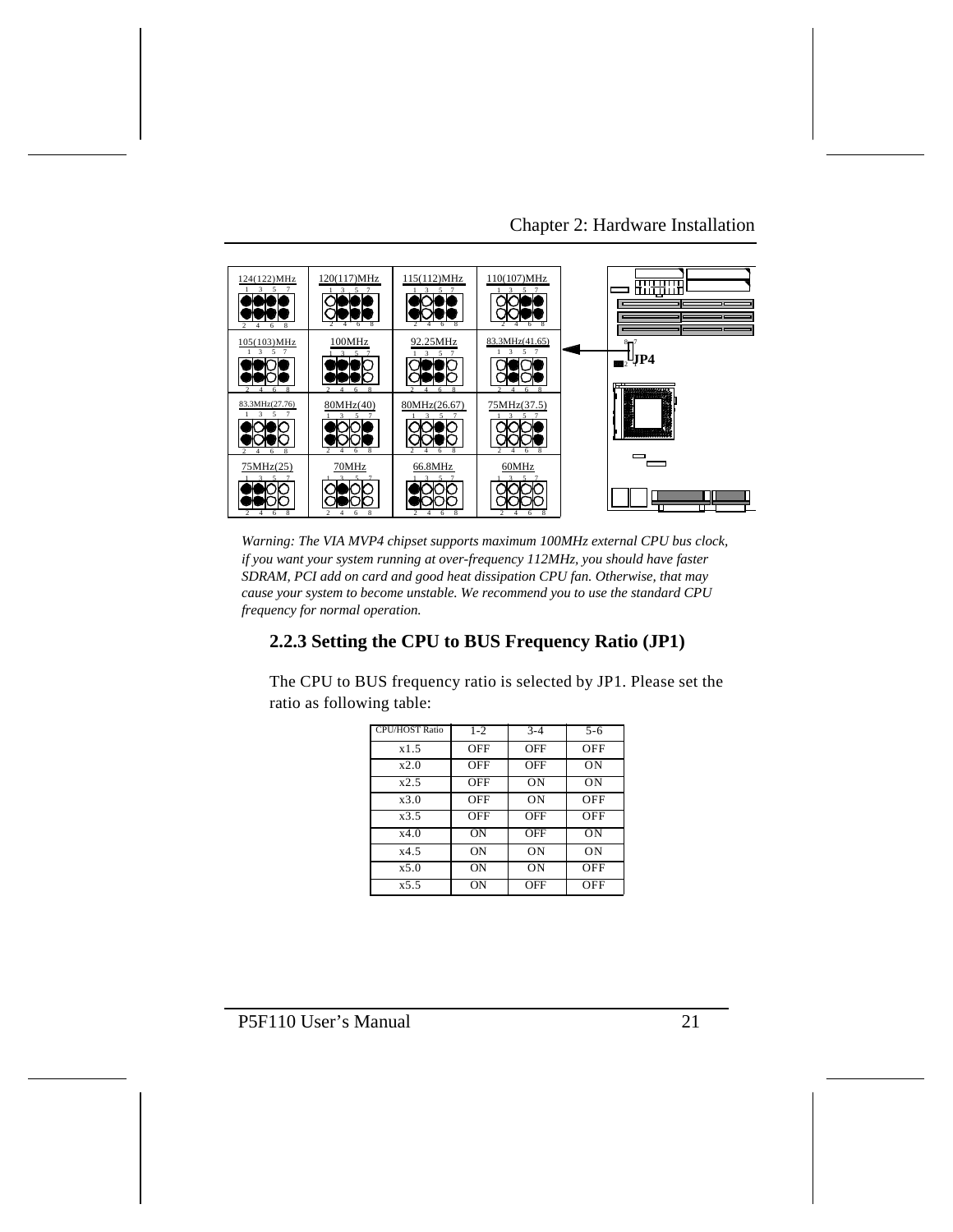Chapter 2:Hardware Installation



*AMD (K6-PR233/K6-2-333/350), IBM/Cyrix MII-PR300 are using 1.5x jumper setting for 3.5 x frequency ratio.* 

### **2.3 Installing Memory**

A Dual In-Line Memory Module (DIMM) is a small circuit board filled with DRAM chips that can be installed in one of the board's DIMM sockets.

The board's three DIMM sockets allow as much as 384MB of 3.3V V EDO DRAM memory. The DIMM socket supports 1Mx64/72 (8MB), 2Mx64/72(16MB), 4Mx64/72(32MB), 8Mx64/72(64MB), 16MBx64/72(128MB), 32Mx64/72(256MB) single or double sided DIMM modules. You can install a DIMM into any DIMM socket. Mixing DRAM type within one system is not supported. There are no jumper settings required for the momory size or type, as there are automatically detected by the BIOS.

In order to create a memory array, the following set of rules allows for optimum configurations.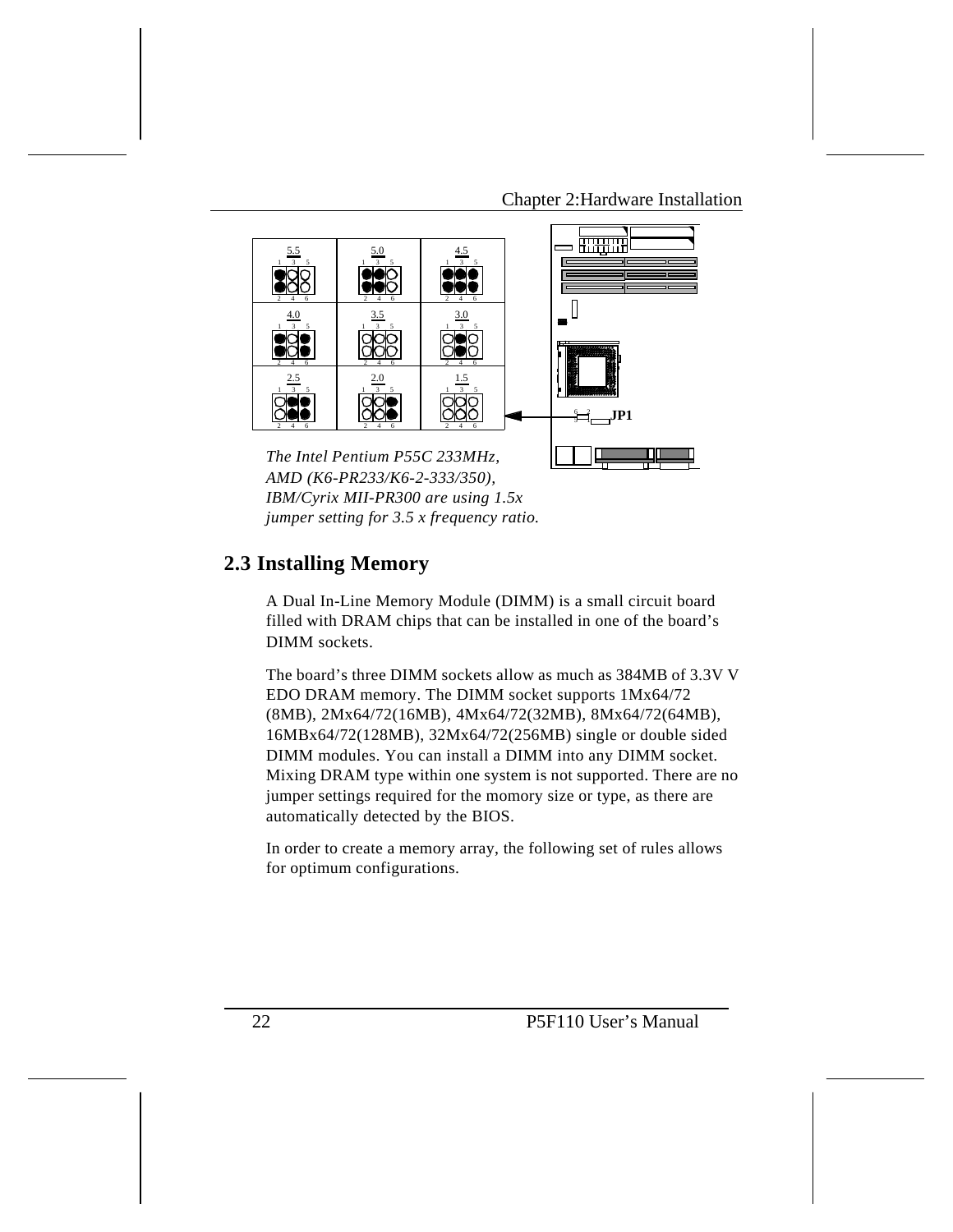1.The momory array is 64- or 72-bits wide (with or without ECC).

2.Those modules can be installed in any order.

3.Supports single- and double-density DIMM.

4.EDO momory speed: 60ns or faster (only for 66MHz system clock).

5.SDRAM momory speeds 66.6MHz or faster; CAS latency: 2 or 3.

The following table is the valid momory configuration:

| <b>Bank</b> | <b>DIMM Module</b>         | <b>Total Momory</b> |
|-------------|----------------------------|---------------------|
| Bank 0      | <b>EDO/SDRAM</b>           |                     |
| (DIMM1)     | 4,8,16,32,64,128,256MB     | $4 \sim 256MB$      |
| Bank 1      | <b>EDO/SDRAM</b>           |                     |
| (DIMM2)     | 4,8,16,32,64,128,256MB     | $4 \sim 256MB$      |
| Bank 2      | <b>EDO/SDRAM</b>           |                     |
| (DIMM3)     | 4,8,16,32,64,128,256MB     | $4 \sim 256MB$      |
|             | <b>Total System Memory</b> | $4 \sim 768MB$      |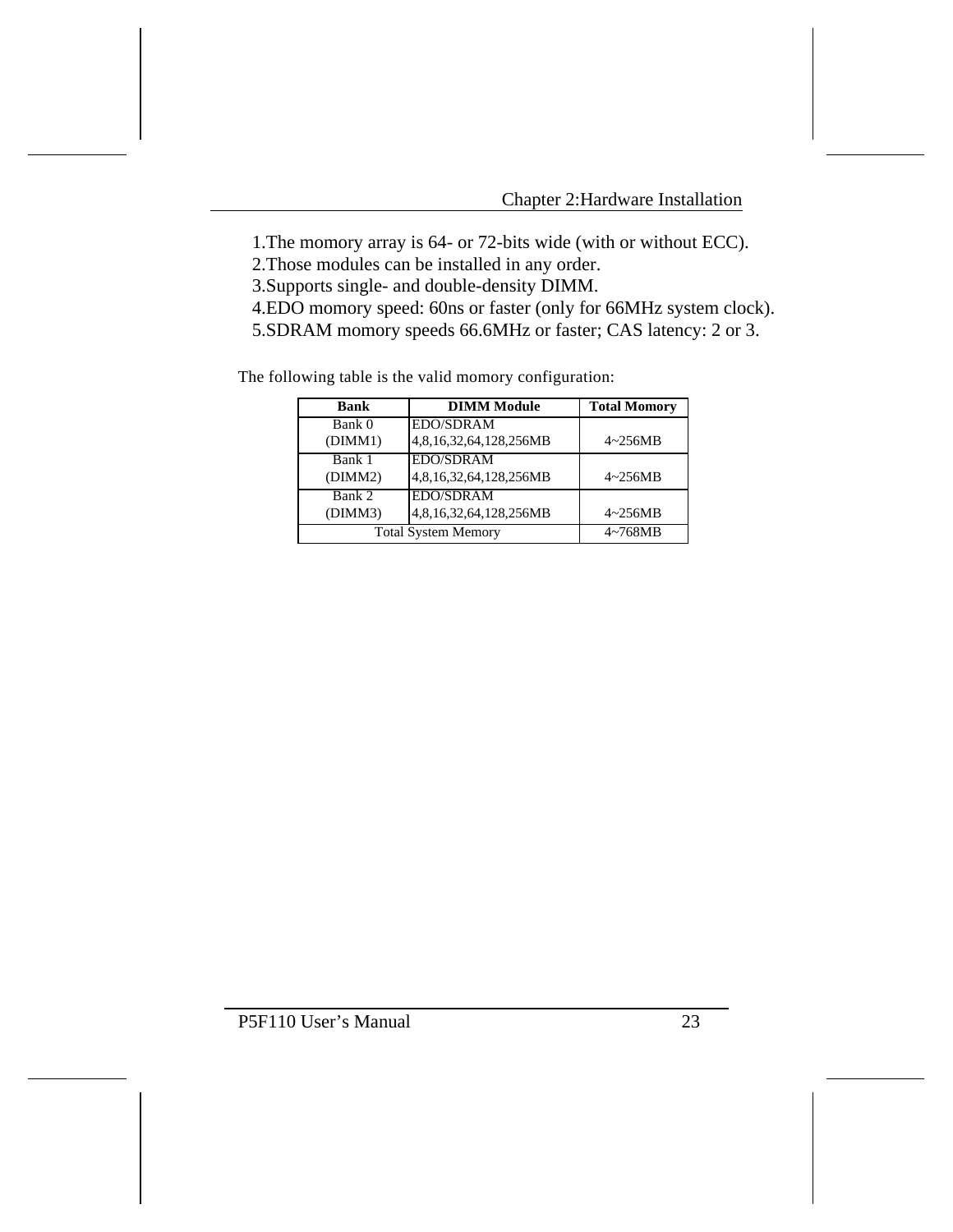# **2.4 Attaching Connectors**

# **P5F110 Mainboard Connector/Jumper Location**



Jumpers:

JP20: 1-2 Disabled onboard AC97 Codec 2-3 Enabled onboard AC97 Codec JP8: 1-2 Normal Mode 2-3 Clear CMOS RAM

Connector:

WOL: Wake on LAN Connector MD2: MODEM Voice Signal Input (MPC2 Type) MD1: MODEM Voice Signal Input (JST Type) CD2: CDROM Audio Signal Input (MPC2 Type) CD1: CDROM Audio Signal Input (JST Type) SB-LINK: Creative Lab SB-LINK Connector WOM: Wake on Modem Connector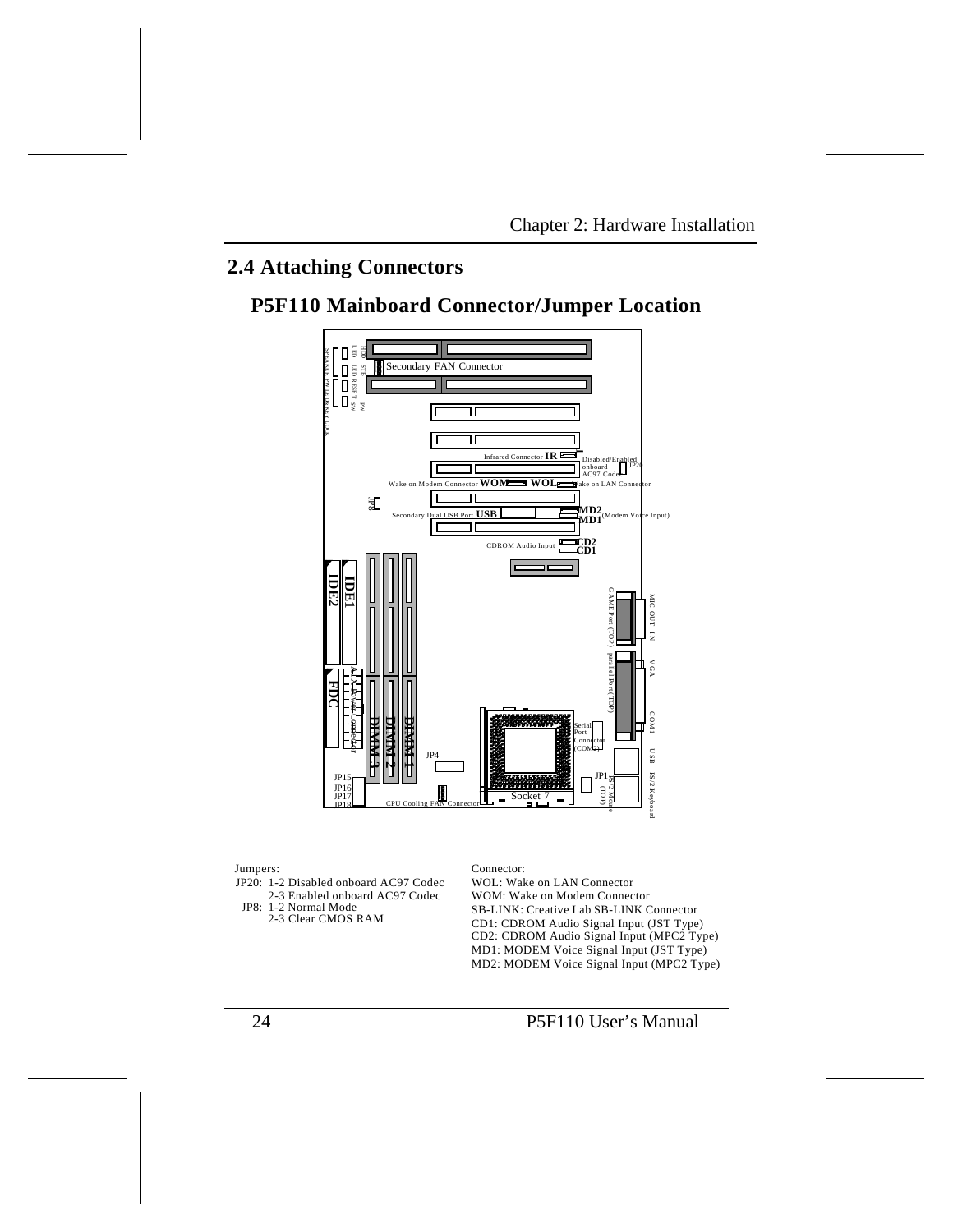### **1. Front Panel Connectors**

There are 7 connectors on the mainboard for speaker, switches and indicator lights on the system's front panel

|                    |                  | <b>Front Panel Connector</b> |           |
|--------------------|------------------|------------------------------|-----------|
|                    |                  | Function                     | PIN#      |
|                    | <b>TANADIA</b>   | <b>HDD LED</b>               | $1-2$     |
|                    |                  | <b>STB LED</b>               | $4 - 5$   |
|                    | <u>ini Maria</u> | <b>RESET</b>                 | $7 - 8$   |
|                    |                  | <b>POWER SWITCH</b>          | $10 - 11$ |
|                    |                  | <b>PC SPEAKER</b>            | $12-15$   |
|                    |                  | <b>POWER LED</b>             | 18-20     |
|                    |                  | <b>KEYLOCK</b>               | $21-22$   |
| <sup>⇒</sup> ≔⊑⊑∘∮ | —                |                              |           |
|                    |                  |                              |           |
|                    |                  |                              |           |
|                    |                  | <b>Front Panel Connector</b> |           |

 $\frac{1}{2}$   $\frac{2}{4}$   $\frac{4}{5}$   $\frac{7}{8}$   $\frac{8}{10}$   $\frac{10}{11}$  $\overline{12}$   $\overline{13}$   $\overline{14}$   $\overline{15}$   $\overline{15}$   $\overline{18}$   $\overline{19}$   $\overline{20}$   $\overline{21}$   $\overline{22}$ 

### Front Panel Connector Pin Assignment

|                 | . ш тъэндшист   |
|-----------------|-----------------|
| PIN             | Function        |
| $\mathbf{1}$    | HDD LED+        |
| $\overline{2}$  | HDD LED-        |
| $\overline{4}$  | STB LED+        |
| 5               | <b>STB LED-</b> |
| 7               | Power Good      |
| 8               | Ground          |
| $\overline{10}$ | Power On/Off    |
| $\overline{11}$ | Ground          |
| 12              | Speaker out     |
| 13              | Ground          |
| 14              | Ground          |
| 15              | $+5V$           |
| 18              | PW LED+         |
| 19              | N.C.            |
| 20              | PW LED-         |
| $\overline{21}$ | Keylock         |
| 22              | Ground          |
|                 |                 |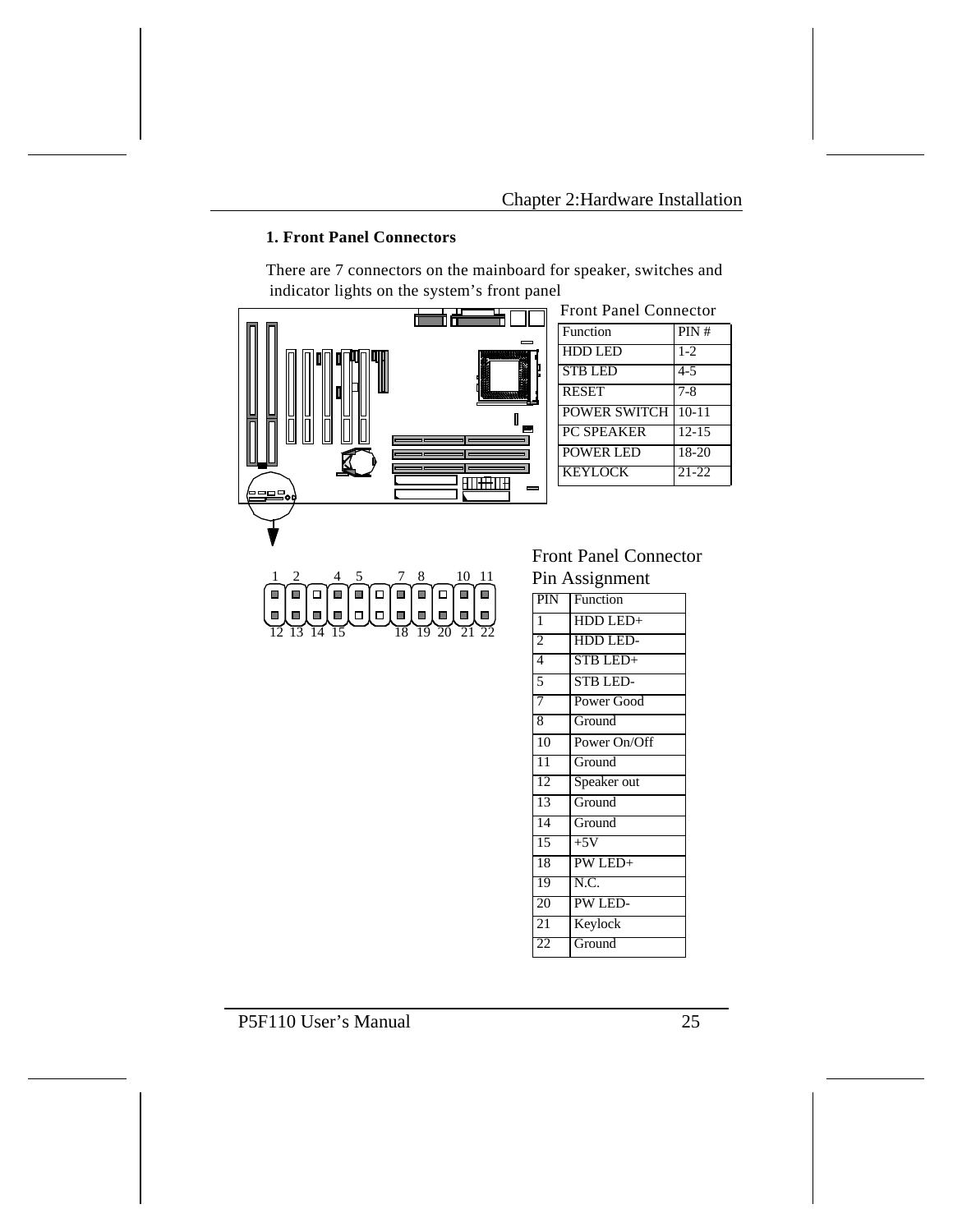#### **HDD LED Connector**

This 2-pin connector connects to the case-mounted HDD LED to indicate hard disk activity.

#### **STB LED Connector**

This 2-pin connector connects to the case-mounted STB LED to indicate standby or power status. The STB LED will still on when system is off to indicate the AC power condition.

#### **Reset Connector**

This 2-pin connector connects to the case-mounted reset switch and is used to reboot the system.

#### **Power Switch Connector**

This 2-pin connector connects to the case-mounted Power button to turn on/off the system power.

#### **Speaker Connector**

This 4-pin connector connects to the case-mounted speaker

#### **Power LED & Keylock Connector**

This 5-pin connector connects to the case-mounted keylock switch and the power LED. The keylock switch is used to lock the keyboard for security purposes.

The front panel on your case may have a turbo switch to deactivate the Turbo mode when a slower speed is required for a specific application. P5F110 does not support the hardware deturbo function. An alternative method of using <CTRL><ALT><+/-> keys to change the speed may be used if necessary.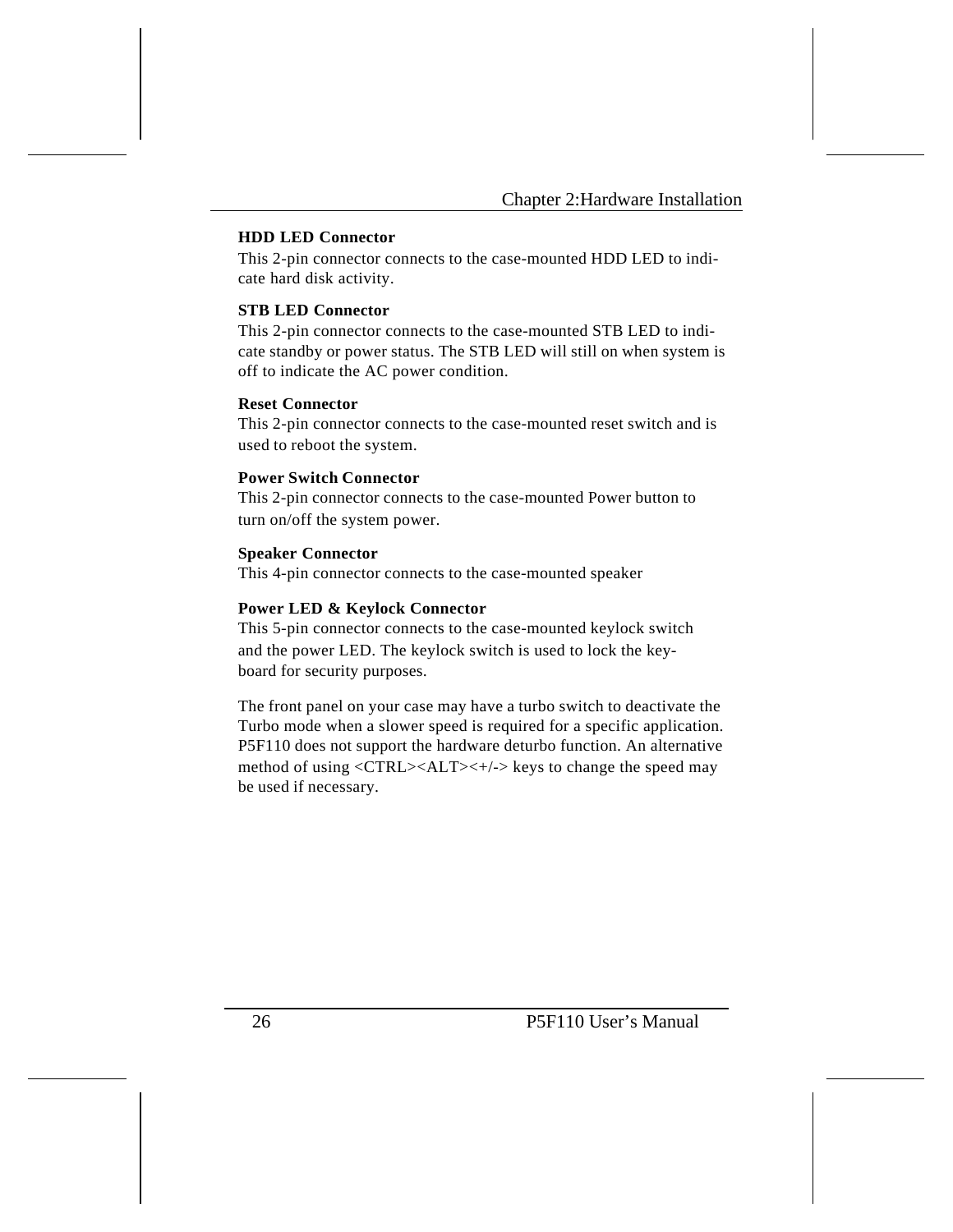Chapter 2:Hardware Installation



#### **4. Floppy Drive Connector (One 34-pin Block)**

A floppy disk drive ribbon cable has 34 wires and 2 connectors to support 2 floppy disk drives. The connector with twisted wires always connects to drive A, and the connector with untwisted wires connects to drive B. You must orient the cable connector so that the pin 1(color) edge of the cable is at the pin 1 of the I/O port connector.



⊙

5. IR Transmitter

P5F110 User's Manual 27

come with the IrDA modules.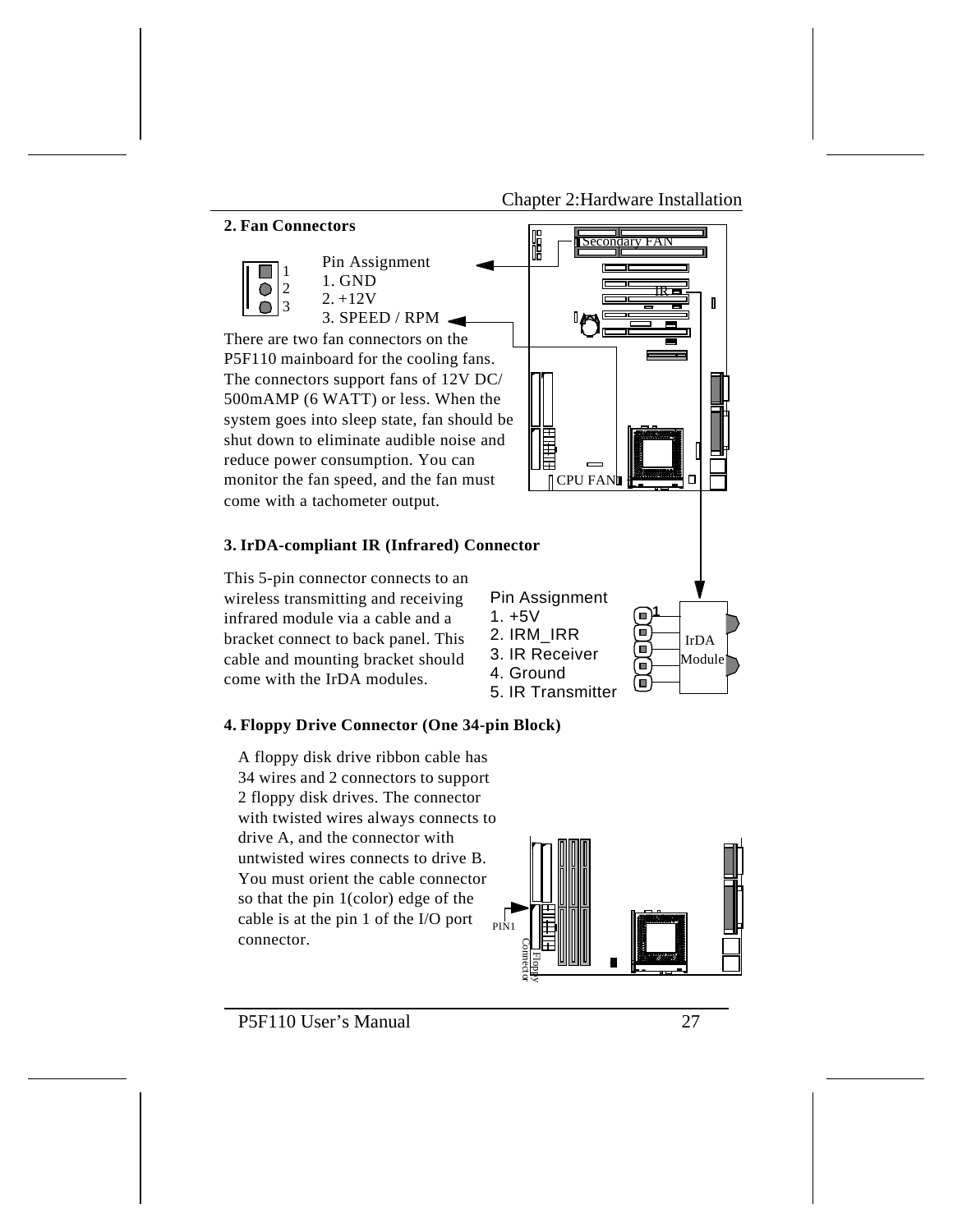Chapter 2:Hardware Installation

#### **5. IDE Connectors (Two 40-pin Block)**

An IDE drive ribbon cable has 40 wires and 2 connectors to support two IDE drives. If a ribbon cable connects to two IDE drives at the same time, one of them has to be configured as Master and the other has to be configured as Slave by setting the drive select jumpers on the drive.



Consult the documentation that comes with your IDE drive for details on jumper locations and settings. You must orient the cable connector so that the pin 1(color) edge of the cable is at the pin 1 of the I/O port connector.

#### **6. Back Panel Connectors**

The back panel provides external access to PS/2 keyboard/mouse connectors, two serial port connectors, one parallel port connector, dual USB port connectors, game/MIDI port connector and microphone/Linein/Line-out connectors which are integrated on the mainboard.



#### **7. Power Supply Connector**



The ATX power supply has a single lead connector with a clip on one side of the plastic housing. There is only one way to plug the lead into the ATX power connector. Press the lead connector down until the clip snaps into place and secures the lead onto the connector.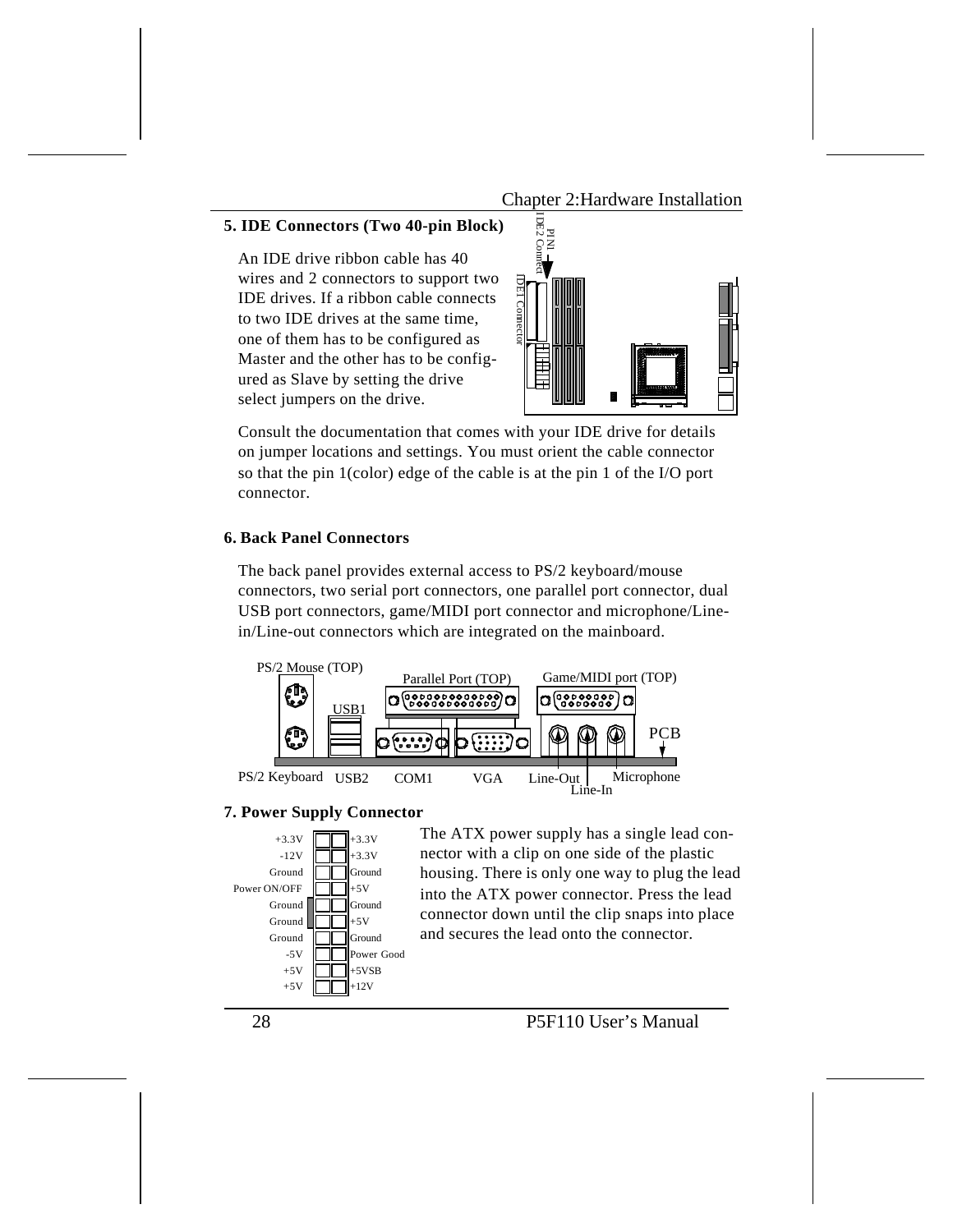#### **8. Wake on LAN Connector:** This 3-pin header is used for remote wake up of the computer through a network. **1** Pin Assignment  $1. +5V$ SB 2. GND 3. Wake-up signal **WOL** ---USB Device #1 **9. USB Connector** 000016 **2 6 8** This dual-row 10 pin connector 01대<br>이어 connects to an optional dual USB ports cable with a mounting bracket. **35791**USB Device #0**Pin Assignment 1. +5V 2. +5V 3. USB D0- 4. USB D1- 5. USB D0+ 6. USB D1+ 10. CD-ROM Audio Input Connector: 7. Ground 8. Ground** This 1x4 header is used for CD-ROM **9. Ground 10. Ground** Audio input signal. The pin out and connect type are different between CD1

and CD2. CD2 is MPC2 type connector which is for SONY/ATAPI CD-ROM. CD1 is JST type connector which is for MITSUMI/PANASONIC CD-ROM.



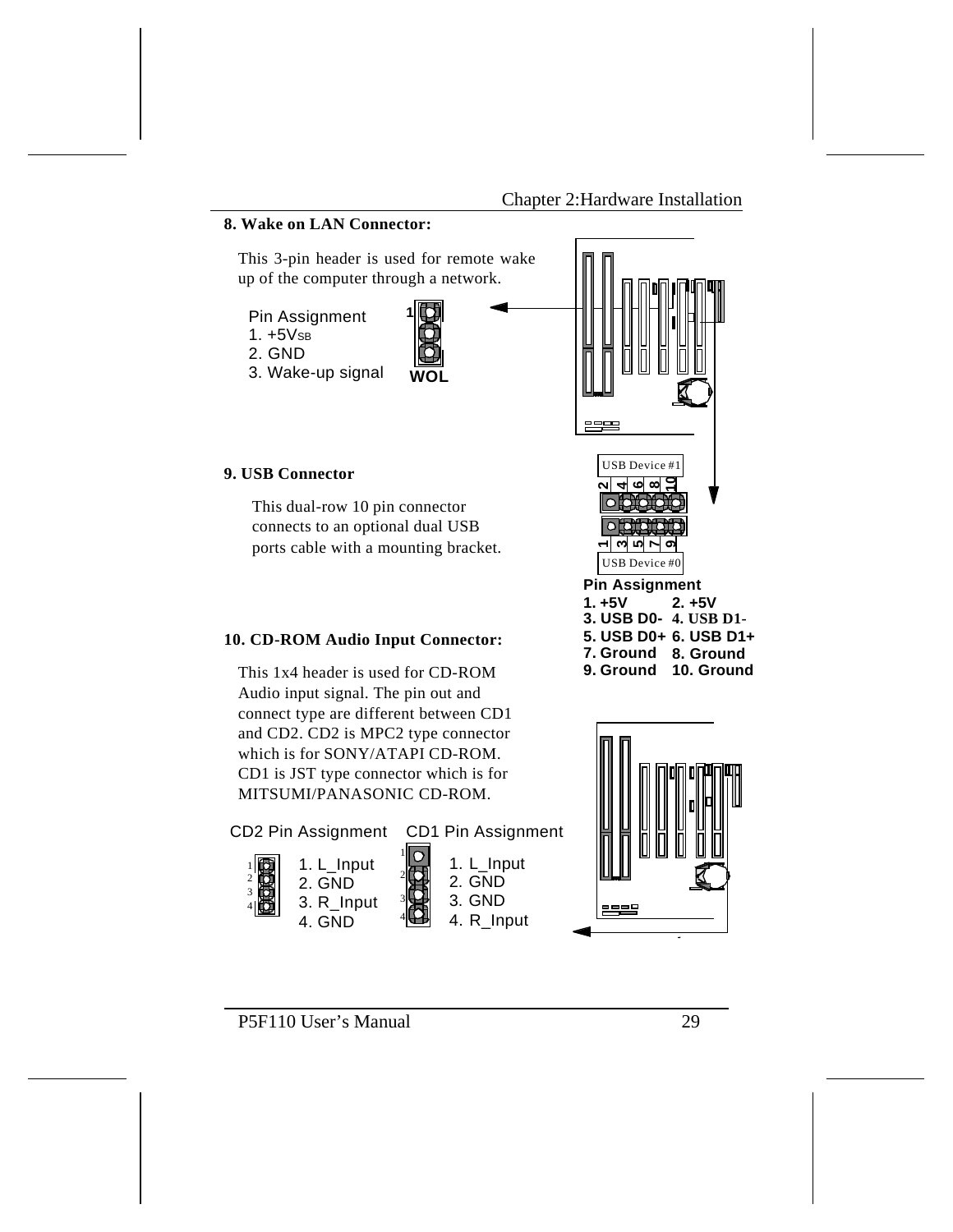

3. Wake-up signal

| F | $\overline{\phantom{a}}$ |
|---|--------------------------|
|   |                          |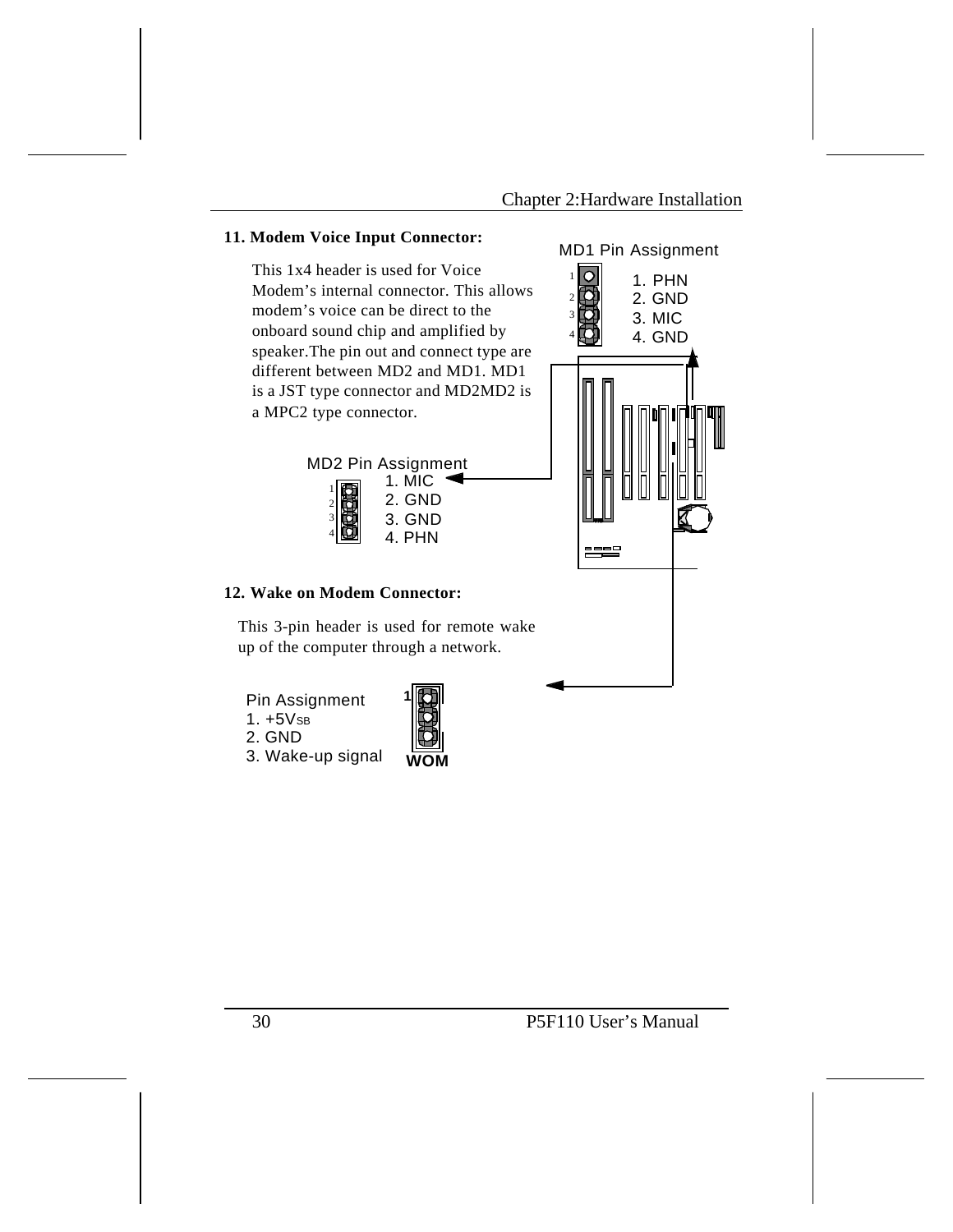### **2.5 Set Jumpers on the Mainboard**

### **1. Clear CMOS and Password (JP8)**

If your system can not boot up because you forget your password, or the CMOS settings need to be reset to default values after the system BIOS has been updated, the following instructions can be performed to clear the CMOS and password.

- 1. Power off the system
- 2. Place a shunt to short pin2 and pin3 of JP8 for 5 seconds
- 3. Put the shunt back to pin1 and pin2 of JP8
- 4. Power on the system

#### **2. AC97 Codec Setting (JP20)**

This jumper allows you to enable or disable the onboard audio. This is normally set to enable unless you add an audio expansion card in which case you would need to disable the onboard audio to prevent hardware conflict.

 $1$   $\boxed{\circ}$   $\boxed{\circ}$   $\boxed{JP20}$ **Enabled onboard AC97 Codec**

 $1$   $\boxed{0}$   $\boxed{0}$   $\boxed{JP20}$ **Disabled onboard AC97 Codec**

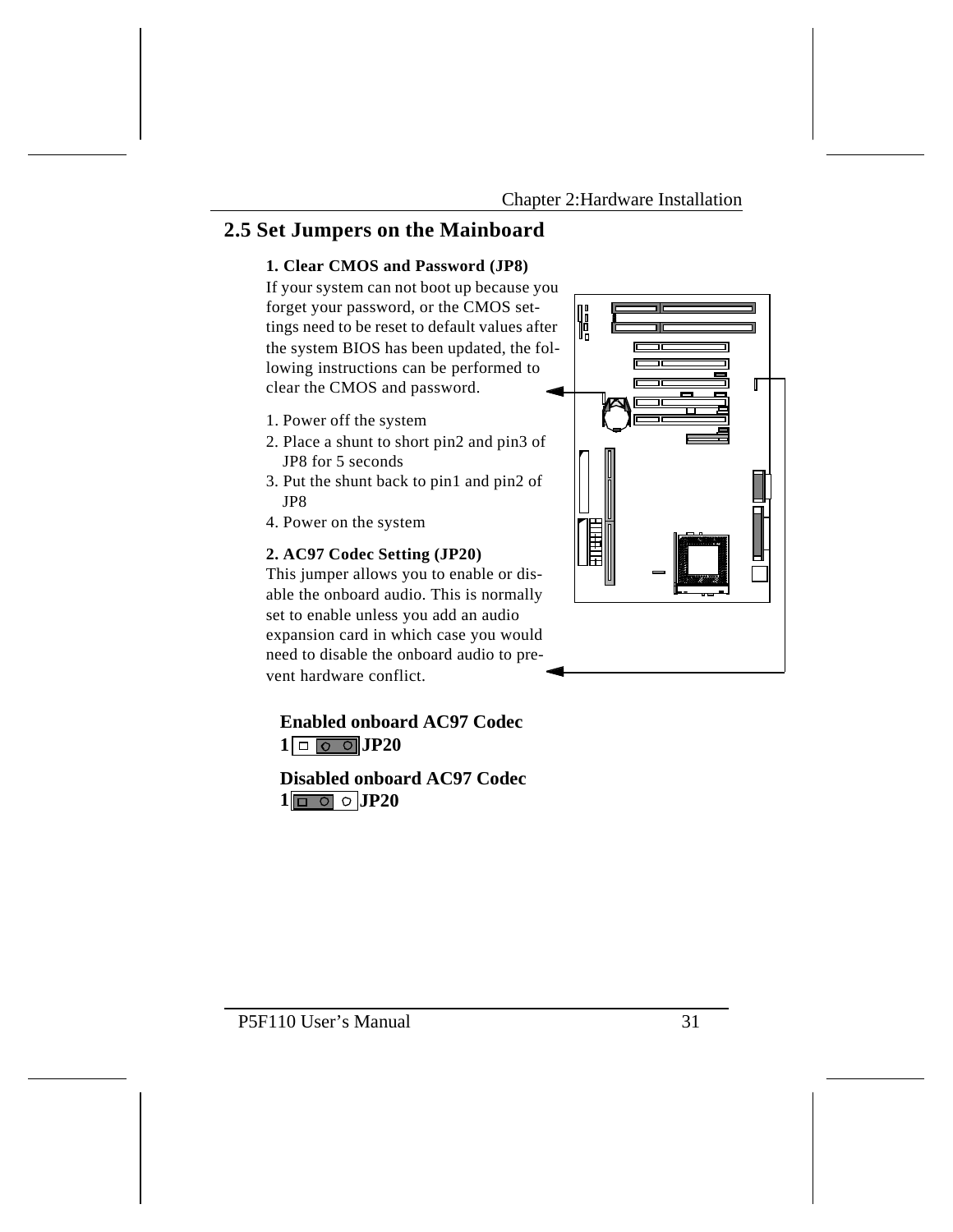# **3 BIOS Configuration**

After hardware configuration of P5F110 Mainboard is completed, and system hardware has been assembled, the completed system may be powered up. At this point, CMOS setup should be run to ensure that system information is correct.

Normally, CMOS setup is needed when the system hardware is not consistent with the information contained in the CMOS RAM, whenever the CMOS RAM has lost power, or the system features need to be changed.

### **3.1 ENTERING SETUP**

When the system is powered on, the BIOS will enter the Power-On Self Test (POST) routines. These routines perform various diagnostic checks; if an error is encountered, the error will be reported in one of two different ways. If the error occurs before the display device is initialized, a series of beeps will be transmitted. If the error occurs after the display device is initialized, the screen will display the error message.

After the POST routines are completed, the following message appears:

"Press DEL to enter SETUP"

To access the AWARD BIOS SETUP program, press the <DEL> key. The "CMOS SETUP UTILITY" screen will be displayed at this time.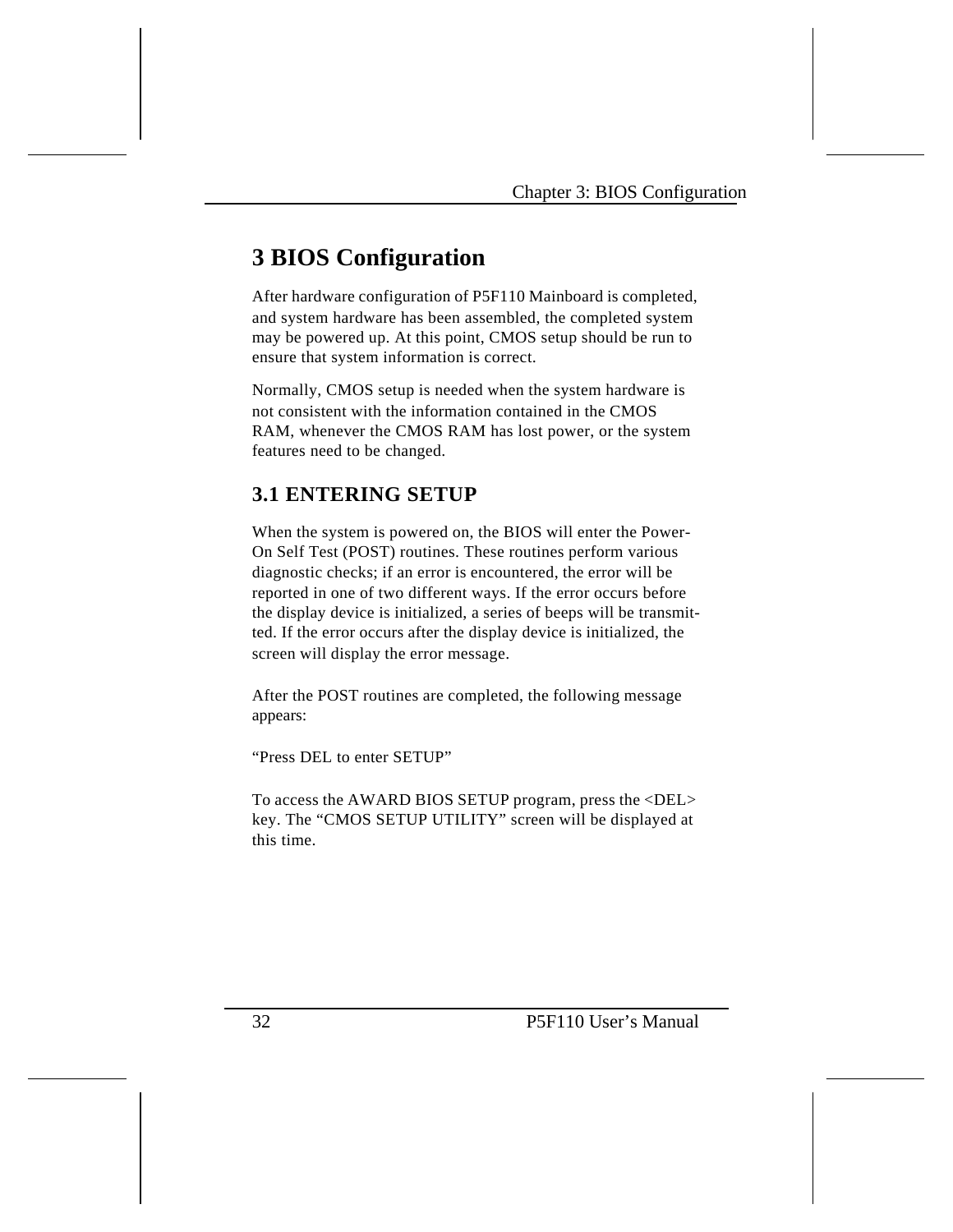# **3.2 CMOS SETUP UTILITY**

### **Main Program Screen**

| ROM PCI/ISA BIOS (2A5LHF29)<br><b>CMOS SETUP UTILITY</b><br>AWARD SOFTWARE, INC.                                                                                          |                                                                                                                                                                                                |  |
|---------------------------------------------------------------------------------------------------------------------------------------------------------------------------|------------------------------------------------------------------------------------------------------------------------------------------------------------------------------------------------|--|
| <b>STANDARD CMOS SETUP</b><br><b>SYSTEM MONITOR</b><br>IDE HDD AUTO DETECTION<br><b>LOAD SETUP DEFAULTS</b><br><b>SAVE &amp; EXIT SETUP</b><br><b>EXIT WITHOUT SAVING</b> | <b>BIOS FEATURES SETUP</b><br><b>CHIPSET FEATURES SETUP</b><br>POWER MANAGEMENT SETUP<br>PNP/PCI CONFIGURATION<br><b>INTEGRATED PERIPHERALS</b><br>SUPERVISOR PASSWORD<br><b>USER PASSWORD</b> |  |
| Esc: Quit<br>F10: Save & Exit Setup                                                                                                                                       | : Select Item<br><shift>F2<br/>: Change Color</shift>                                                                                                                                          |  |

This screen provides access to the utility's various functions.

Listed below are explanations of the keys displayed at the bottom of the screen:

**<ESC>:** Exit the utility.

**ARROW KEYS:** Use arrow keys to move cursor to the desired selection.

**<F10>:** Saves all changes made to Setup and exits program.

**<Shift> <F2>:** Changes background and foreground colors.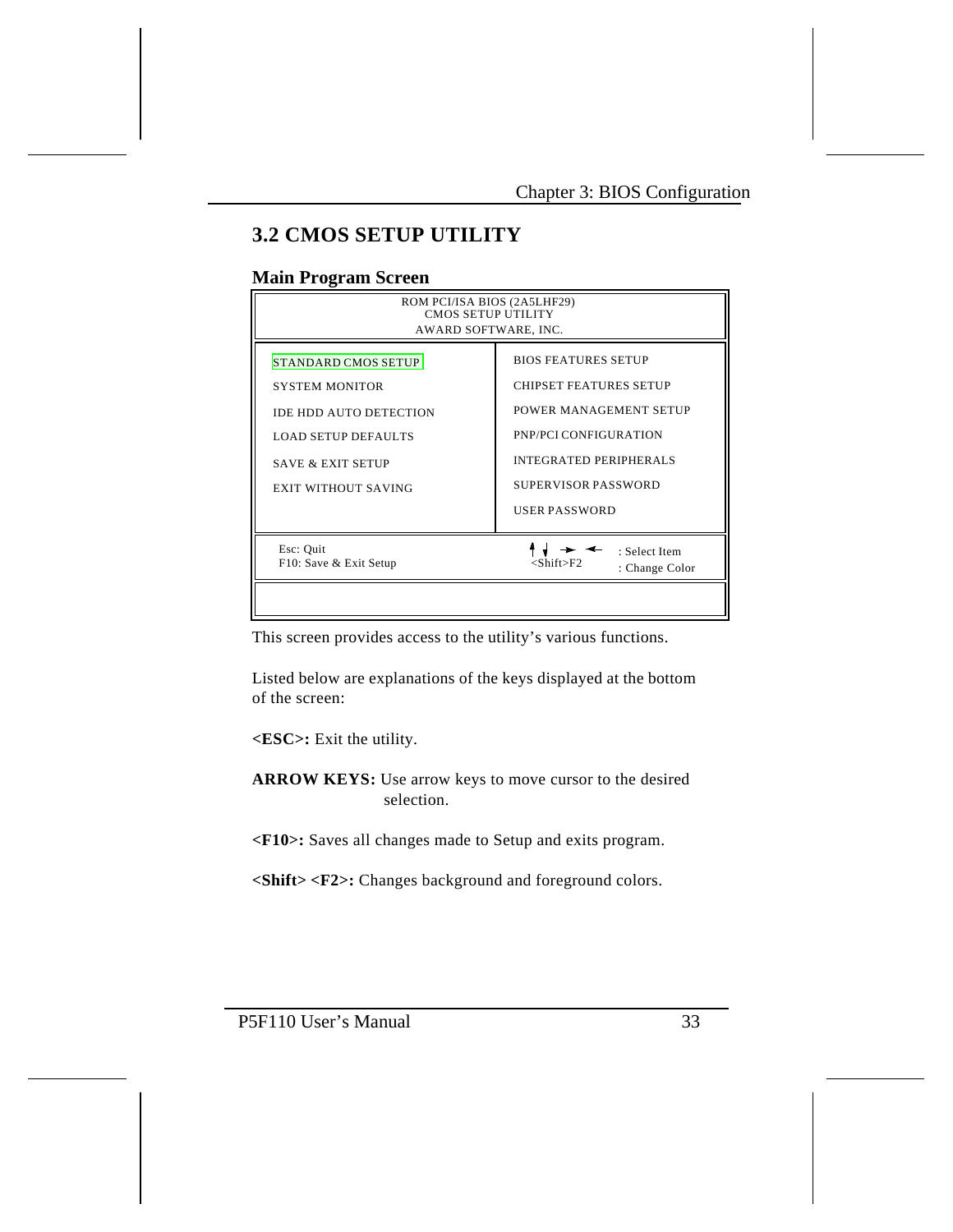### **3.3 STANDARD CMOS SETUP**

Selecting "STANDARD CMOS SETUP "on the main program screen displays this menu:

#### **Standard CMOS Setup Screen**

| ROM PCI/ISA BIOS (2A5LHF29)<br><b>STANDARD CMOS SETUP</b><br>AWARD SOFTWARE, INC.             |             |             |          |             |                |               |                         |             |
|-----------------------------------------------------------------------------------------------|-------------|-------------|----------|-------------|----------------|---------------|-------------------------|-------------|
| Date (mm:dd:yy): Thr, Apr 30 $ 1999 $                                                         |             |             |          |             |                |               |                         |             |
| Time (hh:mm:ss): 10:10:10                                                                     |             |             |          |             |                |               |                         |             |
| <b>HARD DISKS</b>                                                                             | <b>TYPE</b> | <b>SIZE</b> | CYLS.    | <b>HEAD</b> | <b>PRECOMP</b> | LANDZ.        | <b>SECTOR</b>           | <b>MODE</b> |
| Primary Master<br>$\cdot$ :                                                                   | $\Omega$    | $\Omega$    | $\Omega$ | $\Omega$    | $\Omega$       | $\Omega$      | $\Omega$                | NORMAL      |
| Primary Slave                                                                                 | $\Omega$    | $\Omega$    | $\Omega$ | $\Omega$    | $\Omega$       | $\Omega$      | $\Omega$                | NORMAL      |
| Secondary Master:                                                                             | $\Omega$    | $\Omega$    | $\Omega$ | $\Omega$    | $\Omega$       | $\Omega$      | $\Omega$                | NORMAL      |
| Secondary Slave:                                                                              | $\Omega$    | $\Omega$    | $\Omega$ | $\Omega$    | $\Omega$       | $\Omega$      | $\Omega$                | NORMAL      |
| Drive A: None                                                                                 |             |             |          |             |                |               |                         |             |
| Drive B: None                                                                                 |             |             |          |             |                | Base Memory:  |                         | 640K        |
|                                                                                               |             |             |          |             |                |               | Extended Memory: 15360K |             |
| Video: EGA/VGA                                                                                |             |             |          |             |                | Other Memory: |                         | 384K        |
| Halt On: All Errors                                                                           |             |             |          |             |                | Total Memory: |                         | 16384K      |
| ESC: Quit<br>$PU/PD/+/-: Modify$<br>: Select Item<br>F1: Help<br>(Shift) F2<br>: Change Color |             |             |          |             |                |               |                         |             |

The Standard CMOS Setup utility is used to configure the following features:

**Set Date:** Month, Day, Year.

**Set Time:** Hour, Minute, and Second. Use 24 Hour clock format (for PM numbers, add 12 to the hour, you would enter 4:30 p.m. As 16:30).

#### **Hard Disks:**

There are four hard disks listed: "Primary Master", "Primary Slave", "Secondary Master" and "Secondary Slave". For each IDE channel, the first device is the "Master" and the second device is "Slave". Hard disk Types from 1 to 45 are standard ones; Type "Auto" is IDE HDD auto detection; Type "User" is user definable, and Type "None" is not installed (e.g. SCSI).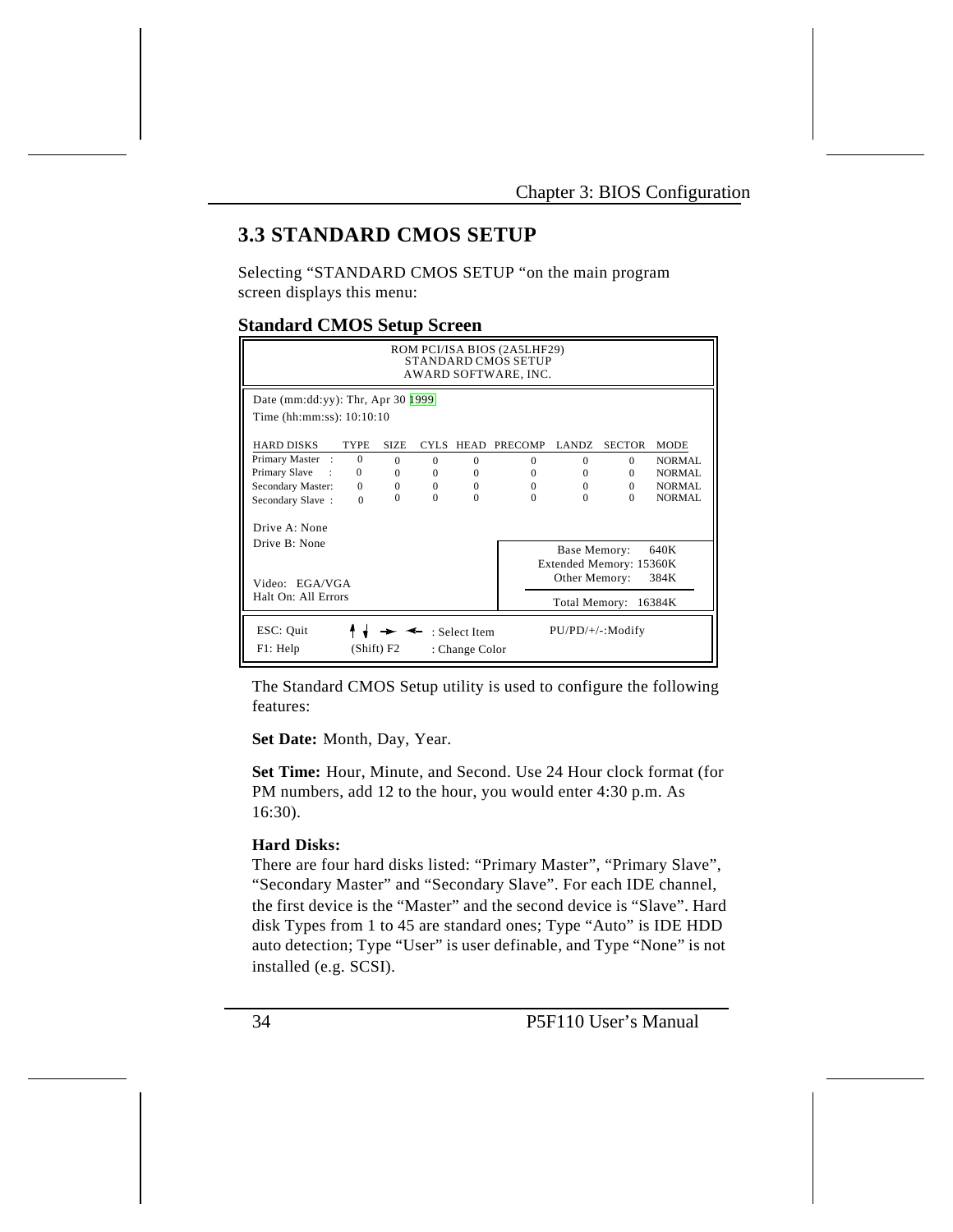There are six categories of information you must enter for a HDD: "CYLS" (number of cylinders), "HEAD" (number of heads), "PRECOMP" (write pre-compensation), "LANDZ" (landing zone), "SECTOR" (number of sectors) and "MODE" (Normal, LBA, LARGE and AUTO). The hard disk vendor's or system manufacturer's documentation should provide you with the information needed. The "MODE" option is for IDE hard disk drives only. The "MODE" has four options: NORMAL, LBA, LARGE and AUTO. Set MODE to NORMAL for IDE hard disk drives smaller than 528MB. Set MODE to LBA for IDE hard disk drives over 528MB which support Logical Block Addressing mode. Set MODE to LARGE for IDE hard disk drives over 528MB which do not support LBA mode. The LARGE type of drive is very uncommon and can only be used under MS-DOS. Currently most IDE hard disk drives over 528MB support LBA mode. Set MODE to AUTO to enable auto detection of your IDE hard disk drive during bootup.

**Floppy Drive A and Floppy Drive B:** The options are: "360K, 5.25 in.", "1.2M, 5.25in.", "720K, 3.5in.", "1.44M, 3.5in.", "2.88M, 3.5in." and "None (Not Installed)". Not Installed could be used as an option for diskless workstations.

**Video:** Set it to the type of graphics card installed in your system. If you are using a VGA or higher resolution card, choose the "EGA/ VGA" option. The options are "EGA/VGA" (default), "MONO", "CGA 40" and "CGA 80".

**Halt On:** The options are "All Errors" (default), "No Errors", "All, But Keyboard", "All, But Diskette" and "All, But Disk/Key". This setting determines which type of errors will cause the system to halt during bootup.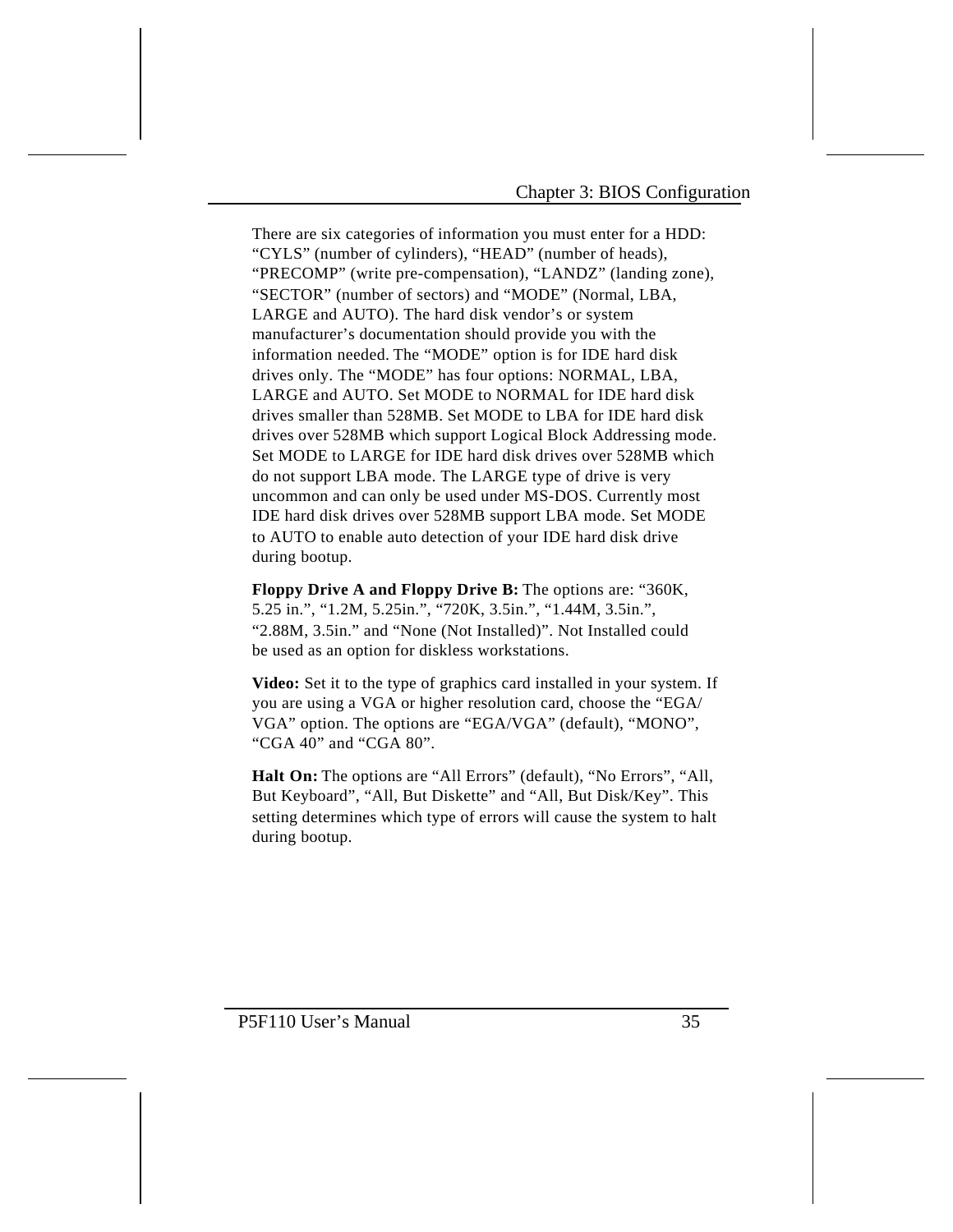### **3.4 IDE HDD AUTO DETECTION**

If your system has an IDE hard drive, you can use this utility to detect its parameters and enter them into the Standard CMOS Setup automatically.

If the auto-detected parameters displayed do not match the ones that should be used for your hard drive, do not accept them. Press the  $\langle N \rangle$  key to reject the values and enter the correct ones manually on the Standard CMOS Setup screen.

Note: If you are setting up a new hard disk drive (nothing on it) that supports LBA mode, more than one line will appear in the parameter box, choose the line that lists LBA for an LBA drive. Do not choose Large or Normal if the hard disk drive is already fully formatted when you install it, choose the mode which is used to format it.

### **3.5 LOAD SETUP DEFAULTS**

"LOAD SETUP DEFAULTS" loads optimal settings which are stored in the BIOS ROM.

The defaults loaded only affect the BIOS Features Setup, Chipset Features Setup, Power Management Setup, PnP/PCI configuration setup and Integrated Peripherals Setup.There is no effect on the Standard CMOS Setup. To use this feature, highlight on the main screen and press <Enter>. A line will appear on the screen asking if you want to load the Setup default values. Press the  $<\mathbf{Y}>$  key and then press the  $<\mathbf{Enter}>$  key if you want to load the Setup defaults. Press <N> if you don't want to proceed.

### **3.6 SAVE & EXIT SETUP**

Selecting this option and pressing the <Enter> key will save the new setting information in the CMOS memory and continue with the booting process.

### **3.7 EXIT WITHOUT SAVING**

Selecting this option and pressing the <Enter> key will exit the Setup Utility without recording any new values or changing old ones.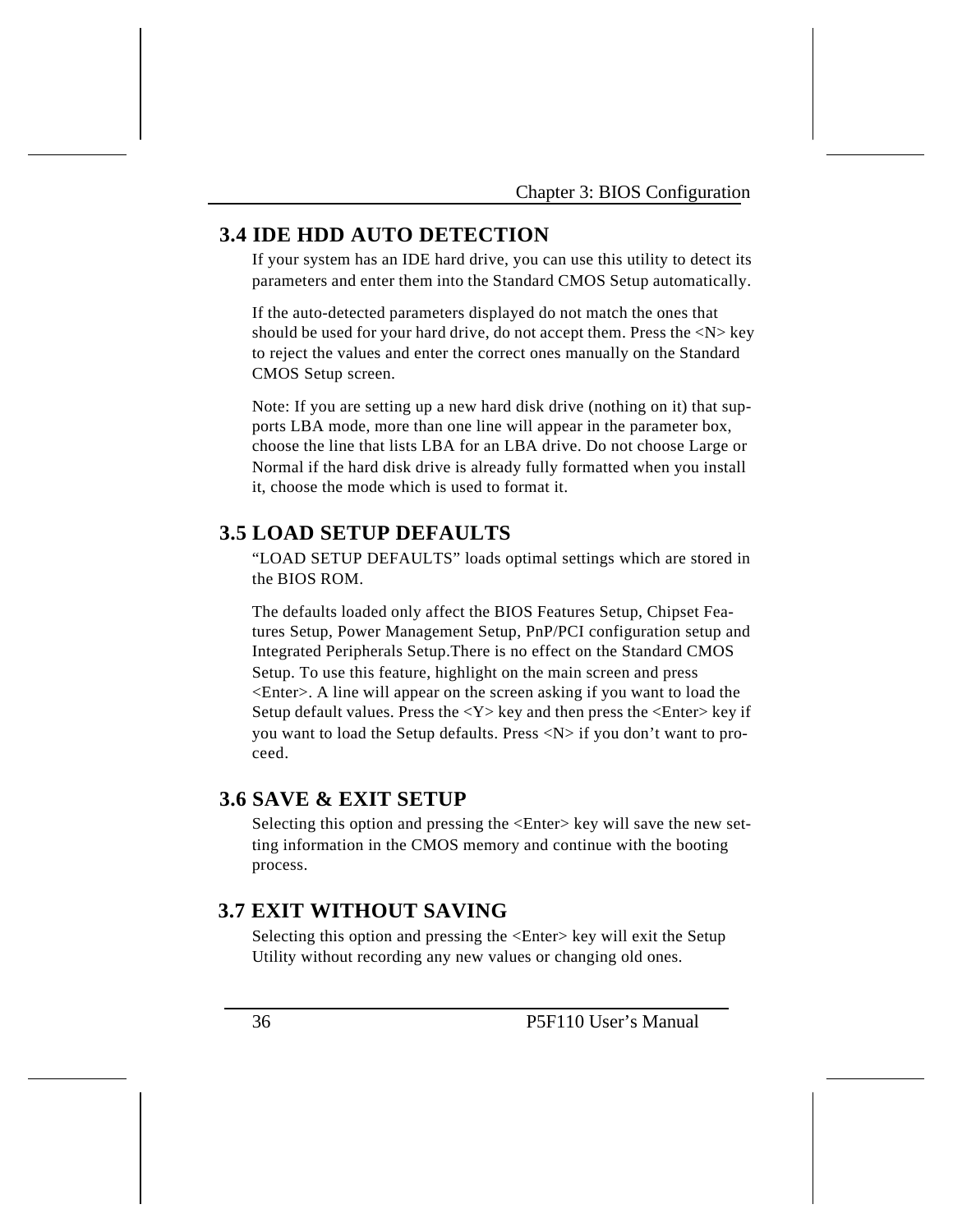### **3.8 BIOS FEATURES SETUP**

Selecting "BIOS FEATURES SETUP" on the main program screen displays this menu:

#### **BIOS Features Setup Screen**

| ROM PCI/ISA BIOS (2A5LHF29)<br><b>BIOS FEATURES SETUP</b><br>AWARD SOFTWARE, INC.                                                                                                                                                 |                                                                                                                 |                                                                                                                                                                                                                                                                                                                                                |  |  |
|-----------------------------------------------------------------------------------------------------------------------------------------------------------------------------------------------------------------------------------|-----------------------------------------------------------------------------------------------------------------|------------------------------------------------------------------------------------------------------------------------------------------------------------------------------------------------------------------------------------------------------------------------------------------------------------------------------------------------|--|--|
| Virus Warning<br>CPU Internal Cache<br><b>External Cache</b><br><b>Ouick Power On Self Test</b><br><b>Boot Sequence</b><br>Swap Floppy Drive<br>Boot Up Floppy Seek<br>OS Select For DRAM > 64MB<br><b>Boot Up NumLock Status</b> | : Enabled<br>· Enabled<br>: Enabled<br>: Enabled<br>C, A, SCSI<br>: Disabled<br>: Disabled<br>: Non-OS2<br>: On | Video BIOS Shadow<br>: Enabled<br>C8000 - CBFFF Shadow<br>: Disabled<br>CC000 - CFFFF Shadow<br>: Disabled<br>D0000 - D3FFF Shadow<br>: Disabled<br>D4000 - D7FFF Shadow<br>: Disabled<br>D8000 - DBFFF Shadow<br>: Disabled<br>DC000 - DFFFF Shadow<br>: Disabled<br>: Enabled<br>Cyrix 6x68/MII CPUID<br>PCI/VGA Palette Snoop<br>· Disabled |  |  |
| Gate A20 Option<br><b>Typematic Rate Setting</b><br>Typematic Rate (Chars/Sec)<br>Typematic Delay (Msec)<br><b>Security Option</b>                                                                                                | : Fast<br>: Disabled<br>: 6<br>: 250<br>: Setup                                                                 | ESC: Quit<br>$\leq$ :Select Item<br>F1: Help<br>PU/PD/+/-:Modify<br>F5: Old Values<br>(Shift) F2: Color<br>F7: Load Setup Defaults                                                                                                                                                                                                             |  |  |

The following explains the options for each feature:

**Virus Warning:** The Virus Warning's default setting is "Disabled". When enabled, any attempt to write to the boot sector or partition table will halt the system and cause a warning message to appear. If this happens, you can use an anti-virus utility on a virus free, bootable floppy diskette to reboot and clean your system.

**CPU Internal Cache:** The default setting is "Enabled". This Setting enables the CPU internal cache.

**External Cache:** The default setting is "Enabled". This setting enables the Level 2 cache.

**Quick Power On Self Test:** The default setting is "Enabled". This will skip some diagnostic checks during the Power On Self Test (POST) to speed up the booting process.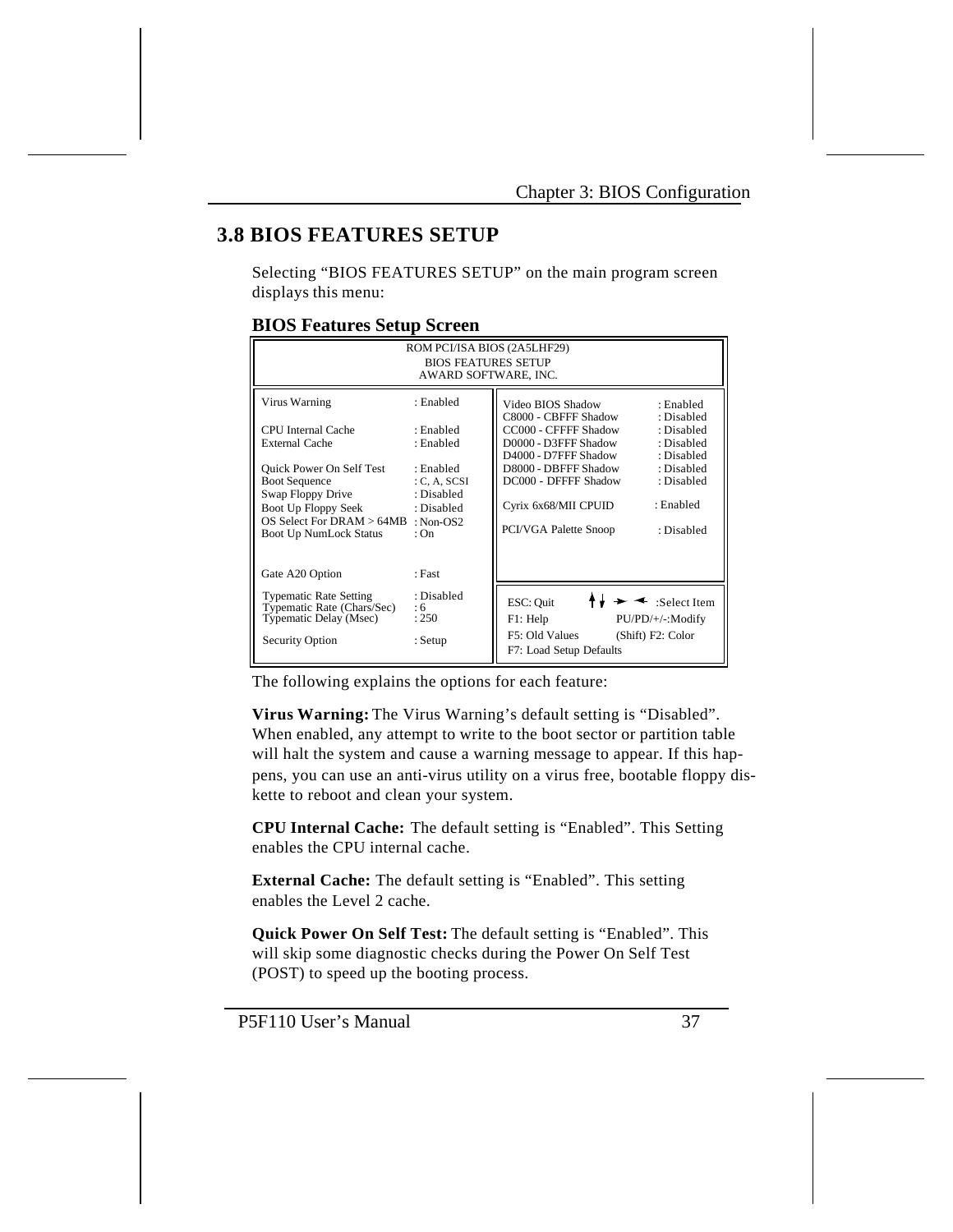**Boot Sequence:** The default setting is "A, C, SCSI"; the other options are "CDROM, C, A", "C, CDROM, A", "C, A, SCSI", "D, A, SCSI", "E, A, SCSI", "F, A, SCSI", "SCSI, A, C", "SCSI, C, A", "LS/ZIP, C" and "C only". The BIOS will load the operating system from the disk drives in the sequence selected here. You can bootup system from an LS-120 or ATAPI ZIP driver, if you set the boot sequence to "LS/ZIP, C".

**Swap Floppy Drive:** The default setting is "Disabled". This setting gives you an option to swap A and B floppy disks. Normally the floppy drive A is the one at the end of the cable, if you set this option to "Enabled", the drive at the end of the cable will be swapped to B.

**Boot Up Floppy Seek:** The default setting is "Disabled". If set to "Enabled", during bootup the BIOS will check for installed floppy disk drives.

**OS Select For DRAM > 64MB:**The default setting is "Non-OS2". Set to "OS2" if the system memory size is greater than 64MB and the operating system is OS/2.

**Boot Up Numlock Status:** The default setting is "On". If set to "Off", the cursor controls will function on the numeric keypad.

**Gate A20 Option:** the default setting is "Fast". This is the optimal setting for the Mainboard. The other option is "Normal".

**Typematic Rate Setting:** The default setting is "Disabled". If set to "Enabled", you can set the typematic Rate and typematic Delay.

**Typematic Rate (Chars/Sec):** This setting controls the speed at which the system registers repeated keystrokes. The choices range from 6 to 30 Chars/Sec. The default setting is "6" Chars/Sec.

**Typematic Delay (Msec):** This setting controls the time between the display of the first and second characters. There are four delay choices: 250ms, 500ms, 750ms and 1000ms. The default setting is "250" ms.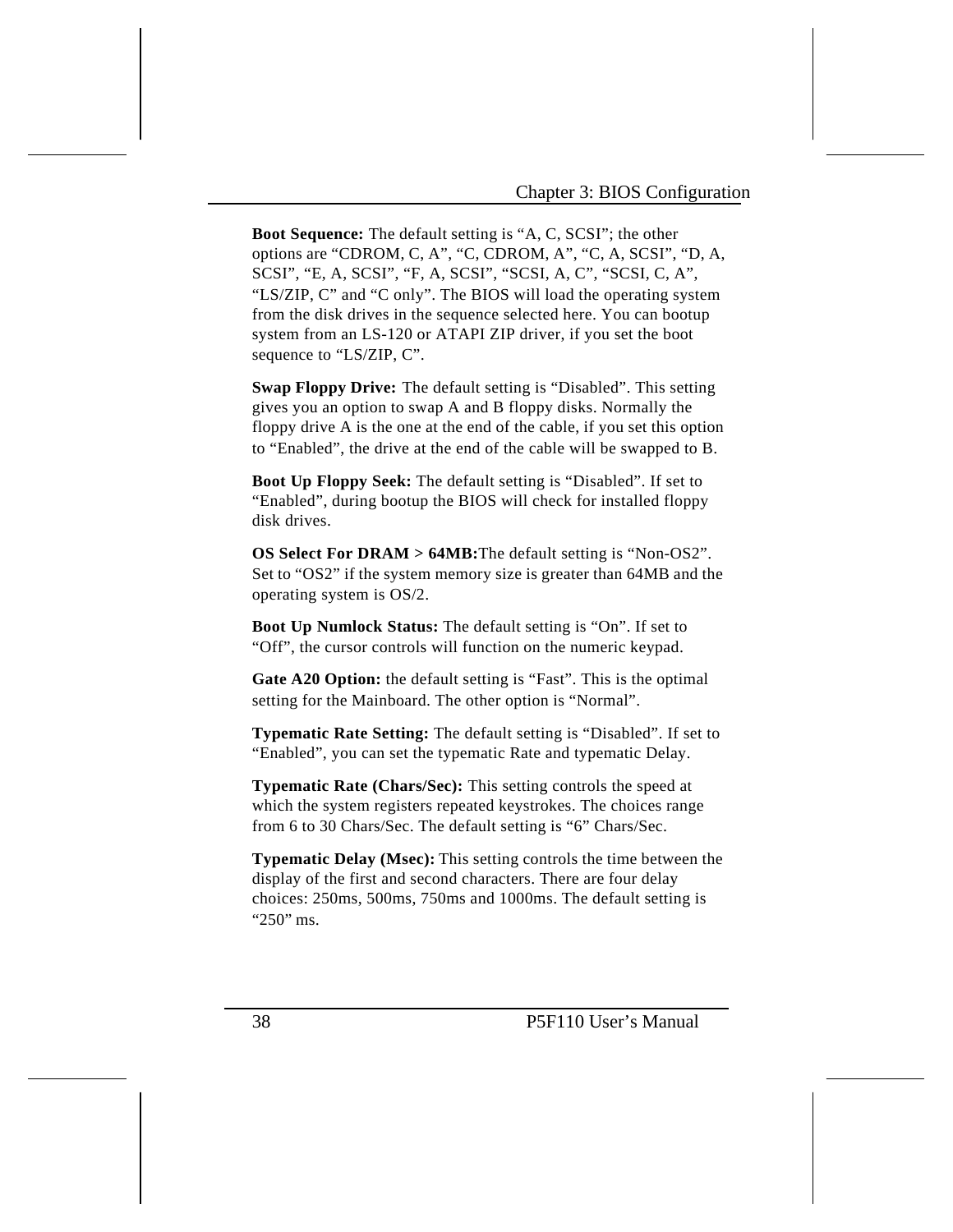**Security Option:** This setting controls the password feature. The options are "Setup" and "System". Selecting "Setup" will protect the configuration settings from being tampered with. Select "System" if you want to use the password feature every time the system boots up. The default setting is "Setup". You can create your password by using the "SUPERVISOR/USER PASSWORD" utility on the main program screen.

**Video BIOS Shadow:** The default setting is "Enabled" which will copy the VGA BIOS into system DRAM.

**C8000-CBFFF Shadow to DC000-DFFFF Shadow:** The default setting for the shadow feature is "Disabled". When set to enable, the ROM with the specific address is copied into system DRAM. It will also reduce the size of memory available to the system.

**PCI/VGA Palette Snoop:** If there are two VGA cards in your system (one PCI and one ISA) and this option is set to "Disabled", data read and written by CPU is only directed to the PCI VGA card's palette registers. If set to "Enabled", data read and written by CPU will be directed to both the palette registers of the PCI VGA and ISA VGA cards. This option must be set to "Enabled" if any ISA VGA card installed in your system requires VGA palette snooping to fix improper color problem.

After you have made your selection(s) in the BIOS FEATURES SETUP, press the <ESC> key to go back to the main program screen.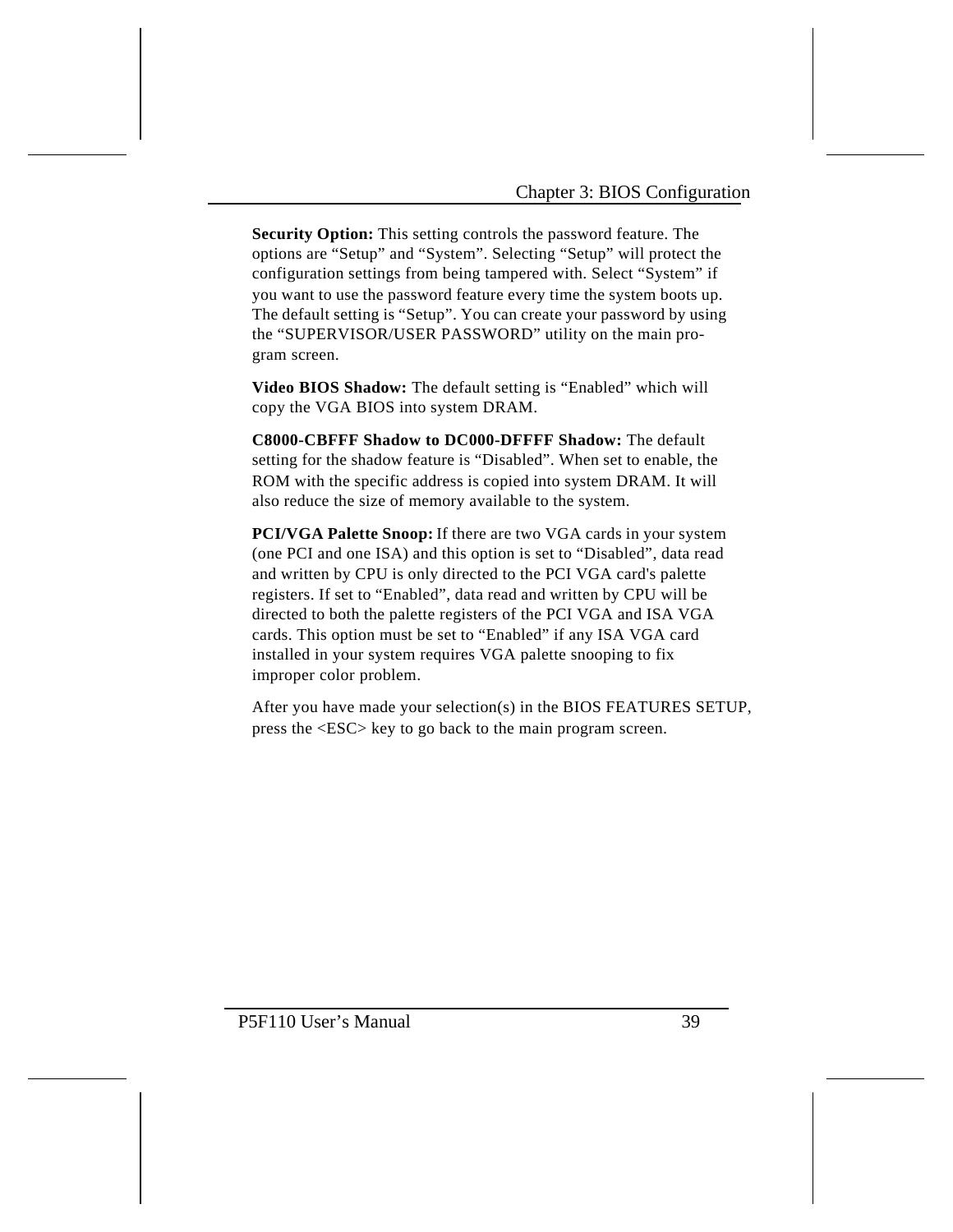### **3.9 CHIPSET FEATURES SETUP**

Selecting "CHIPSET FEATURES SETUP" on the main program screen displays this menu:

#### **Chipset Features Setup Screen**

| ROM PCI/ISA BIOS (2A5LHF29)<br><b>CHIPSET FEATURES SETUP</b><br>AWARD SOFTWARE, INC. |                                                |                                                                                                                               |  |  |
|--------------------------------------------------------------------------------------|------------------------------------------------|-------------------------------------------------------------------------------------------------------------------------------|--|--|
| Bank 0/1 DRAM Timing<br>Bank 2/3 DRAM Timing<br>Bank 4/5 DRAM Timing                 | : SDRAM 10ns<br>: SDRAM 10ns<br>$:$ SDRAM 10ns | OnChip USB<br>: Enabled<br><b>USB Keyboard Support</b><br>Disabled<br>OnChip Sound<br>: Enabled<br>OnChip Modem<br>: Disabled |  |  |
| <b>SDRAM</b> Cycle Length                                                            | :3                                             | Auto Detect DIMM/PCI Clk : Enabled                                                                                            |  |  |
| DRAM Read Pipeline<br>Sustained 3T Write                                             | : Disabled<br>: Enabled                        | Spread Spectrum<br>: Disabled                                                                                                 |  |  |
| Cache R/CPU W Pipeline<br>Cache Timing                                               | : Enabled<br>· Fast                            |                                                                                                                               |  |  |
| Video BIOS Cacheable<br>System BIOS Cacheable<br>Memory Hole                         | : Enabled<br>: Enabled<br>: Disabled           |                                                                                                                               |  |  |
| <b>Init Display First</b>                                                            | : AGP                                          | ESC: Quit<br>:Select Item                                                                                                     |  |  |
| Frame Buffer Size<br><b>AGP</b> Aperture Size                                        | : 8M<br>:64M                                   | F1: Help<br>PU/PD/+/-:Modify<br>F5: Old Values<br>(Shift) F2: Color<br>F7: Load Setup Defaults                                |  |  |

This screen controls the settings for the board's chipset. All entries related to the DRAM timing on the screen are automatically configured. Do not make any change unless you are familiar with the chipset.

**Bank 0/1 2/3 4/5 DRAM Timing.** This item allows you to select the value in the field, depending on whether the board has paged SDRAMs or EDO (extended data output) DRAMs. The choice: SDRAM 10ns, SDRAM 8ns, Normal, Medium, Fast and Turbo.

**SDRAM Cycle Length.** You can select CAS latency time in HCLKs of 2/2 or 3/3. The system board designer should have set the values in this field, depending on the DRAM installed. Do not change the values in this field unless you change specifications of the installed DRAM or the installed CPU.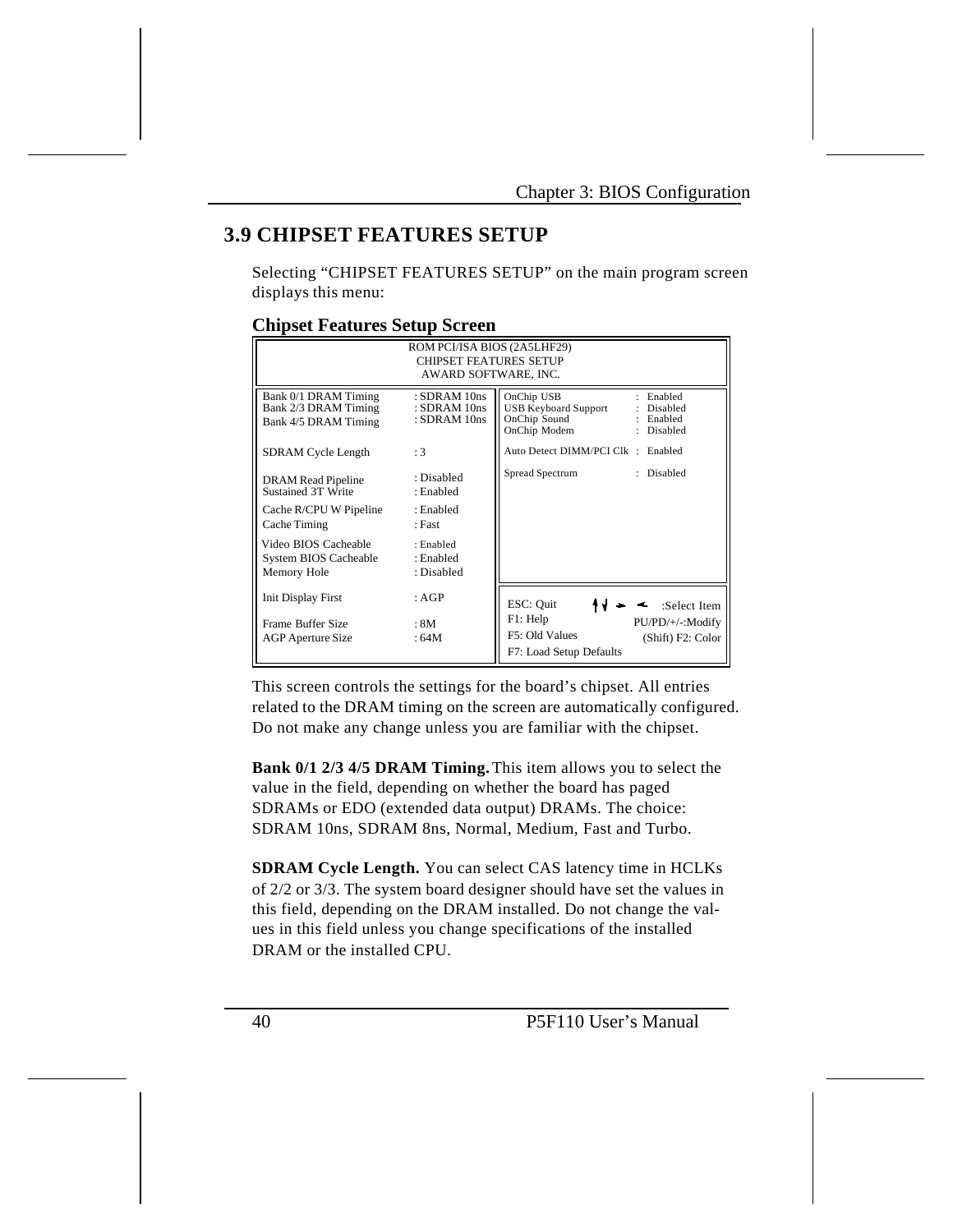**Video BIOS Cacheable.** Choose Enabled or Disabled (default). When Enabled, the access to the VGA BIOS addressed is cached.

**System BIOS Cacheable.** Choose Enabled or Disabled (default). When Enabled, the access to the system BIOS ROM addressed at F0000H-FFFFFH is cached.

**Memory Hole:** The default setting is "Disabled". Set to "Enabled" means that when the system memory size is equal to or greater than 16M bytes, the physical memory address from 15M to 16M will be passed to PCI or ISA and there will be 1MBytes hole in your system memory. This option is designed for some OS with special add-in cards which need 15M-16M memory space.

**Init Display First.** This item allows you to decide to active whether PCI Slot or AGP first. The choice: PCI Slot, AGP.

**Frame Buffer Size:** This option selects the size of frame buffer. The size of the buffer should not impinge on local memory. The options are "All", "1M", "2M", "4M", "8M", "16M" and "Disabled".

**AGP Aperture Size:** This option determines the effective size of the AGP Graphic Aperture, which memory-mapped graphic data structures can reside in. The options are "16M", "32M", "64M", 128M" and "256M". The default is "64M".

**OnChip USB.** This should be enabled if your system has a USB installed on the system board and you wish to use it. Even when so equipped, you will need to disable this feature. The choice: Enabled, Disabled.

**USB Keyboard Support.** *Enabled:* Enables function when the USB keyboard is being used. *Disabled:* (default) When the AT keyboard is being used.

**OnChip Sound.** *Enabled (default)*: Turn on AC97 chip Controller. *Disabled:* Turn off AC97 chip Controller or User can external addon sound card.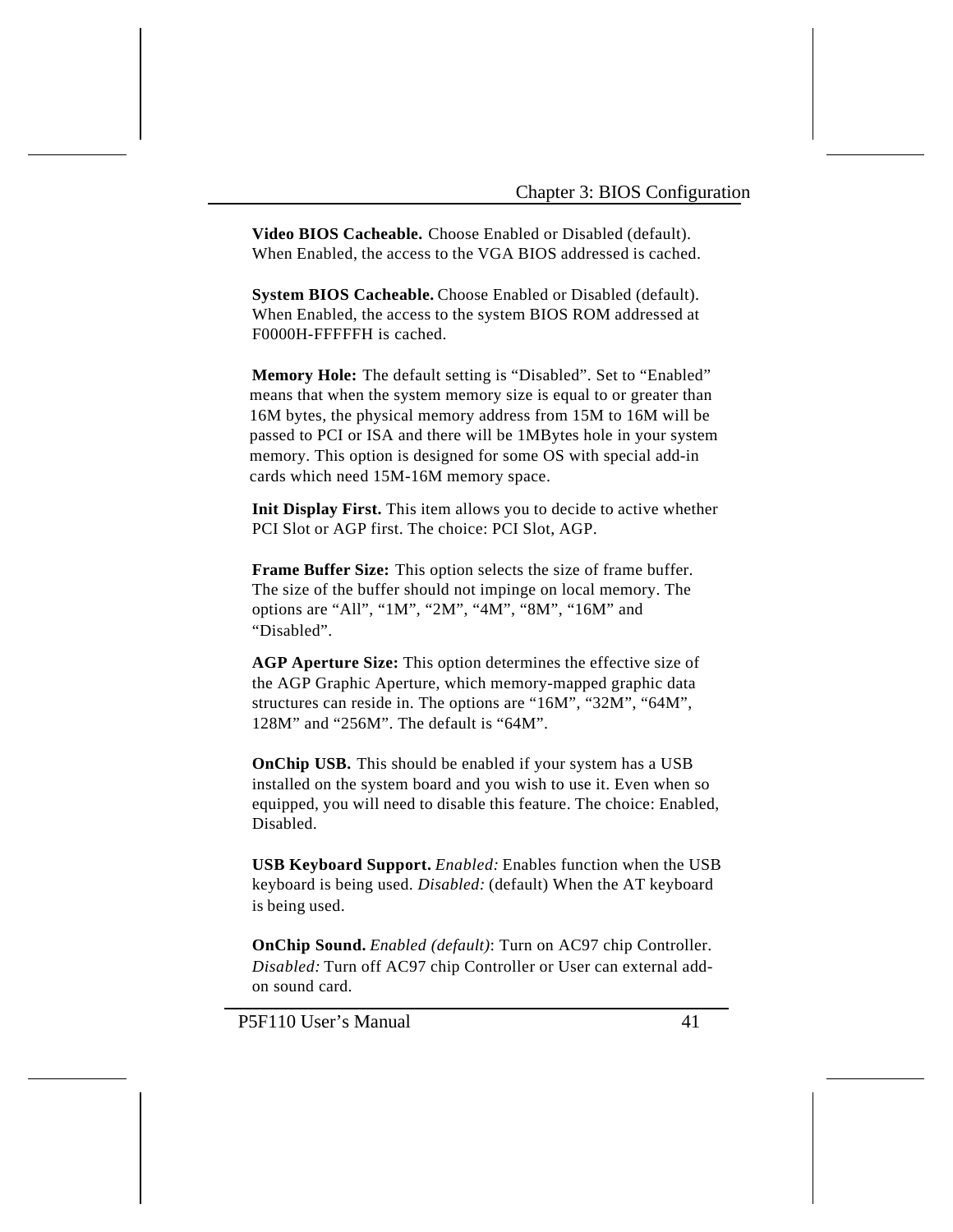**OnChip Modem.** *Enabled:* Turn on MC99 feature. *Disabled (default):* disable AC97 chip controller or User can external add-on modem.

**Auto Detect DIMM/PCI Clk:** When set to "Enabled", system will automatically turn off PCI and DIMM clock which is not use and reduce electromagnetic interference.

**Spread Spectrum:** Options are "1.5% CNTR","0.6% CNTR","1.5% DOWN","0.6% DOWN", "Disabled". System clock frequency will automatically be modulated which helps reducing electromagnetic interference. Default is "Disabled".

After you have made your selections in the CHIPSET FEATURES SETUP, press the <ESC> key to go back to the main program screen.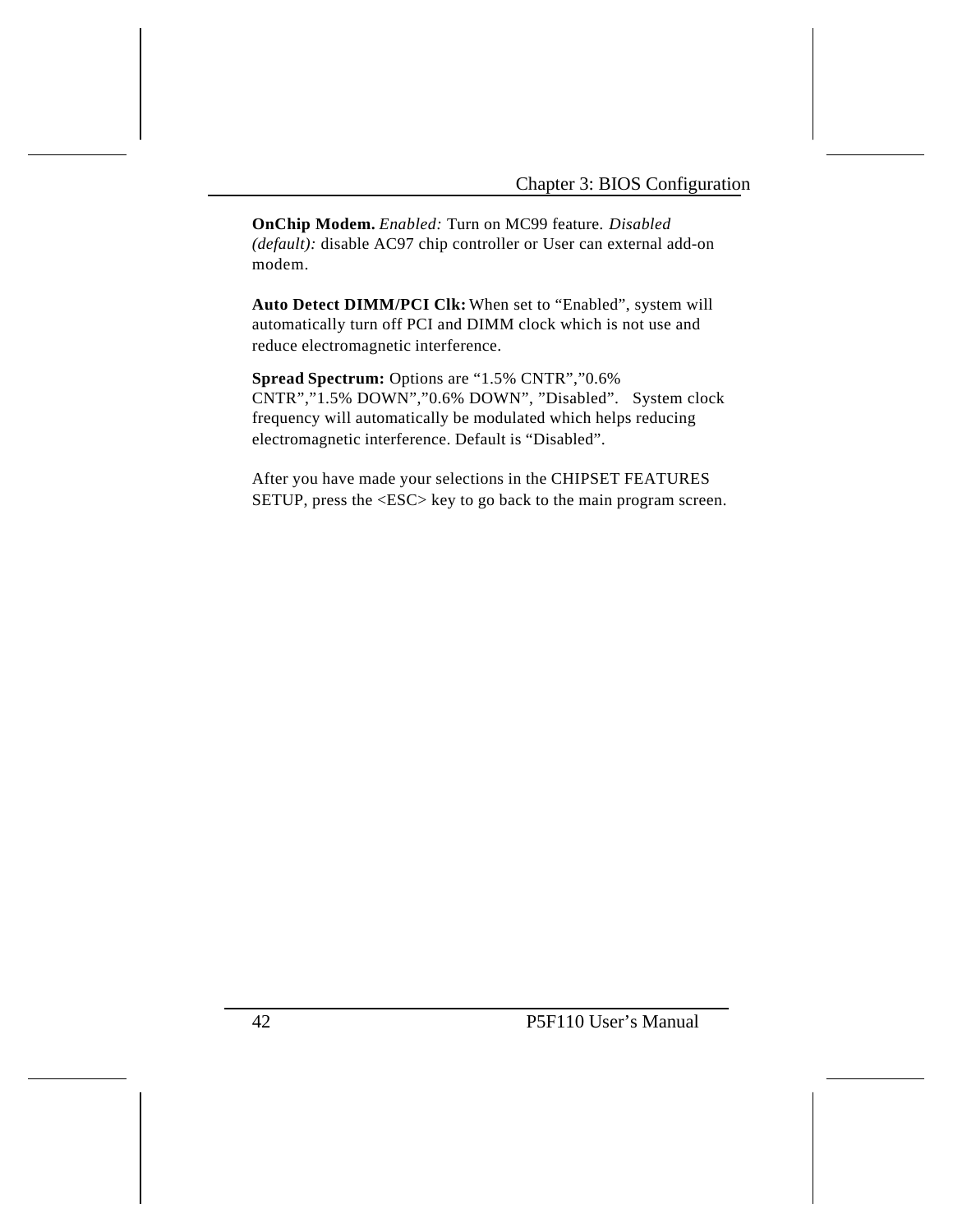#### **3.10 POWER MANAGEMENT SETUP**

The "Power Management Setup" controls the mainboard's "Green" features. Selecting "POWER MANAGEMENT SETUP" on the main program screen displays this menu:

#### **Power Management Setup Screen**

| ROM PCI/ISA BIOS (2A5LHF29)<br>POWER MANAGEMENT SETUP<br>AWARD SOFTWARE, INC.                                                                                                                                                                  |                                                                                                                                                                            |                                                                                                                                                                                                                                                                                                                                                                                                                                                            |  |  |
|------------------------------------------------------------------------------------------------------------------------------------------------------------------------------------------------------------------------------------------------|----------------------------------------------------------------------------------------------------------------------------------------------------------------------------|------------------------------------------------------------------------------------------------------------------------------------------------------------------------------------------------------------------------------------------------------------------------------------------------------------------------------------------------------------------------------------------------------------------------------------------------------------|--|--|
| <b>ACPI</b> function<br>Power Management<br>PM Control by APM<br>Video Off Method<br>MODEM Use IRQ<br>Doze Mode<br>Suspend Mode<br><b>HDD</b> Power Down<br>Soft-Off by PWRBTN<br>* * PM Events<br>VGA<br>LPT & COM<br>HDD & FDD<br>DMA/master | : Disabled<br>: User Define<br>Yes<br>$V/H$ SYNC + Blank<br>3<br>Disabled<br>Disabled<br>Disabled<br>: Instant-Off<br>* *<br>$:$ OFF<br>LPT/COM<br><b>ON</b><br><b>OFF</b> | Primary INTR<br><b>ON</b><br>IRO3<br>(COM2)<br>Primary<br>(COM1)<br>Primary<br>IRO4<br>(LPT2)<br>IRO5<br>Primary<br>÷.<br>Primary<br>IRO6<br>(FDD)<br>IRQ7<br>(LPT1)<br>Primary<br>Disabled<br>(Alarm)<br>IRO8<br>÷.<br>IRO9<br>Secondary<br>(Rsv)<br>IRQ10<br>Secondary<br>(Rsv)<br>IRO11<br>Secondary<br>(Rsv)<br>$\mathbf{I}$<br>$IRO12$ $(PS/2)$<br>Primary<br>$IRO13$ (Copro)<br>: Primary<br>IRO14<br>(HDD)<br>Primary<br>Disabled<br>IRO15<br>(Rsv) |  |  |
| Resume by Alarm<br>Resume by Ring                                                                                                                                                                                                              | : Disabled<br>: Disabled                                                                                                                                                   | ESC: Quit<br>:Select Item<br>F1: Help<br>PU/PD/+/-:Modify<br>F5: Old Values<br>(Shift) F2: Color<br>F7: Load Setup Defaults                                                                                                                                                                                                                                                                                                                                |  |  |

**ACPI Function.** *Enabled:* Turn on ACPI Function. *Disabled (default):* Turn off ACPI Function.

**Power Management:** This setting controls the System Doze Mode, Standby Mode and Suspend Mode Timer features. There are four options:

 **User Define:** Allows you to customize all power saving timer features.

 **Optimize:** This is the recommended setting for general use.

**Test/Demo:** This is for test/demonstration purposes.

**Disabled:** Disables the power management features.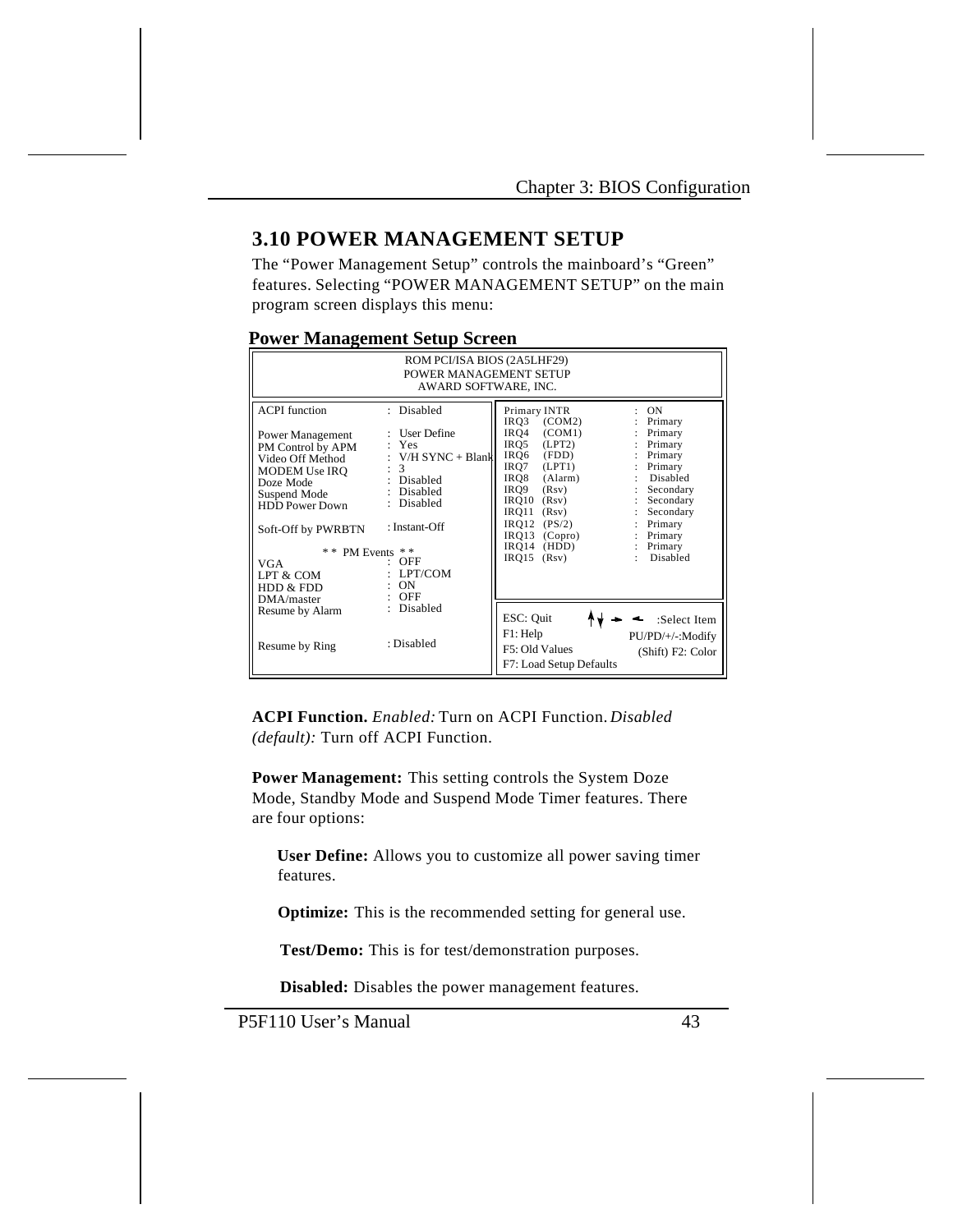**PM Control by APM:** The default setting is "Yes". When set to "Yes", system BIOS will wait for APM's prompt before it enters any PM mode. If your system power management is controlled by APM and there is a task running, the APM will not prompt the BIOS to enter any power saving mode after time out. Note: If APM is not installed, this option has no effect.

APM (Advanced Power Management) should be installed to keep the system's time updated when the computer enters suspend mode activated by the BIOS Power Management. For DOS environments, you need to add DEVICE=C:\DOS\POWER.EXE in your CONFIG.SYS. For Windows 3.1x and Windows 95, you need to install Windows with the APM feature. Double-click a battery and power cord icon labeled "Power" in the "Control Panel" and choose "Advanced" in the Power Management field.

**Video Off Method:** This setting controls the video off method in power saving mode. The default setting is "V/H SYNC+Blank" which will disable V/H SYNC signals and blanks the screen. Other options are "DPMS" and "Blank Screen". The "DPMS" option allows the BIOS to control the video card if it has the DPMS (Display Power Management System) feature. The "Blank Screen" option is used when you do not have a "Green" monitor.

**MODEM Use IRQ:** This determines the IRQ in which the MODEM can use. The choices: 3, 4, 5, 7, 9, 10, 11, NA.

**Doze Mode:** Options are from "1 Min" to "1 Hour" and "Disabled". The system speed will change from turbo to slow if no Power Management events occur for a specified length of time. Full power function will return when a Power Management event is detected. When system entering DOZE Mode the STB LED will start blinking once a second, indicates your system at DOZE Mode.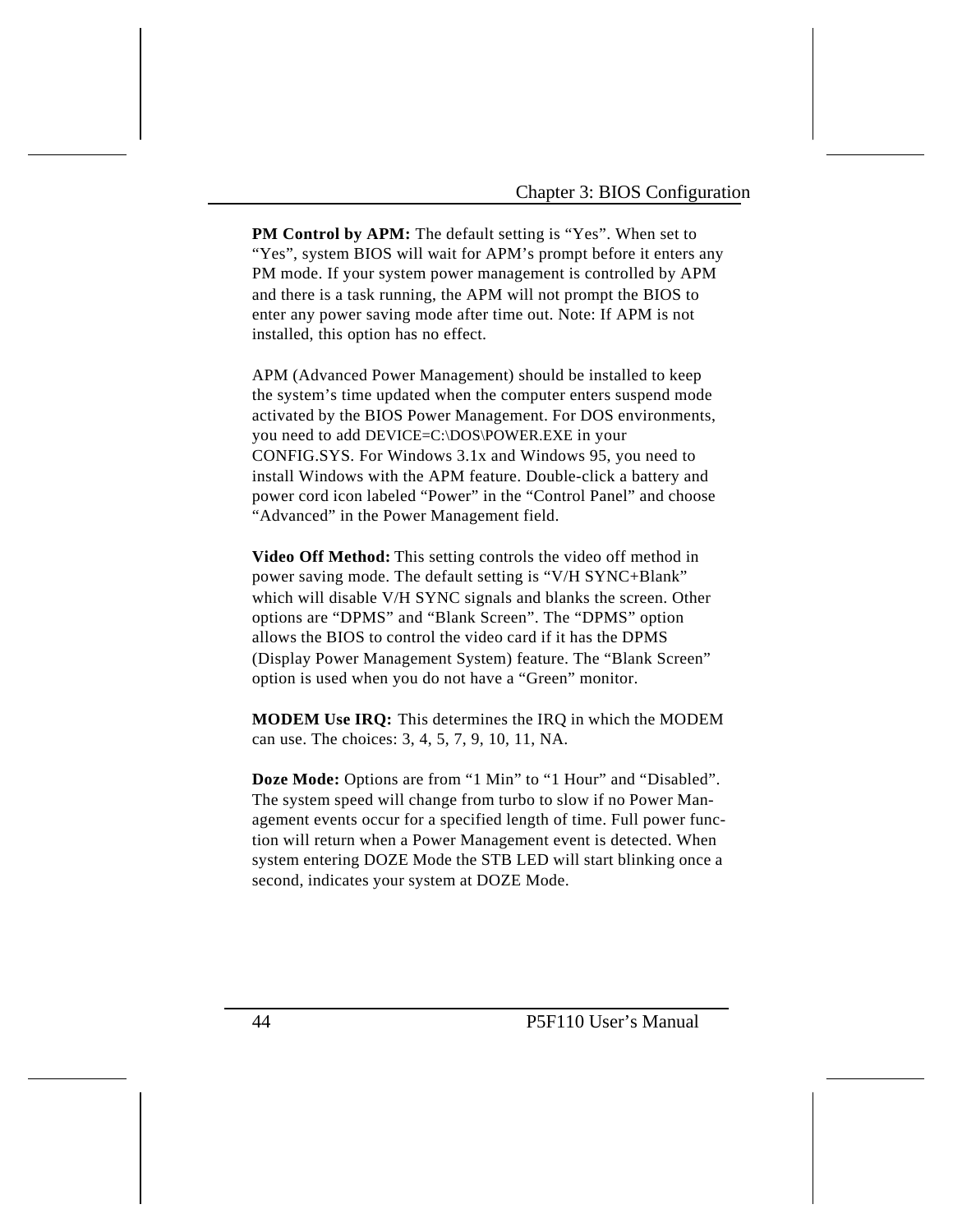**Suspend Mode:** Options are from "1 Min" to "1 Hour" and "Disabled". The CPU clock will be stopped and the video signal will be suspended if no Power Management events occur for a specified length of time. Full power function will return when a Power Management event is detected. When system entering Suspend Mode the STB LED will stop blinking and stay on, indicates your system at Suspend Mode.

**HDD Power Down:** Options are from "1 Min" to "15 Min" and "Disabled". The IDE hard drive will spin down if it is not accessed within a specified length of time.

**PM Events:** PM events are I/O events whose occurrence can prevent the system from entering a power saving mode or can awaken the system from such a mode. In effect, the system remains alert for anything which occurs to a advice which is configured as On, even which the system is in a power down mode.

**VGA.** When Enabled, you can set the LAN awakens the system.

LPT & COM. When On of LPT & COM, any activity from one of the listed system peripheral devices or IRQs wakes up the system.

**HDD & FDD.** When On of HDD & FDD, any activity from one of the listed system peripheral devices wakes up the system.

 **DMA/master.** When you are On of DMA/ISA Master, any activity from one of the list system peripheral devices wakes up the system.

 **Resume by Alarm:** If "Enabled", you may set the date (day of the month), hour, minute and second to turn on your system. When you set "0" (zero) for the day of the month, the alarm will power on your system every day at the specified time.

 **Resume by Ring:** If "Enabled", the system power will be turned on if an FAX/Modem receives an incoming telephone ringing.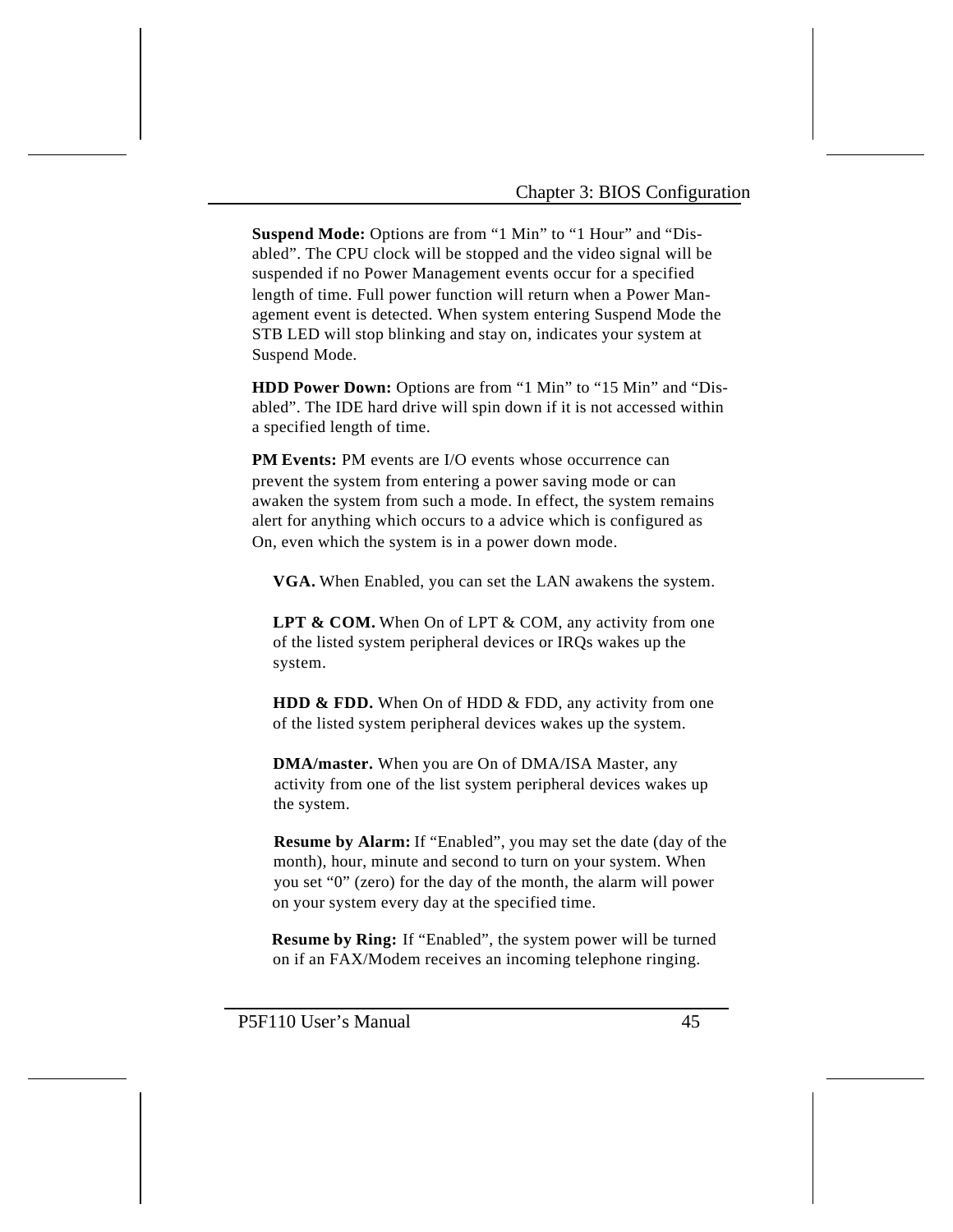**Modem Use IRQ:** To enable the internal PnP modem ring to wake up your system from suspend mode, the IRQ assigned to the modem has to be the same as the setting in this option.

Press the <ESC> key to go back to the main program screen, after you have made your selections in the POWER MANAGEMENT SETUP.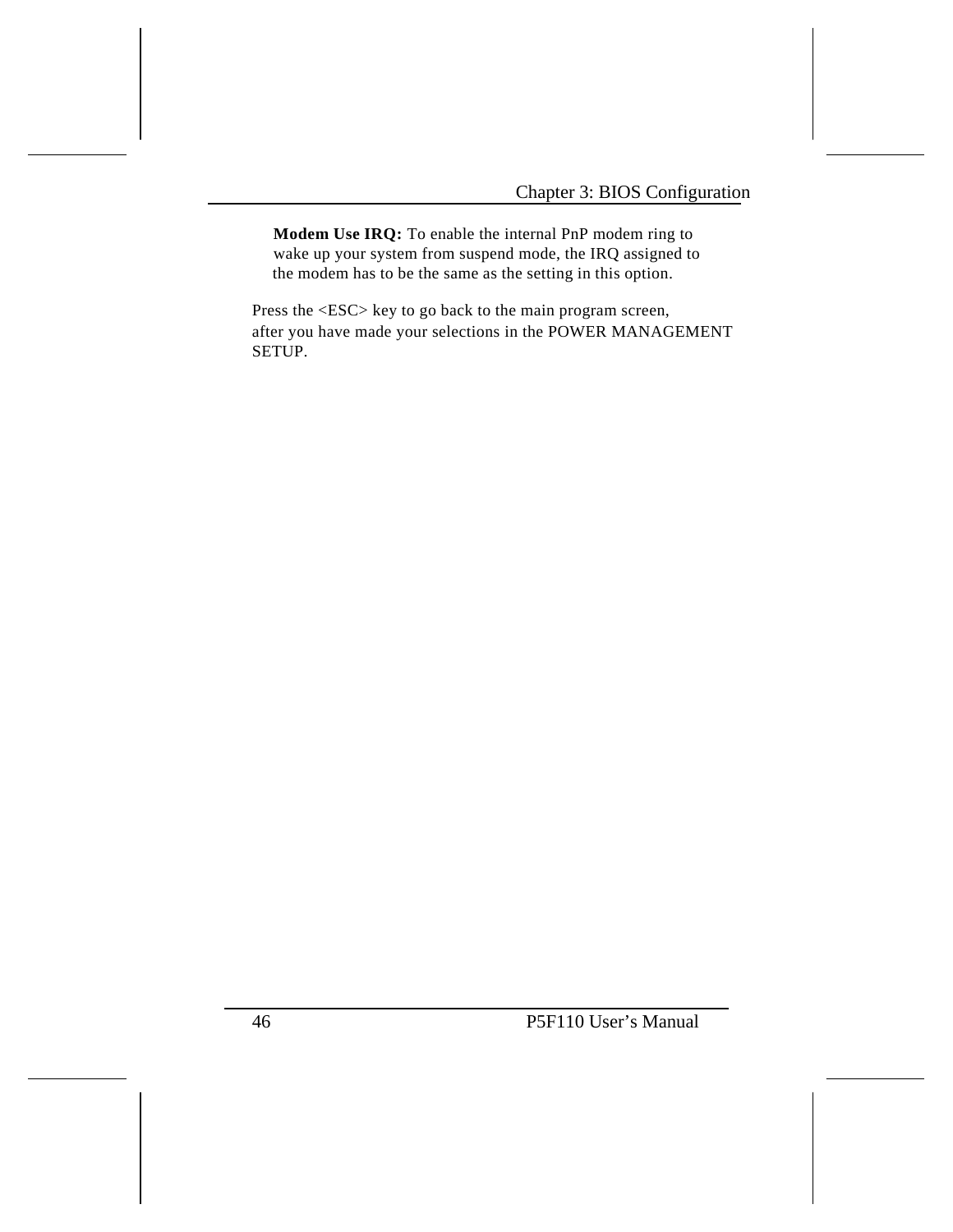### **3.11 PnP / PCI CONFIGURATION**

Both the ISA and PCI buses on the Mainboard use system IRQs & DMAs. You must set up the IRQ and DMA assignments correctly thru the PnP/PCI Configuration Setup utility, otherwise the Mainboard will not work properly.

Selecting "PnP / PCI CONFIGURATION" on the main program screen displays this menu:

| ROM PCI/ISA BIOS (2A5LHF29)<br><b>PNP / PCI CONFIGURATION</b><br>AWARD SOFTWARE, INC.                                                                                                                                                                                                                                                             |                                                                                                                                                                                                                                                                                              |                                                                                                                                                                                                                                                                                                                                                                     |  |  |  |  |
|---------------------------------------------------------------------------------------------------------------------------------------------------------------------------------------------------------------------------------------------------------------------------------------------------------------------------------------------------|----------------------------------------------------------------------------------------------------------------------------------------------------------------------------------------------------------------------------------------------------------------------------------------------|---------------------------------------------------------------------------------------------------------------------------------------------------------------------------------------------------------------------------------------------------------------------------------------------------------------------------------------------------------------------|--|--|--|--|
| <b>PNP OS Installed</b><br>Resources Controlled By<br><b>Reset Configuration Data</b><br>IRQ-3 assigned to<br>IRO-4 assigned to<br>IRQ-5 assigned to<br>IRO-7 assigned to<br>IRO-9 assigned to<br>IRO-10 assigned to<br>IRQ-11 assigned to<br>IRO-12 assigned to<br>$\cdot$<br>IRQ-14 assigned to<br>÷<br>IRQ-15 assigned to<br>DMA-0 assigned to | : No<br>: Manual<br>: Disabled<br>$: PCI/ISA$ PnP<br>$: PCI/ISA$ PnP<br>$\therefore$ PCI / ISA PnP<br>: Legacy $ISA$<br>$\therefore$ PCI / ISA PnP<br>$\therefore$ PCI / ISA PnP<br>$\therefore$ PCI / ISA PnP<br>PCI / ISA PnP<br>Legacy ISA<br>Legacy ISA<br>$\mathbf{L}$<br>: PCI/ISA PnP | CPU to PCI Write Buffer<br>· Enabled<br><b>PCI Dynamic Bursting</b><br>: Enabled<br>PCI Master 0 WS Write<br>: Enabled<br><b>PCI Delay Transaction</b><br>: Enabled<br>PCI#2 Access #1 Retry<br>: Disabled<br><b>AGP Master 1 WS Write</b><br>: Enabled<br>AGP Master 1 WS Read<br>: Disabled<br>Assign IRQ For USB<br>· Enabled<br>Assign IRQ For VGA<br>: Enabled |  |  |  |  |
| DMA-1 assigned to<br>DMA-3 assigned to<br>DMA-5 assigned to<br>DMA-6 assigned to<br>DMA-7 assigned to                                                                                                                                                                                                                                             | PCI / ISA PnP<br>PCI / ISA PnP<br>PCI / ISA PnP<br>PCI / ISA PnP<br>PCI / ISA PnP                                                                                                                                                                                                            | ESC: Quit<br>:Select Item<br>F1: Help<br>PU/PD/+/-:Modify<br>F5: Old Values<br>(Shift) F2: Color<br>F7: Load Setup Defaults                                                                                                                                                                                                                                         |  |  |  |  |

#### **PnP / PCI Configuration**

**PnP OS Installed:** Setting this option to "Yes" allows the PnP OS, instead of BIOS to assign the system resources such as IRQ and I/O address to the ISA PnP device. The default setting is "No"

**Resources Controlled By:** The default setting is "Manual" which allows you to control IRQs and DMAs individually. The other option is "Auto" which will detect the system resources and automatically assign the relative IRQs and DMAs for each peripheral.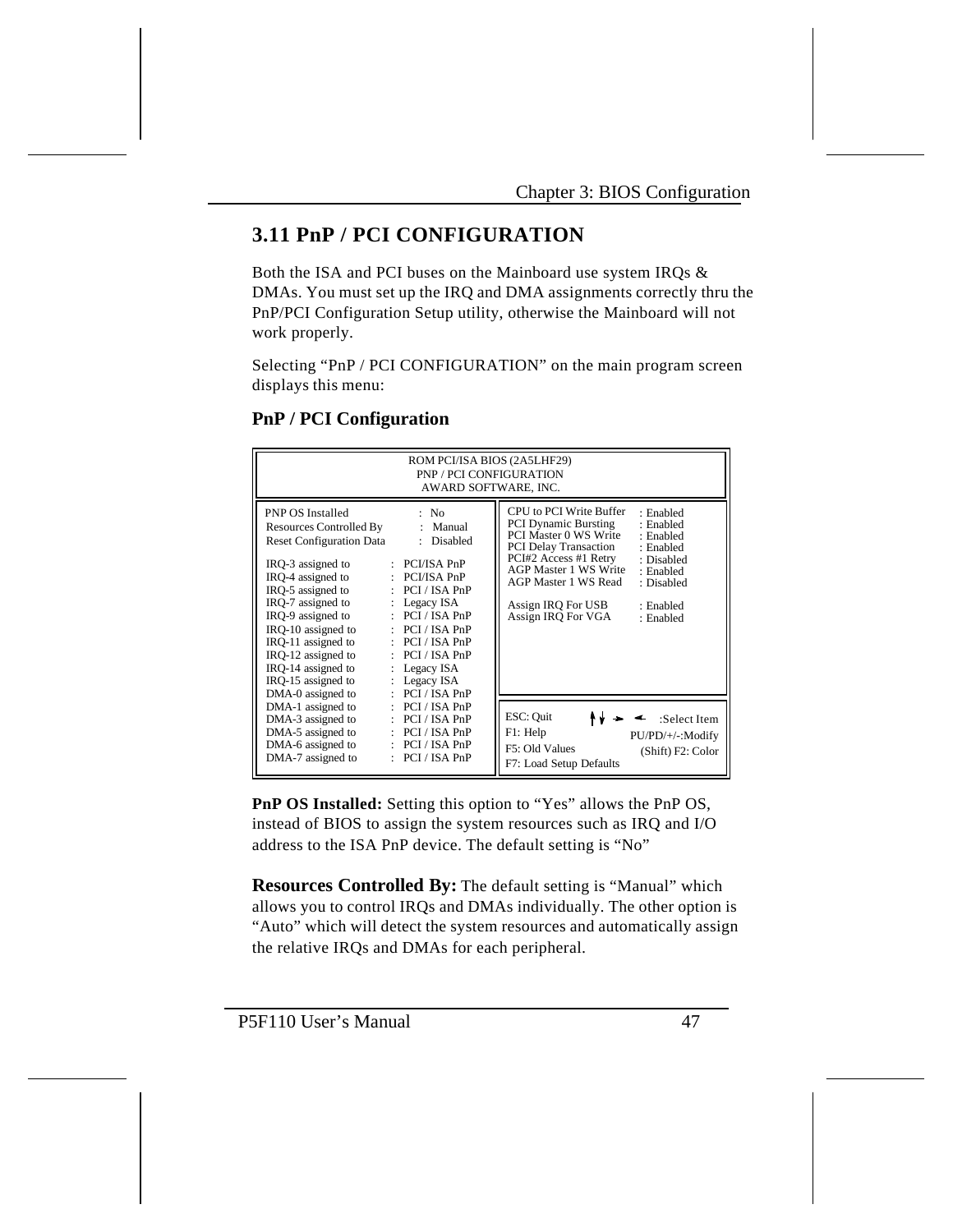**Reset Configuration Data:** The system BIOS supports the Plug and Play feature so the resources assigned to each peripheral have to be recorded to prevent them from conflicting. The location to store the assigned resources is called ESCD which is located in the system flash EEPROM. If this option is set to "Disabled" the ESCD will update automatically when the new configuration varies from the last one. If set to "Enabled", the ESCD will be cleared and forced to update and then automatically set this option to "Disabled".

**IRQ and DMA Assigned to:** If there is a legacy ISA device which uses an IRQ or a DMA, set the corresponding IRQ or DMA to "Legacy ISA", otherwise you should set to PCI/ISA PnP.

**PCI IDE IRQ Map To, Primary IDE INT#, Secondary IDE INT#:**  If you disable onboard PCI IDE controller and install a PCI IDE card on the Mainboard, you need to set this option. If a PCI IDE Card uses ISA IRQ directly thru a paddle card installed on an ISA slot, select "ISA" for the option "PCI IDE IRQ Map To". If a PCI IDE Card uses PCI "INT" and is compliant to PCI Plug and Play specification, select "PCI-AUTO" for the option "PCI IDE IRQ Map To". Otherwise select "PCI-SLOT n" (PCI-SLOT 1, PCI-SLOT 2, PCI-SLOT 3 or PCI-SLOT4) depending on which slot the PCI IDE Card is installed.

Only INT A and INT B are available for a PCI IDE Card, therefore you must set the PCI IDE Card's primary interrupt to INT A and secondary interrupt to INT B. The INT A is routed to IRQ 14 and the INT B is routed to IRQ 15 thru a hardware router in the chipset.

After you have made your selections in the PnP / PCI Configuration SETUP, press the <ESC> key to go back to the main program screen.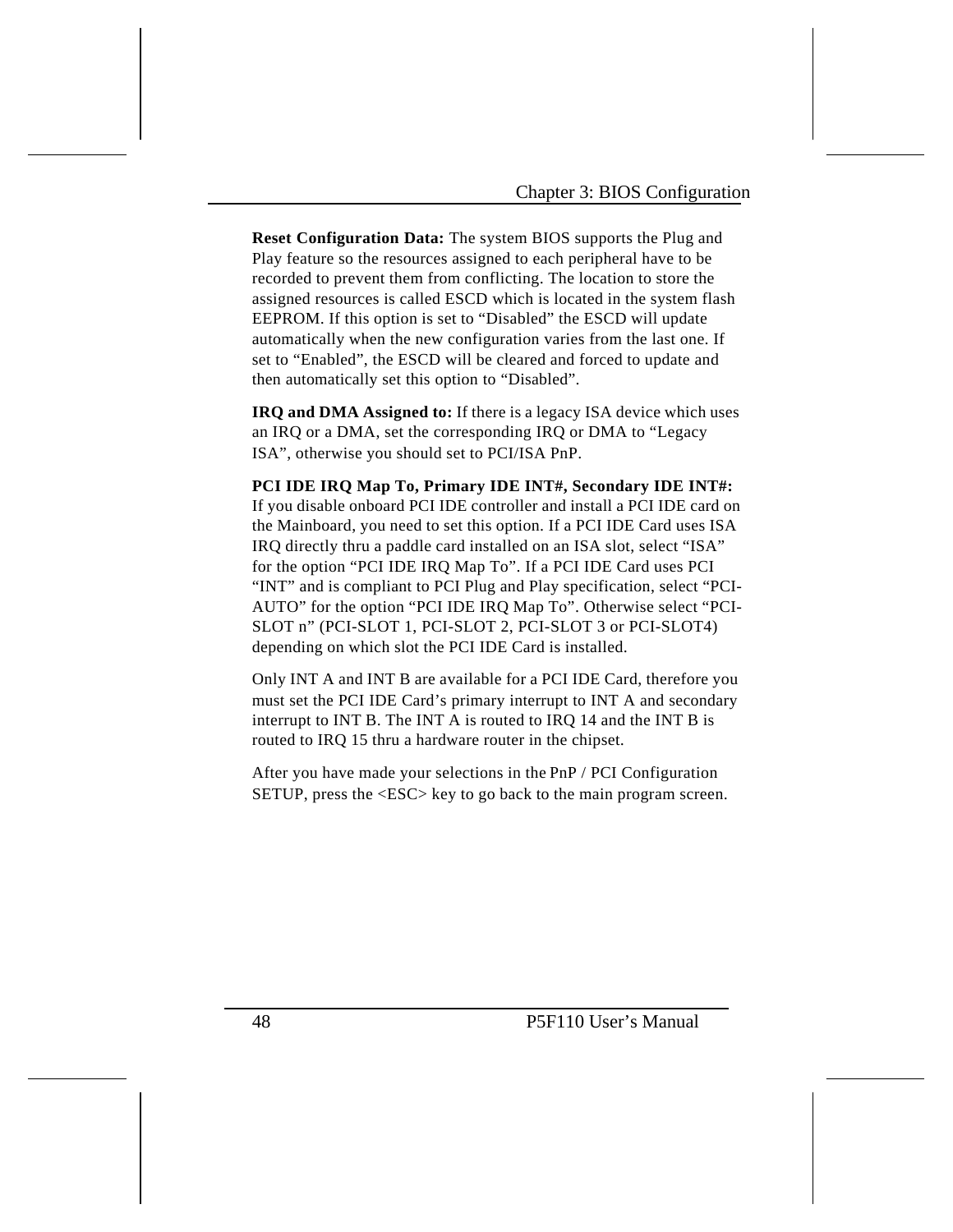### **3.12 INTEGRATED PERIPHERALS**

Selecting "INTEGRATED PERIPHERIALS" on the main program screen displays this menu:

#### **Integrated Peripherals Screen**

| ROM PCI/ISA BIOS (2A5LHF29)<br><b>INTEGRATED PERIPHERALS</b><br>AWARD SOFTWARE, INC.                                                                                       |                                                                                                             |                                                                                                                                                                                       |                                                                                                                   |  |  |
|----------------------------------------------------------------------------------------------------------------------------------------------------------------------------|-------------------------------------------------------------------------------------------------------------|---------------------------------------------------------------------------------------------------------------------------------------------------------------------------------------|-------------------------------------------------------------------------------------------------------------------|--|--|
| OnChip IDE Channel0<br>OnChip IDE Channel1<br><b>IDE Prefetch Mode</b><br><b>IDE HDD Block Mode</b><br>Primary Master PIO<br>Primary Slave PIO                             | : Enabled<br>: Enabled<br>: Enabled<br>: Enabled<br>Auto<br>$\ddot{\phantom{a}}$                            | <b>Onboard Parallel Port</b><br><b>Onboard Parallel Mode</b>                                                                                                                          | 378/IRQ7<br>÷.<br>: Normal                                                                                        |  |  |
| Secondary Master PIO<br>Secondary Slave PIO<br>Primary Master UDMA<br>Primary Slave UDMA<br>Secondary Master UDMA<br>Secondary Slave UDMA<br><b>Onboard FDD Controller</b> | $\cdot$ Auto<br>$:$ Auto<br>$:$ Auto<br>Auto<br>$\ddot{\cdot}$<br>Auto<br>$:$ Auto<br>$:$ Auto<br>: Enabled | Onboard Legacy Audio<br>Sound Blaster<br>SB I/O Base Address<br>SB IRO Select<br>SB DMA Select<br><b>MPU-401</b><br>MPU-401 I/O Address<br>FM Port (388-38BH)<br>Game Port (200-207H) | : Enabled<br>: Enabled<br>: 220H<br>$:$ IRO 5<br>$:$ DMA 1<br>: Enabled<br>$: 330-333H$<br>: Enabled<br>: Enabled |  |  |
| Onboard Serial Port 1<br><b>Onboard Serial Port 2</b><br><b>UART 2 Mode</b>                                                                                                | $:$ Auto<br>$:$ Auto<br>: Standard                                                                          | ESC: Quit<br>F1: Help<br>F5: Old Values<br>F7: Load Setup Defaults                                                                                                                    | :Select Item<br>PU/PD/+/-:Modify<br>(Shift) F2: Color                                                             |  |  |

**OnChip IDE Channel 0/1:** The default setting is "Enabled". This option enables the onboard IDE controller.

**IDE Prefetch Mode:** The onboard IDE drive interfaces supports IDE prefetching, for faster drive accesses. If you install a primary and/or secondary add-in IDE interface, set this field to Disabled if the interface does not support prefetching. The choice: Enabled, disabled.

**IDE HDD Block Mode:** The Default setting is "Enabled". This feature enhances hard disk performance by making multi-sector transfers instead of one sector per transfer. Most IDE drives, except very early design, have the Block Mode transfer feature.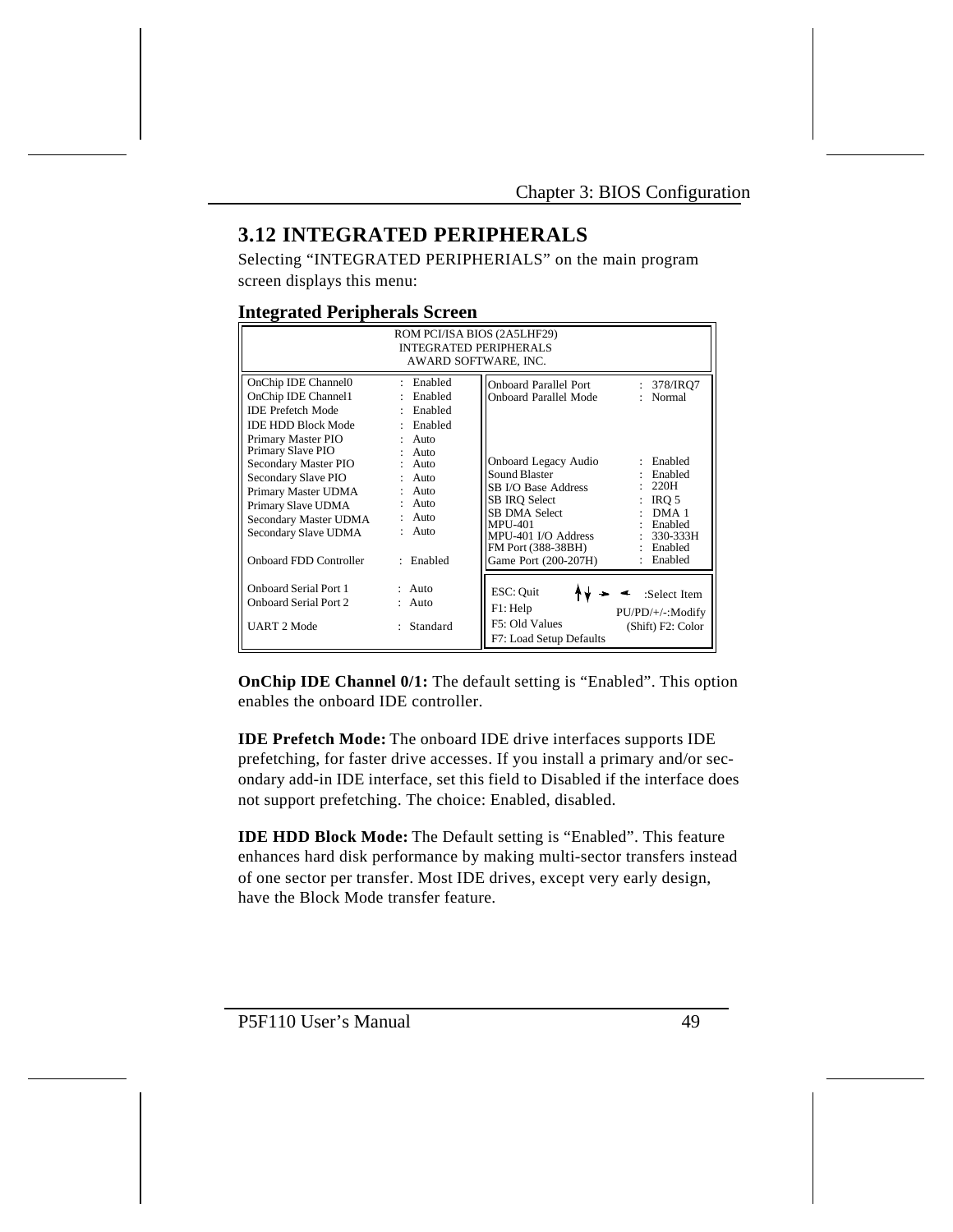**Master PIO, Slave PIO, Master UDMA, Slave UDMA:** There are six options "Auto", "Mode 0", "Mode 1", "Mode 2", "Mode 3" and "Mode 4" for PIO Mode HDD. There are two options "Enabled" or "Disabled" for the Ultra DMA Hard Disk. The default setting is "Auto". When set to "Auto" the BIOS will automatically set the PIO or Ultra DMA mode to match the transfer rate of hard disk. If the system won't boot up when set to "Auto", set it manually to the lower mode, e.g, from Mode 3 to Mode 2. All IDE drives should work with PIO mode 0.

**Onboard FDD Controller:** The default setting is "Enabled". This option enables the onboard floppy disk drive controller.

**Onboard Serial Port 1 and Onboard Serial Port 2:** These options are used to assign the I/O addresses for two onboard serial ports. They can be assigned as follows:

> 3F8/ IRQ4, 2F8/ IRQ3 3E8/ IRQ4, 2E8/ IRQ3 Auto (default) Disabled (Disable the onboard serial port)

**UART 2 Mode:** The options are "Standard" (default), "HPSIR" and "ASKIR". The HPSIR is Hewlett Packard infrared communication protocol with maximum baud rate up to 115.2K bps, and the ASKIR is Sharp infrared communication protocol with maximum baud rate up to 57.6K bps. The UART mode setting depends on which type of infrared module is used in the system. When set to "ASKIR" or "HPSIR", the UART 2 is used to support the infrared module connected on the mainboard. If this option is not set to "Normal", a device connected to the COM2 port, will no longer work.

**Onboard Parallel Port:** This option is used to assign the I/O address for the onboard parallel port. The options are "378/IRQ7" (defaults), "278/IRQ5", "3BC/IRQ7" and "Disabled" (disable the onboard parallel port).

Parallel Port Mode: There are four options "Normal" (default), "EPP", "ECP", "ECP+EPP". Change the mode from "Normal" to the enhanced mode only if your peripheral device can support it.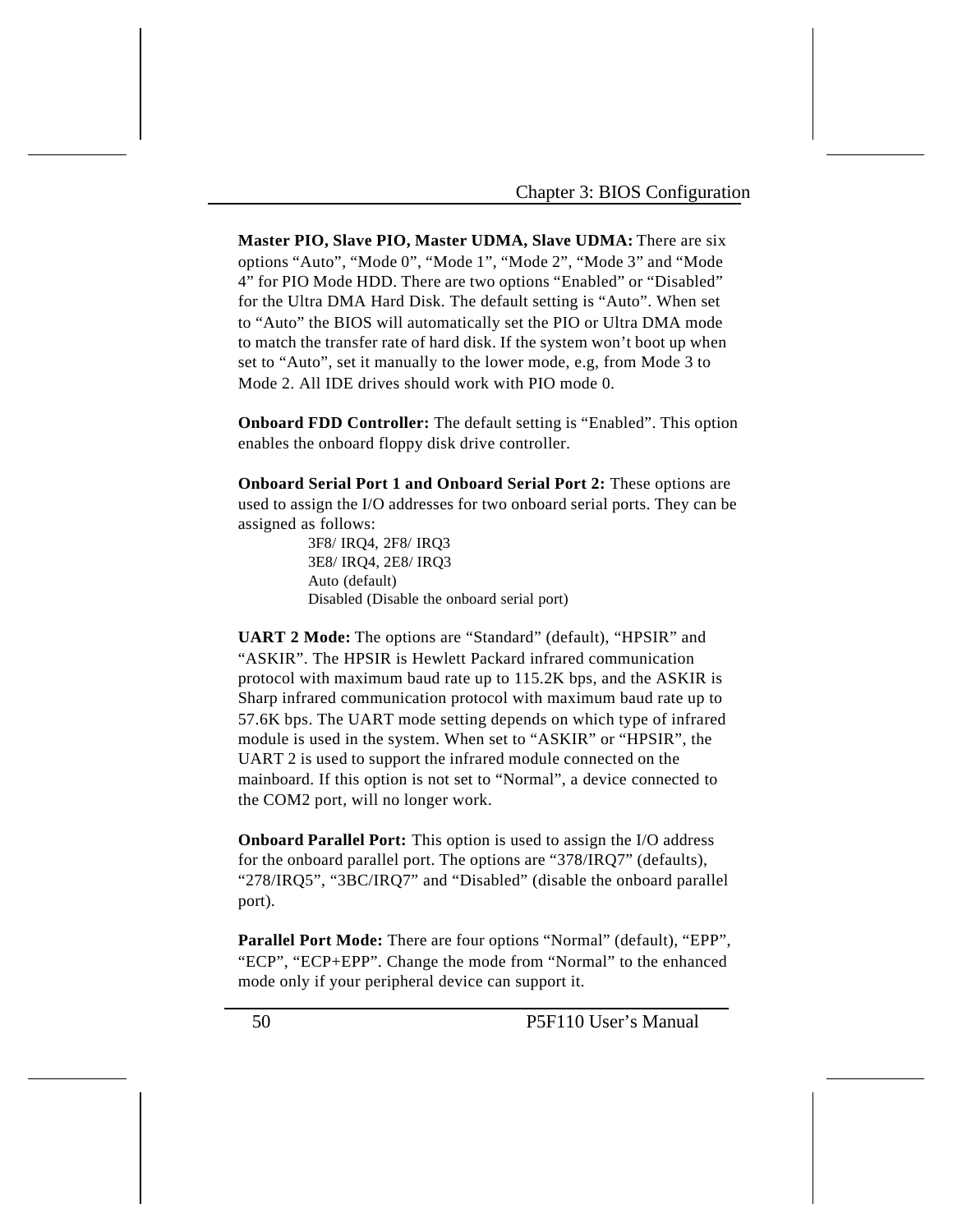### **3.13 SUPERVISOR / USER PASSWORD**

The "SUPERVISOR/USER PASSWORD" utility sets the password. The Mainboard is shipped with the password disabled. If you want to change the password, you must first enter the current password, then at the prompt enter your new password. The password is case sensitive and you can use up to 8 alphanumeric characters, press <Enter> after entering the password. At the next prompt, confirm the new password by typing it and pressing <Enter> again.

To disable the password, press the <Enter> key instead of entering a new password when the "Enter Password" dialog box appears. A message will appear confirming that the password is disabled.

If you have set both supervisor and user password, only the supervisor password allows you to enter the BIOS SETUP PROGRAM.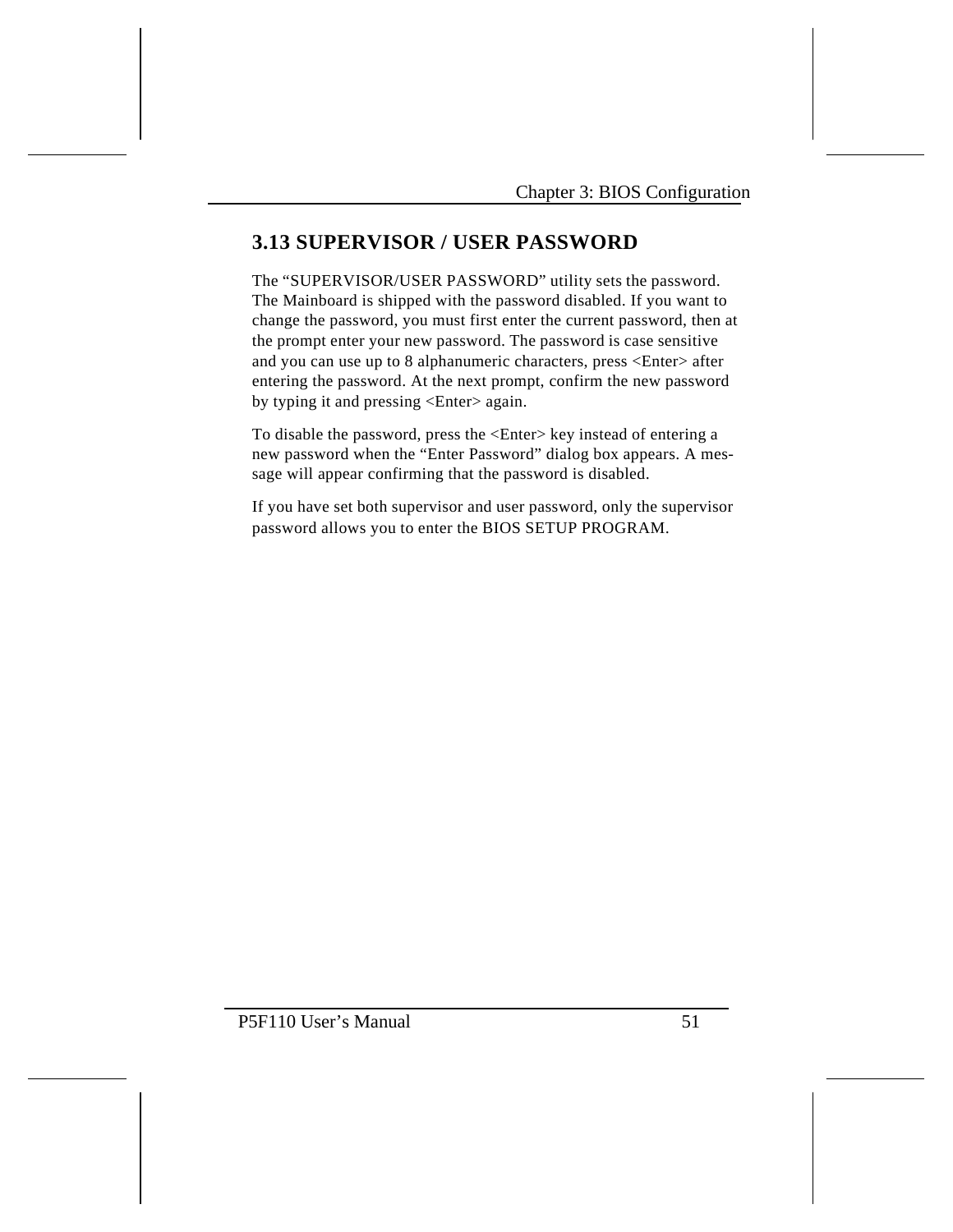# **4 Driver and Utility**

### **4.1 Flash Utility**

The BIOS of the P5F110 mainboard can be upgraded by using a Flash utility. A new version of the BIOS can be downloaded from the factory's BBS and Web site. The FLASH utility can be extract from the BIOS files that you download or at manufacturer diskette under FLASH directory which comes with the mainboard.

FLASH.EXEThe Flash utility for AWARD BIOS upgrade README.TXTA text file of instructions

The Flash utility will not work with any memory manager software running in the system. In order to make sure no memory manager software is running, boot your system from a bootable floppy diskette which does not contain CONFIG.SYS and AUTOEXEC.BAT files. If you are using MS-DOS 6.x, you can press <F5> function key while the "Starting MS-DOS..." message appearing on the screen to bypass the CONFIG.SYS and AUTOEXEC.BAT.

### **4.2 The Steps to Install the VIA GRAT AGP Driver**

There are two methods you can install your VIA GRAT AGP Driver, CD-ROM or diskette.

#### **If you have CD-ROM.**

- Step 1. Insert the manufacturer CD-ROM to your PC.
- Step 2. Click the "Install Driver" option in your installation screen.
- Step 3. Click the "VIA\_GRAT AGP Driver" option. (It will start the installation.)
- Step 4. Follow the instruction shows on the screen to finished the installation. (The system will restart.)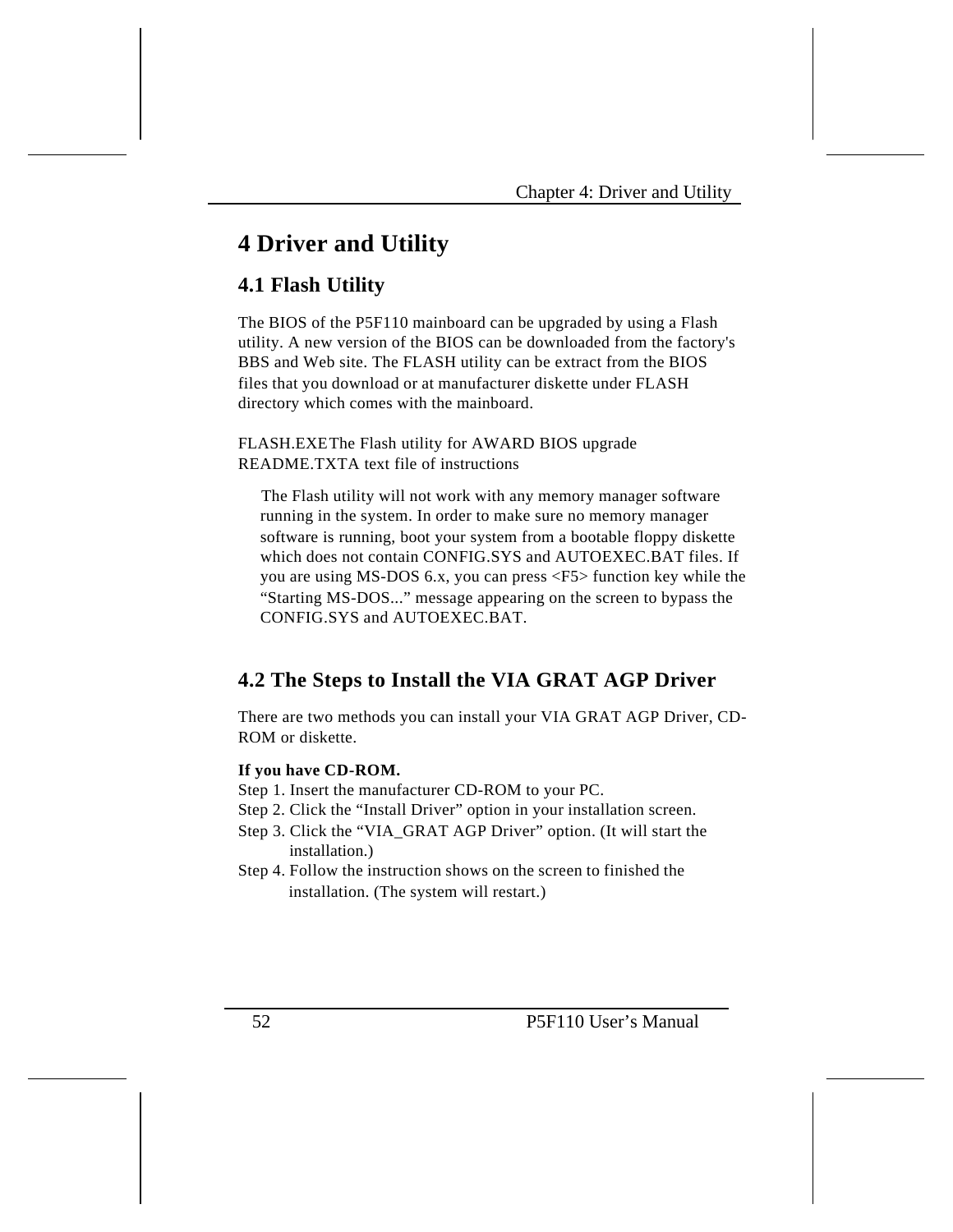#### **If you have Diskette.**

Step 1. Insert the VIA\_GRAT AGP Driver into your PC.

- Step 2. Make copy of the self-extracting file in the diskette into your hard disk and run it.
- Step 3. Double click the "Setup" option to install the VIA GRAT AGP Driver.
- Step 4. Follow the instruction shows on the screen to finished the installation. (The system will restart.)

After system back on then you are complete the installation of VIA GRAT AGP driver and ready to install the driver for AGP VGA card. A new version of the VIA GRAT AGP drive can be downloaded from the factory's BBS and Web site

### **4.3 The Steps to Install the VIA Bus Master PCI IDE Driver**

The Bus Master PCI IDE logic designed in the VIA MVP4 chipset is intended to reduce the workload of the CPU and make the CPU running more efficiently. It will take care the data transfer between IDE drives and system memory and let CPU handle other tasks.

There are two methods you can install your VIA Bus Master PCI IDE Driver, CD-ROM or diskette.

#### **If you have CD-ROM.**

- Step 1. Insert the manufacturer CD-ROM to your PC.
- Step 2. Click the "Install Driver" option in your installation screen.
- Step 3. Click the "VIA IDE Bus Master Driver" option. (It will start the installation.)
- Step 4. Follow the instruction shows on the screen to finished the installation. (The system will restart.)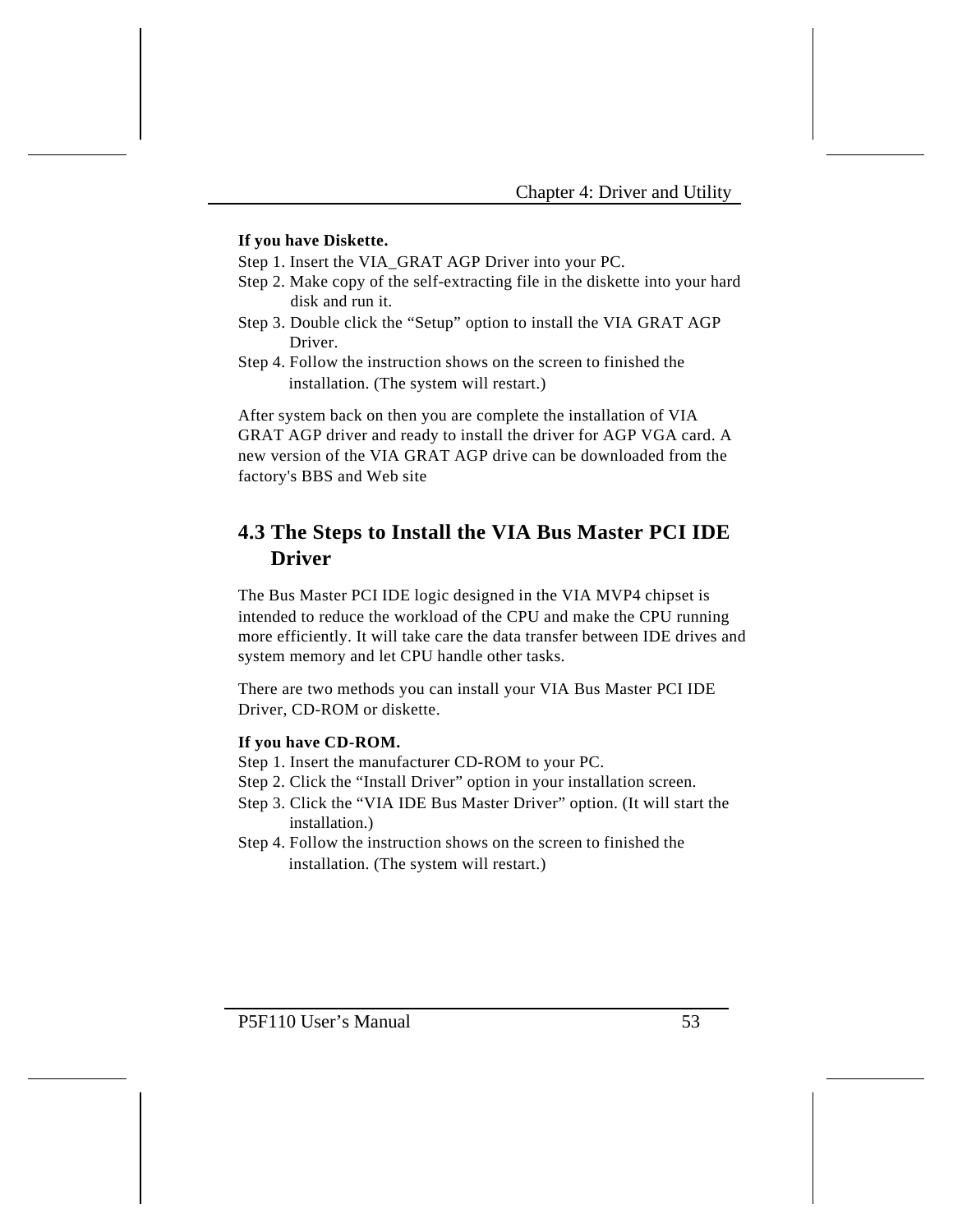#### **If you have Diskette.**

Step 1. Insert the VIA IDE Bus Master Driver into your PC.

- Step 2. Make copy of the self-extracting file in the diskette into your hard disk and run it.
- Step 3. Double click the "Setup" option to install the VIA IDE Bus Master Driver.
- Step 4. Follow the instruction shows on the screen to finished the installation. (The system will restart.)

After system back on then you are complete the installation of VIA IDE Bus Master driver. A new version of the VIA IDE Bus Master drive can be downloaded from the factory's BBS and Web site.

### **4.4 The Steps to Install the VGA Driver**

There are two methods you can install your VGA Driver, CD-ROM or diskette.

#### **If you have CD-ROM.**

- Step 1. Insert the manufacturer CD-ROM to your PC.
- Step 2. Click the "Install Driver" option in your installation screen.
- Step 3. Click the "VGA" option. (It will start the installation.)
- Step 4. Follow the instruction shows on the screen to finished the installation. (The system will restart.)

#### **If you have Diskette.**

- Step 1. Insert the VGA Driver into your PC.
- Step 2. Make copy of the self-extracting file in the diskette into your hard disk and run it.
- Step 3. Double click the "Setup" option to install the VGA Driver.
- Step 4. Follow the instruction shows on the screen to finished the installation. (The system will restart.)

After system back on then you are complete the installation of VGA driver. A new version of the VGA drive can be downloaded from the factory's BBS and Web site.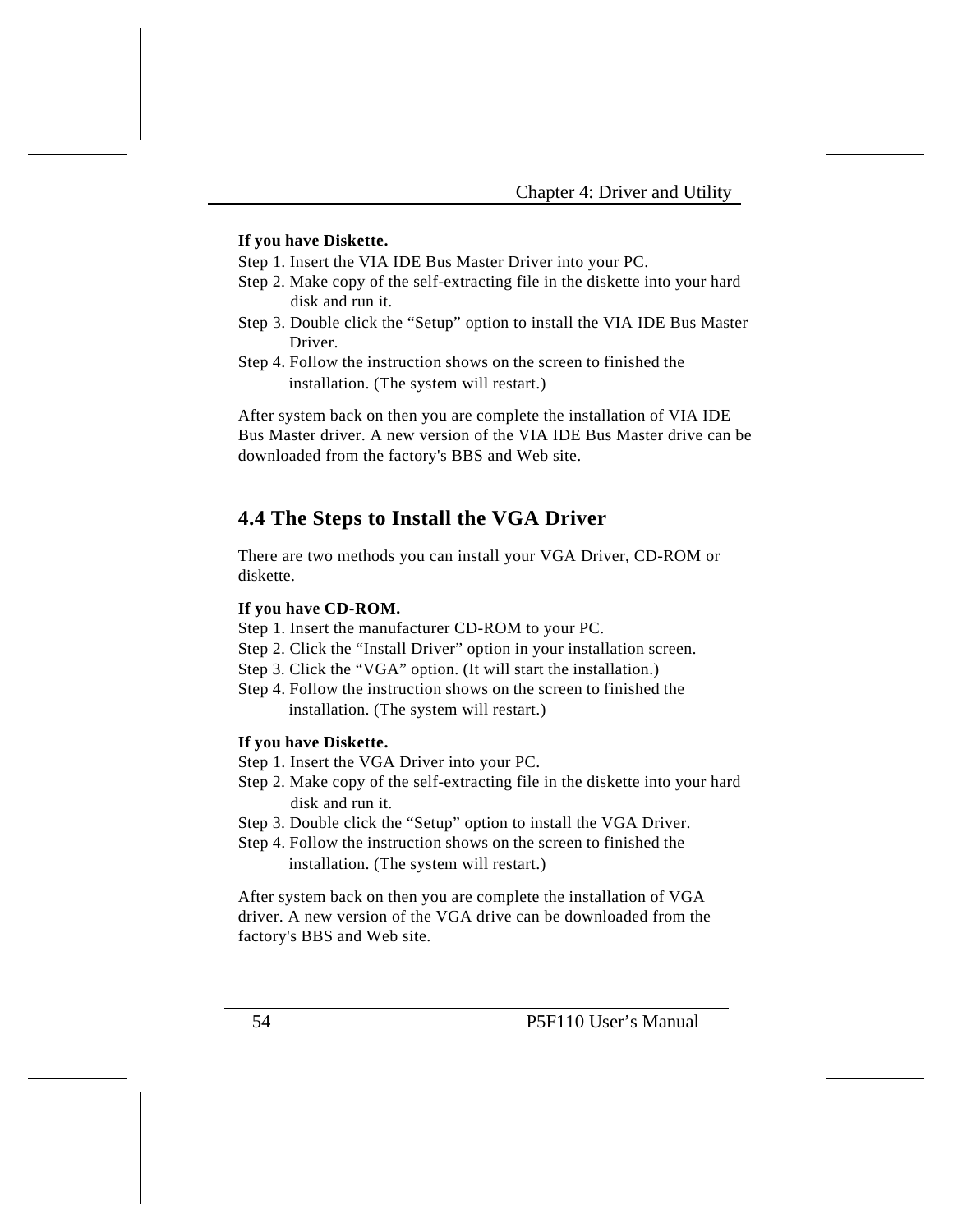### **4.5 The Steps to Install the MVP4 Sound Card Driver**

Please follow the steps below to install the MVP4 Sound Card.

Step 1. Insert the MVP4 Sound Card Driver Diskette in your PC.

- Step 2. Under the "Control Panel", Choose the "Add New Hardware" to find and instal the new MVP4 Sound Card.
- Step 3. Follow the instruction shows on the screen to finished the installation.
- Step 4. Restart the PC.

After system back on then you are complete the installation of VIA IDE Bus Master driver. A new version of the VIA GRAT AGP drive can be downloaded from the factory's BBS and Web site.

### **4.6 USB Driver**

#### **Q: How to configure the USB controller on P5F110?**

**A:** USB controller requires the USB supplement install, so please make sure your system install the USB supplement first. You can click at "Control panel" and "Add/Remove Program" icon to check the USB supplement install or not?

For Windows 95 (OSR2.1 or later) users, The USB supplement can be located at the Windows95 OSR2.1 CD's \others\usb\usb**supp.exe** directory. For Windows95 (OSR2.0 or before) users, you need to update your system to OSR2.1 or contact Microsoft for update information.

After USB supplement installed, system will reboot and find the **"Standard OpenHCD USB Host Controller"** and ask for file **"openhci.sys"**. The "openhci.sys" file is locate at **C:\windows\system** directory. Click on "Browser" icon and give the path for "openhci.sys". After the file loaded, then you are complete the configure of USB controller and ready to install the USB device driver.

*Note: You do not need to install USB supplement or configure the USB controller for Windows98, windows will automatically configure it during the installation.*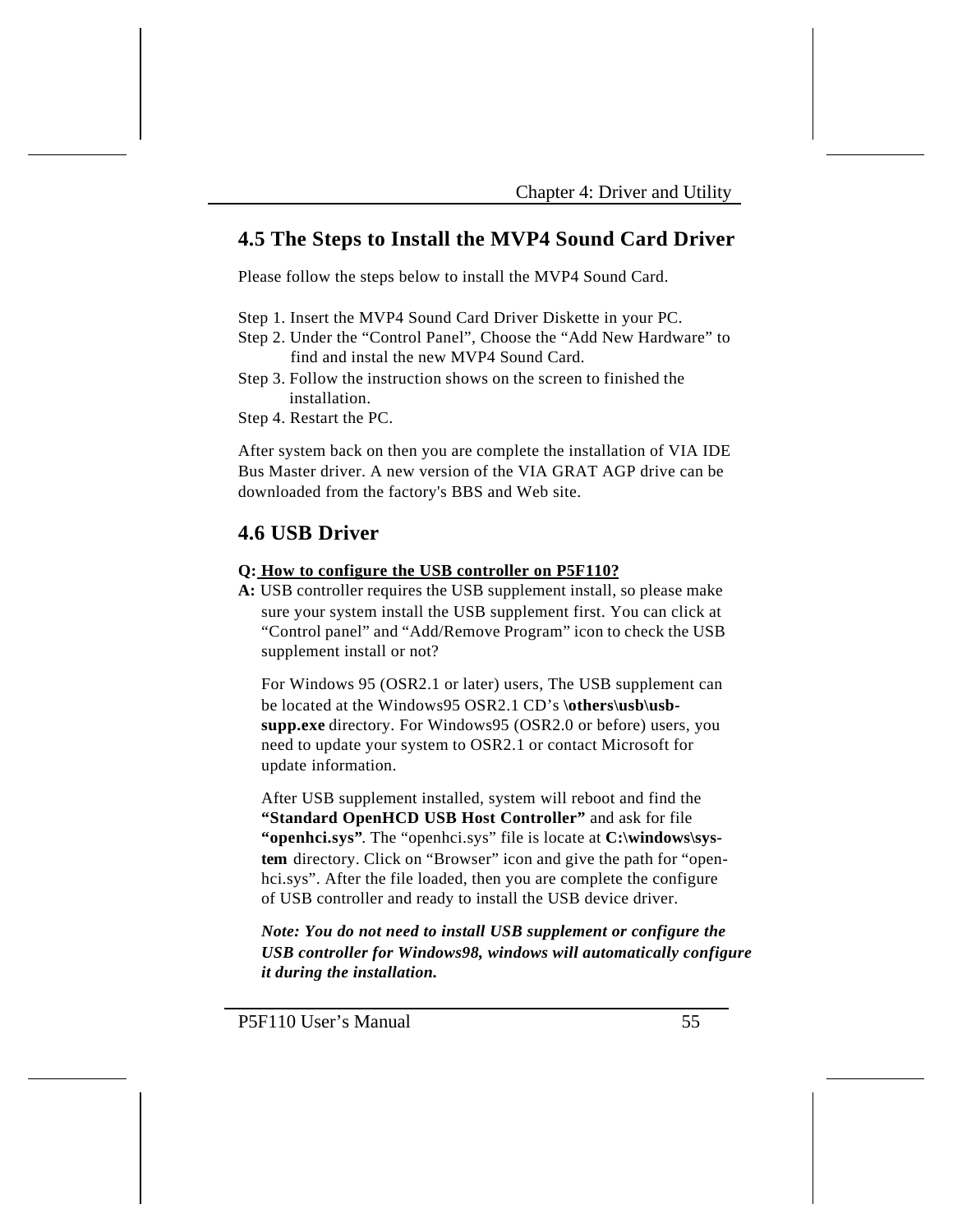### **System Environment Monitor**

The System Environment Monitoring utility with the onboard VIA Hardware monitoring system chip allow you to monitor your system's temperature, Fan speed and CPU voltage. Using this utility, you can setup the upper and lower limits of these monitored parameters. A prewarning message will pop up on the screen when the monitored parameters is out of the preset range.

## **A.1 The Steps to Install the System Environment Monitor Driver**

- Step 1. Insert the manufacturer CD-ROM or diskette to your PC to install the system monitor.
- Step 2. Follow the instruction shows on the screen to finished the installation. (The system will restart.)

Step 3. The following screen will appear (shown in the next page).

Step 4. Restart the PC.

After system back on then you are complete the installation of VGA driver. A new version of the VGA drive can be downloaded from the factory's BBS and Web site.